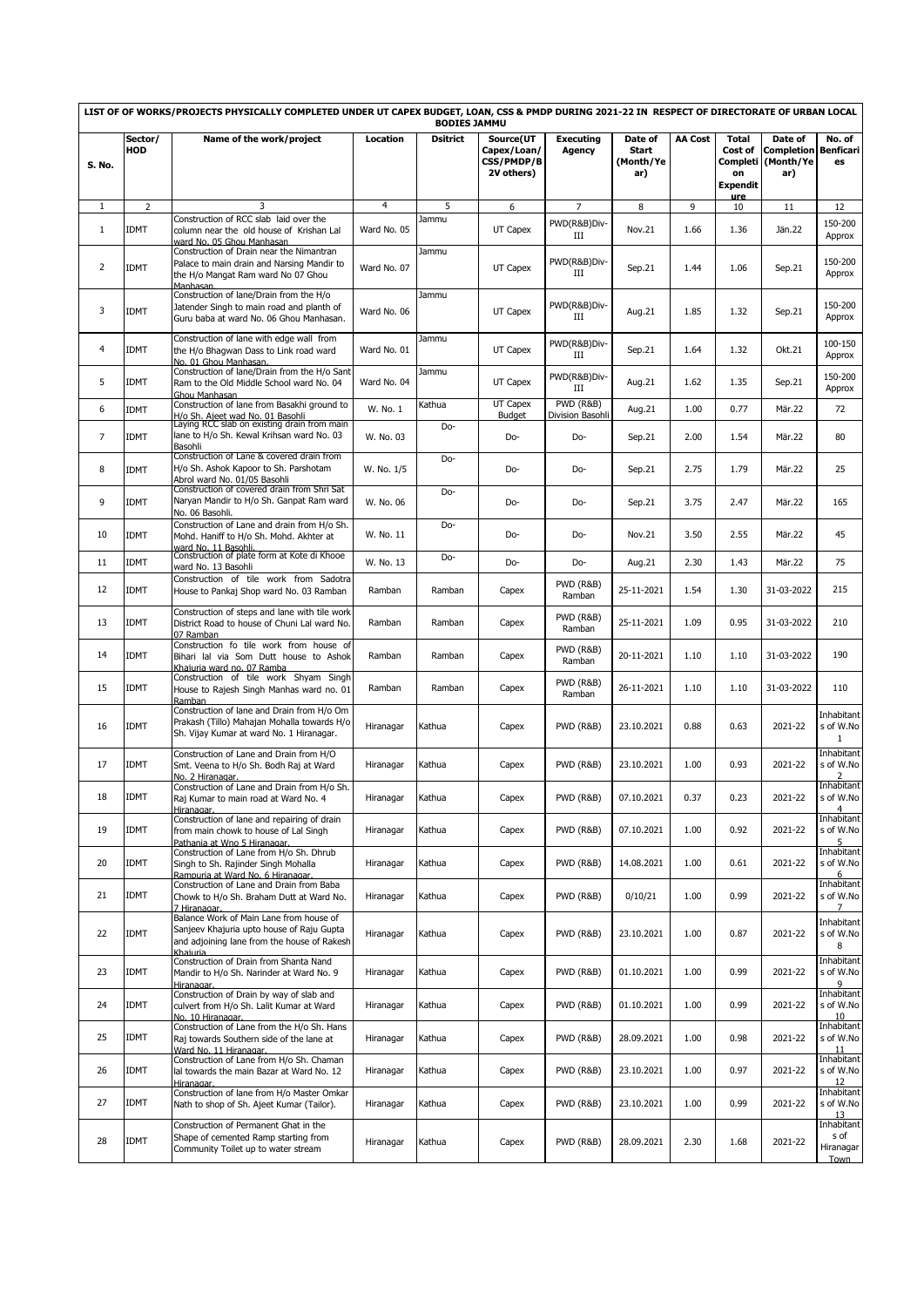| 29 | <b>IDMT</b>            | Construction of Cremation Shed & Boundary<br>Wall at Ward No. 2 Parole                                                                                   | Parole         | Kathua   | Capex    | PWD (R&B)                               | 2021-22    | 4.93 | 4.93 | 2021-22    | Inhabitant<br>s of Parole<br>Town   |
|----|------------------------|----------------------------------------------------------------------------------------------------------------------------------------------------------|----------------|----------|----------|-----------------------------------------|------------|------|------|------------|-------------------------------------|
| 30 | <b>IDMT</b>            | Construction of Platform near H/o Bishan<br>Dass at Ward No. 3 Parole                                                                                    | Parole         | Kathua   | Capex    | PWD (R&B)                               | 2021-22    | 1.17 | 0.92 | 2021-22    | <b>Inhabitant</b><br>s of<br>W.No3  |
| 31 | <b>IDMT</b>            | Construction of lane and drain from the H/o<br>Omkar Singh to H/o Omkar Sharma at Ward<br>no. 6 Parole                                                   | Parole         | Kathua   | Capex    | <b>PWD (R&amp;B)</b>                    | 2021-22    | 1.17 | 1.14 | 2021-22    | Inhabitant<br>s of<br>W.No6         |
| 32 | <b>IDMT</b>            | Construction of lane and drain from the H/o<br>Raja Ram upto the H/o Chuni Lal Sharma at<br>Ward no. 8 Parole                                            | Parole         | Kathua   | Capex    | <b>PWD (R&amp;B)</b>                    | 2021-22    | 1.17 | 1.10 | 2021-22    | Inhabitant<br>s of<br>W.No8         |
| 33 | <b>IDMT</b>            | Construction of lane and drain from the H/o<br>Tarsem Saini upto Atta Chaki Machine at<br>Ward no. 9 Parole                                              | Parole         | Kathua   | Capex    | <b>PWD (R&amp;B)</b>                    | 2021-22    | 1.17 | 1.08 | 2021-22    | Inhabitant<br>s of<br>W.No9         |
| 34 | <b>IDMT</b>            | Construction of deep cover drain from H/o<br>Chaino Ram Mistri to Shop of Nand Gopal<br>Master at Ward No. 11 Parole                                     | Parole         | Kathua   | Capex    | <b>PWD (R&amp;B)</b>                    | 2021-22    | 1.17 | 1.16 | 2021-22    | Inhabitant<br>s of<br>W.No11        |
| 35 | <b>IDMT</b>            | Construction of lane and drain from the H/o<br>Pasha to H/o Raj Kumar at Ward no. 13<br>Parole                                                           | Parole         | Kathua   | Capex    | <b>PWD (R&amp;B)</b>                    | 2021-22    | 1.17 | 1.16 | 2021-22    | Inhabitant<br>s of<br><b>W.No13</b> |
| 36 | <b>IDMT</b>            | Constt. of Tin Shed at Footh Path near<br>Samadi Bus Stand w.no.5 Ramnagar                                                                               | Ramnagar       | Ramnagar | UT Capex | XEN PWD R&B                             | 01.02.2022 | 2.09 | 1.85 | Completed  | 1000                                |
| 37 | <b>IDMT</b>            | Constt. of flooring to open land opposite<br>J&K Bank Ghass Mandi at w.no.5<br>Ramnagar.                                                                 | Ramnagar       | Ramnagar | UT Capex | XEN PWD R&B                             | 21.11.2021 | 1.00 | 1.00 | Completed  | 1000                                |
| 38 | IDMT                   | Constt. of ladies Bathroom near H/o Viju at<br>w.no.9 Ramnagar.                                                                                          | Ramnagar       | Ramnagar | UT Capex | XEN PWD R&B                             | 20.11.2021 | 1.94 | 1.92 | Completed  | 300                                 |
| 39 | <b>IDMT</b>            | Constt. of culvert near H/o Gouri at Bougli<br>Mohalla w.no.11 Ramnagar.                                                                                 | Ramnagar       | Ramnagar | UT Capex | XEN PWD R&B                             | 19.11.2021 | 2.00 | 1.18 | Completed  | 150                                 |
| 40 | <b>IDMT</b>            | Constt/repair of steps of Shamshan Ghat<br>Path at w.no.8 Ramnagar.                                                                                      | Ramnagar       | Ramnagar | UT Capex | <b>XEN PWD R&amp;B</b>                  |            | 2.00 | 1.96 | Completed  | 1000                                |
| 41 | <b>IDMT</b>            | Constt. of shed at Shamshan Ghat near                                                                                                                    | Ramnagar       | Ramnagar | UT Capex | XEN PWD R&B                             | 15.01.2022 | 2.00 | 1.77 | Completed  | 400                                 |
| 42 | <b>IDMT</b>            | Dodla Nallah w.no.13 Ramnagar.<br>Constt. of waiting Passenger Shed near                                                                                 | Ramnagar       | Ramnagar | UT Capex | XEN PWD R&B                             | 01.02.2022 | 1.30 | 1.16 | Completed  | 1500                                |
| 43 | <b>IDMT</b>            | B.D.O office at w.no.12 Ramnagar.<br>Constt. of Path /Tile flooring from Kheen<br>road to Chigli Chori Shamshan Ghat w.no.1                              | Ramnagar       | Ramnagar | UT Capex | XEN PWD R&B                             | 11.12.2021 | 1.03 | 0.99 | Completed  | 1200                                |
| 44 | <b>IDMT</b>            | Ramnagar.<br>Constt. of waiting Shed at Christian Grave                                                                                                  | Ramnagar       | Ramnagar | UT Capex | XEN PWD R&B                             | 18.07.2021 | 3.37 | 2.08 | Completed  | 1000                                |
| 45 | <b>IDMT</b>            | Year w.no.7 Ramnagar<br>Balance work of lane and drain from H/O Sh.<br>Shadi Khan towards Jamia Masjid W. No. 10                                         | 10             | Poonch   | Capex    | PWD (R&B)<br>Division Poonch            | 28.05.2021 | 1.50 | 1.04 | 12.08.2021 | 1000                                |
| 46 | <b>IDMT</b>            | Surankote.<br>Construction of B/Wall near H/O Sh. Mohd<br>Rashid S/O Sh. Ghulam Hussain R/O W. No.                                                       | 6              | Poonch   | Capex    | PWD (R&B)<br>Division Poonch            | 28.05.2021 | 0.50 | 0.34 | 12.08.2021 | 220                                 |
| 47 | <b>IDMT</b>            | 6 Surankote.<br>Construction of lane and drain from H/O Sh.<br>Hassan Mohd to H/O Sh. Talib Hussain W.<br>No. 6 Surankote.                               | 6              | Poonch   | Capex    | PWD (R&B)<br>Division Poonch            | 28.05.2021 | 0.50 | 0.35 | 12.08.2021 | 500                                 |
| 48 | <b>IDMT</b>            | Construction of lane and steps from main<br>road to H/O Sh. Abdul Majid Qureshi,<br>Manzoor Qureshi and Sh. Sonu Qureshi &<br>others W. No. 9 Surankote. | 9              | Poonch   | Capex    | <b>PWD (R&amp;B)</b><br>Division Poonch | 28.05.2021 | 0.50 | 0.36 | 12.08.2021 | 500                                 |
| 49 | <b>IDMT</b>            | Construction of Water Tank near H/O Smt.<br>Romesh Devi & others in Ward No. 11<br>Surankote.                                                            | 11             | Poonch   | Capex    | PWD (R&B)<br>Division Poonch            | 28.05.2021 | 0.50 | 0.36 | 12.08.2021 | 50                                  |
| 50 | <b>IDMT</b>            | Construction of lane/drain including P/Work<br>near H/O Smt. Satya Devi & others in Ward<br>No. 05 Surankote.                                            | 5              | Poonch   | Capex    | PWD (R&B)<br>Division Poonch            | 28.05.2021 | 0.50 | 0.34 | 12.08.2021 | 2000                                |
| 51 | <b>IDMT</b>            | Slab over Nallah near the H/O Sh. Abdul<br>Waris to H/O Sh. Mohd Rashid Khan W. No.                                                                      | 12             | Poonch   | Capex    | PWD (R&B)<br>Division Poonch            | 28.05.2021 | 0.50 | 0.35 | 12.08.2021 | 100                                 |
| 52 | <b>IDMT</b>            | Construction of B/Path near H/O Sh. Imtiaz<br>Chark to H/O Haji Nisar Khan W. No. 12<br>Surankote.                                                       | 12             | Poonch   | Capex    | PWD (R&B)<br>Division Poonch            | 28.05.2021 | 0.50 | 0.34 | 12.08.2021 | 300                                 |
| 53 | <b>IDMT</b>            | Construction of drain near H/O Sh. Abdul<br>Majid Qureshi at W. No. 07 Surankote (Part<br>1 <sup>st</sup> ۱                                              | $\overline{7}$ | Poonch   | Capex    | PWD (R&B)<br>Division Poonch            | 28.05.2021 | 0.50 | 0.34 | 12.08.2021 | 300                                 |
| 54 | <b>IDMT</b>            | Construction of Path near H/O Dr. Bashir to<br>H/O Dr. Ashfaq Choudhary W. No. 10<br>Surankote.                                                          | 10             | Poonch   | Capex    | <b>PWD (R&amp;B)</b><br>Division Poonch | 28.09.2020 | 1.00 | 0.93 | 24.12.2020 | 220                                 |
| 55 | <b>IDMT</b>            | Construction of drain from H/O Sh. Abdul<br>Majeed to main drain W. No. 13 Mohalla<br>Bella Surankote.                                                   | 13             | Poonch   | Capex    | PWD (R&B)<br>Division Poonch            | 29.09.2020 | 1.00 | 0.99 | 01.12.2020 | 200                                 |
| 56 | <b>IDMT</b>            | Construction of lane and drain from H/o Sh<br>Sham Lal to Ruldhu Ram W No 4 Bari<br>Brahmana.                                                            | Bari Brahmana  | Samba    | Capex    | PWD (R&B) Div<br>Samba                  | 16.10.2021 | 2.71 | 1.33 | 06.11.2021 | 120                                 |
| 57 | <b>IDMT</b>            | Construction of lane from H/o Sh Ashok<br>Kumar to Sh Chuni Lal W No 7 Bishnah Road<br>Bari Brahmana                                                     | Bari Brahmana  | Samba    | Capex    | PWD (R&B) Div<br>Samba                  | 16.10.2021 | 2.47 | 1.45 | 10.11.2021 | 142                                 |
| 58 | <b>IDMT</b>            | Construction of lane and drain from H/o Sh<br>Ashok Kumar to H/o Sh Krishan Lal in Ward<br>No 10 Bari Brahmana.                                          | Bari Brahmana  | Samba    | Capex    | PWD (R&B) Div<br>Samba                  | 04.10.2021 | 5.00 | 2.68 | 15.11.2021 | 95                                  |
| 59 | <b>IDMT</b>            | Construction of lane and drain from shop of<br>Sham Lal to H/o Sh Chuni Lal in Ward No 8<br>Bari Brahmana.                                               | Bari Brahmana  | Samba    | Capex    | PWD (R&B) Div<br>Samba                  | 04.10.2021 | 1.75 | 1.00 | 16.11.2021 | 80                                  |
| 60 | <b>IDMT</b>            | Construction of lane and drain from H/o Sh<br>Vijay Kumar to H/o Sh Povinder Kumar W<br>No 8 Bari Brahmana.                                              | Bari Brahmana  | Samba    | Capex    | PWD (R&B) Div<br>Samba                  | 18.12.2021 | 1.37 | 1.03 | 08.01.2022 | 84                                  |
| 61 | <b>IDMT</b>            | Repairing of small lane back side of Rattna<br>Resort from H/o Dayal Chand to H/o Sh<br>Anchal Singh Saini in Ward No 6 Bari<br>Brahmana                 | Bari Brahmana  | Samba    | Capex    | PWD (R&B) Div<br>Samba                  | 02.03.2022 | 1.00 | 1.00 | 18.03.2022 | 93                                  |
| 62 | <b>IDMT</b><br>2021-22 | Fixing of tiles near H/o Sanjeev Singh S/o<br>Sardar Singh to H/o Sadhu Singh W.No.03                                                                    | W. No. 3       | Poonch   | Capex    | <b>PWD</b>                              | 23/09/2021 | 1.00 | 0.70 | 02.01.2022 | 400                                 |
| 63 | IDMT<br>2021-22        | Construction of drain near H/o Jasmeet Kour<br>W/o Late S. Satinder Singh W.No.03                                                                        | W. No. 3       | Poonch   | Capex    | <b>PWD</b>                              | 25/09/2021 | 1.00 | 0.80 | 02.10.2022 | 200                                 |
|    |                        |                                                                                                                                                          |                |          |          |                                         |            |      |      |            |                                     |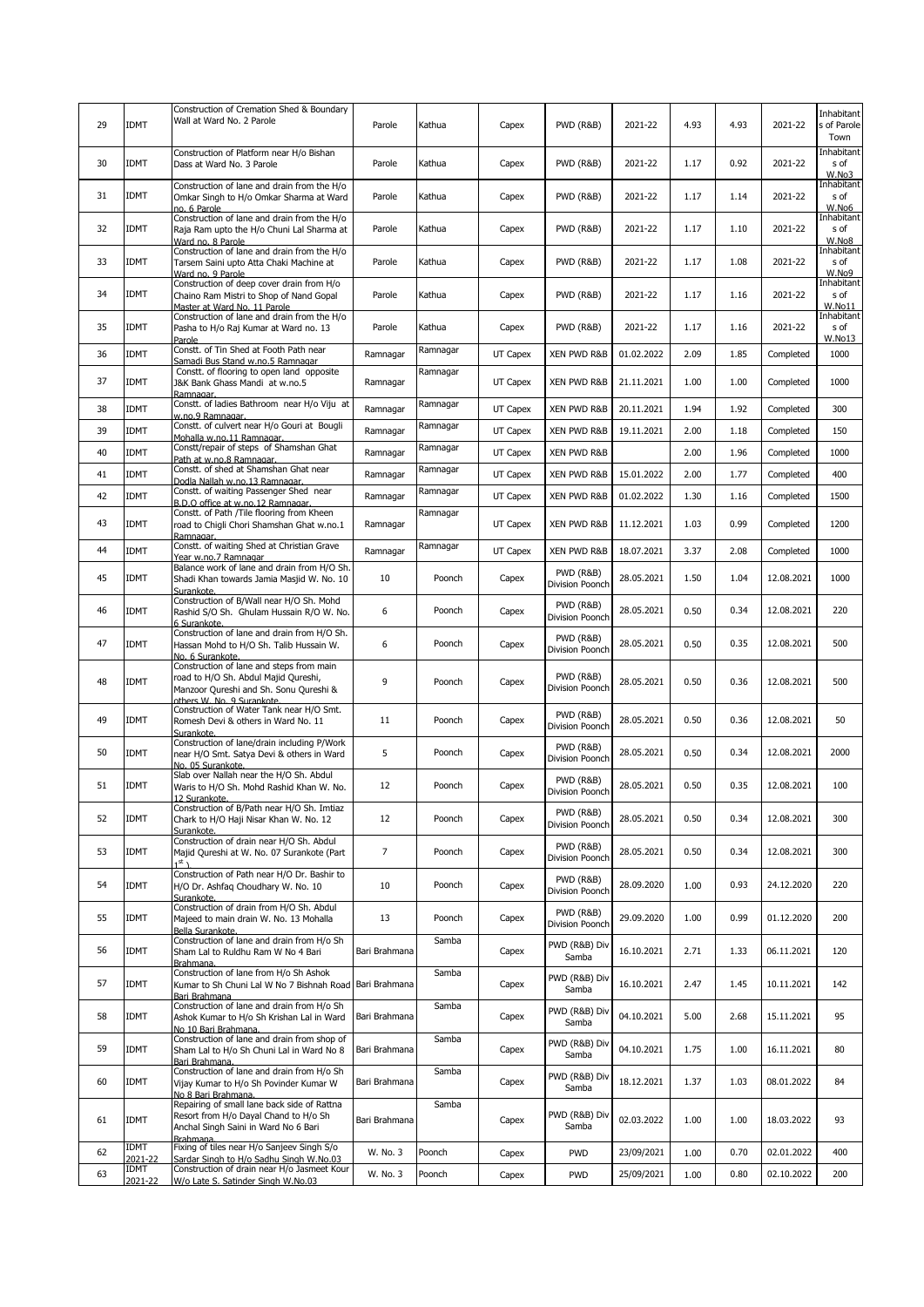|    | <b>IDMT</b>            | Construction of Protection wall from H/o                                                                                                                                                                                                                                                                                                                                                                                                                                                                                                                           |             |        |                           |                                     |            |      |      |            |      |
|----|------------------------|--------------------------------------------------------------------------------------------------------------------------------------------------------------------------------------------------------------------------------------------------------------------------------------------------------------------------------------------------------------------------------------------------------------------------------------------------------------------------------------------------------------------------------------------------------------------|-------------|--------|---------------------------|-------------------------------------|------------|------|------|------------|------|
| 64 | 2021-22<br>IDMT        | Said Mohd to Nabna W.no. 06<br>Construction of lane/drain from H/o Mr. Moki                                                                                                                                                                                                                                                                                                                                                                                                                                                                                        | W. No. 6    | Poonch | Capex                     | <b>PWD</b>                          | 09.08.2021 | 1.00 | 0.00 | 02.08.2022 | 150  |
| 65 | 2021-22<br><b>IDMT</b> | W.No.06<br>Const. of P/Wall and lane drain from the H/o                                                                                                                                                                                                                                                                                                                                                                                                                                                                                                            | W. No. 6    | Poonch | Capex                     | <b>PWD</b>                          | 10.05.2021 | 1.00 | 0.00 | 15-02-2022 | 170  |
| 66 | 2021-22<br>IDMT        | Javiad Ahmed W.No.05                                                                                                                                                                                                                                                                                                                                                                                                                                                                                                                                               | W. No. 5    | Poonch | Capex                     | <b>PWD</b>                          | 10.11.2021 | 1.00 | 0.00 | 17-02-2022 | 200  |
| 67 | 2021-22                | Construction of lane/drain from H/o Mohd<br>Ashraf near Grave Yard W.No.06                                                                                                                                                                                                                                                                                                                                                                                                                                                                                         | W. No. 6    | Poonch | Capex                     | <b>PWD</b>                          | 10.12.2021 | 1.00 | 0.00 | 02.03.2022 | 300  |
| 68 | <b>IDMT</b><br>2021-22 | Construction of lane/drain by way of fixing<br>interlock tiles from H/o Raj Kumar to H/o<br>Nana Gill W.No.09                                                                                                                                                                                                                                                                                                                                                                                                                                                      | W. No. 9    | Poonch | Capex                     | <b>PWD</b>                          | 18/10/2021 | 2.50 | 2.20 | 19-02-2022 | 250  |
| 69 | IDMT<br>2021-22        | Construction of lane/drain by way of fixing<br>interlock tiles from H/o Naar Singh to H/o<br>Safder Mir W.No.09                                                                                                                                                                                                                                                                                                                                                                                                                                                    | W. No. 9    | Poonch | Capex                     | <b>PWD</b>                          | 09.09.2021 | 2.00 | 1.58 | 17-02-2022 | 350  |
| 70 | <b>IDMT</b><br>2021-22 | Construction of lane/drain from H/o KK<br>Kapoor to H/o Yougal Kar interlock tiles<br>mohalla Panditan W.No.11                                                                                                                                                                                                                                                                                                                                                                                                                                                     | W. No. 11   | Poonch | Capex                     | <b>PWD</b>                          | 18/9/2021  | 1.00 | 1.00 | 15-02-2022 | 200  |
| 71 | IDMT<br>2021-22        | Construction of lane from H/o Dev raj to H/o<br>Mohd Afzal interlock tiles mohalla Shanker<br>Nagar W.No.11                                                                                                                                                                                                                                                                                                                                                                                                                                                        | W. No.11    | Poonch | Capex                     | <b>PWD</b>                          | 27/09/2021 | 1.00 | 1.00 | 22-02-2022 | 500  |
| 72 | IDMT<br>2021-22        | Construction of lane/drain with interlock tiles<br>from H/o Parveen Dabur to Dr. Sewa Singh<br>shop W.No.11                                                                                                                                                                                                                                                                                                                                                                                                                                                        | W. No. 11   | Poonch | Capex                     | <b>PWD</b>                          | 10.04.2021 | 0.80 | 0.80 | 19-02-2022 | 260  |
| 73 | <b>IDMT</b><br>2021-22 | Construction of lane with interlock tiles from<br>Gosia Masjid to H/o Saleem Khan Mohalla<br>Shanker Nagar Poonch                                                                                                                                                                                                                                                                                                                                                                                                                                                  | W. No. 11   | Poonch | Capex                     | <b>PWD</b>                          | 10.08.2021 | 1.20 | 0.90 | 28-02-2022 | 240  |
| 74 | <b>IDMT</b><br>2021-22 | Const. of P/Wall of Grave Yard W.No.13                                                                                                                                                                                                                                                                                                                                                                                                                                                                                                                             | W. No. 13   | Poonch | Capex                     | <b>PWD</b>                          | 16/10/2021 | 1.00 | 0.71 | 13-02-2022 | 350  |
| 75 | <b>IDMT</b><br>2021-22 | Construction of lane/drain by way of fixing<br>interlock tiles from H/o Suabsh Khajuria to<br>Masher Nath W.No.13                                                                                                                                                                                                                                                                                                                                                                                                                                                  | W. No. 13   | Poonch | Capex                     | <b>PWD</b>                          | 27/10/2021 | 1.00 | 0.80 | 17-02-2022 | 200  |
| 76 | <b>IDMT</b><br>2021-22 | Const. of P/W and drain bedding near H/o<br>Parveen Akther W/o Lt. Manzoor Ahmed<br>W.No.14                                                                                                                                                                                                                                                                                                                                                                                                                                                                        | W. No. 14   | Poonch | Capex                     | <b>PWD</b>                          | 19/10/2021 | 0.60 | 0.40 | 25-02-2022 | 300  |
| 77 | <b>IDMT</b><br>2021-22 | Construction of lane/drain by way of fixing<br>interlock tiles from shop of Gulzar Ahmed to<br>Mohd Rashid W.No.14                                                                                                                                                                                                                                                                                                                                                                                                                                                 | W. No.14    | Poonch | Capex                     | <b>PWD</b>                          | 28/10/2021 | 0.80 | 0.60 | 15-02-2022 | 300  |
| 78 | <b>IDMT</b><br>2021-22 | Const. of P/W near H/o Shanker Dass<br>W.No.14                                                                                                                                                                                                                                                                                                                                                                                                                                                                                                                     | W. No. 14   | Poonch | Capex                     | <b>PWD</b>                          | 17/10/2021 | 1.00 | 0.70 | 23-02-2022 | 450  |
| 79 | <b>IDMT</b><br>2021-22 | Construction of lane by way of fixing<br>interlock tiles near H/o Bashir Ahmed<br>W.No.14                                                                                                                                                                                                                                                                                                                                                                                                                                                                          | W. No. 14   | Poonch | Capex                     | <b>PWD</b>                          | 27/10/2021 | 0.80 | 0.80 | 18-02-2022 | 100  |
| 80 | <b>IDMT</b><br>2021-22 | Const. of drain of bedding near H/o Naseem<br>Mir W.No.14                                                                                                                                                                                                                                                                                                                                                                                                                                                                                                          | W. No. 14   | Poonch | Capex                     | <b>PWD</b>                          | 22/10/2021 | 0.31 | 0.31 | 02.12.2022 | 250  |
| 81 |                        | Const. of lane and drain from shop of Jasbir<br>IDMT 2020 Singh to H/o Zareena Begum W. No. 13<br>Poonch                                                                                                                                                                                                                                                                                                                                                                                                                                                           | w. no. 13   | Poonch | Capex                     | <b>PWD</b>                          | 26/03/2021 | 2.50 | 2.50 | 04.01.2021 | 150  |
| 82 | <b>IDMT 2020</b>       | const. of deep drain back side H/o Ashok<br>Kumar teacher W. No. 13 Poonch                                                                                                                                                                                                                                                                                                                                                                                                                                                                                         | w. no. 13   | Poonch | Capex                     | <b>PWD</b>                          | 26/03/2021 | 0.20 | 0.20 | 04.01.2021 | 200  |
| 83 |                        | const. of lane drain and interlock tiles near<br>IDMT 2020 H/o Darshan Singh to H/o Lt. Kala Singh Shi<br>Chungan W. No. 12 Poonch                                                                                                                                                                                                                                                                                                                                                                                                                                 | w. no. 12   | Poonch | Capex                     | <b>PWD</b>                          | 26/03/2021 | 1.65 | 1.65 | 04.01.2021 | 150  |
| 84 |                        | const. of P/Wall near H/o Santokh Singh<br>IDMT 2020 Billu Singh and ravinder Singh W. No. 12<br>Poonch                                                                                                                                                                                                                                                                                                                                                                                                                                                            | w. no. 12   | Poonch | Capex                     | <b>PWD</b>                          | 26/03/2021 | 1.30 | 1.30 | 04.01.2021 | 300  |
| 85 |                        | Const. of lane from main road to H/o Gulzar<br>IDMT 2020 husain and others by way of fixing of<br>interlock tiles at W. No. 5 near H/o Prof.<br>Aurangzeb Anjum                                                                                                                                                                                                                                                                                                                                                                                                    | w. no. 5    | Poonch | Capex                     | <b>PWD</b>                          | 26/03/2021 | 3.00 | 3.00 | 04.01.2021 | 250  |
| 86 |                        | Improvement of drain of Jamma Masjid by<br>IDMT 2020 way of fixing of interlock tiles from the H/o<br>Amrik Singh to shop of Ghulam Qadir W. No.<br>15                                                                                                                                                                                                                                                                                                                                                                                                             | w. no. 15   | Poonch | Capex                     | <b>PWD</b>                          | 26/03/2021 | 1.35 | 1.35 | 04.01.2021 | 200  |
| 87 |                        | const. of balance work of lane/drain by way<br>IDMT 2020 of fixing of interlock tiles near the H/o<br>Krishan Lal Chand nad near the H/o Deepak<br>Sharma W. No. 15 Poonch                                                                                                                                                                                                                                                                                                                                                                                         | w. no. 15   | Poonch | Capex                     | <b>PWD</b>                          | 26/03/2021 | 1.50 | 1.50 | 04.01.2021 | 160  |
| 88 |                        | const. of lane and drain with interlock tiles<br>IDMT 2020 from the H/o Devi Mitter Gupta to Sh. Vinod<br>Kumar W. No. 11 Poonch                                                                                                                                                                                                                                                                                                                                                                                                                                   |             | Poonch | Capex                     | <b>PWD</b>                          | 26/03/2021 | 2.50 | 2.50 | 04.01.2021 | 250  |
| 89 | 22                     | Construction of lane and drain from H/o Dr.<br>IDMT 2021 Jatinder to H/o Sh. Om Parkash and from<br>H/o Sh. Nand Lal to H/o Sh. Prem Gupta at<br>ward No. 11 MC R.S.Pura.                                                                                                                                                                                                                                                                                                                                                                                          | Ward No. 11 | Jammu  | UT Capex                  | <b>PWD (R&amp;B)</b><br>Div-1 Jammu | 30.09.2021 | 5.00 | 2.18 | 22.03.2022 | 250  |
| 90 | <b>IDMT 2021</b><br>22 | Construction of lane and drain from H/o Sh.<br>Vicky to H/o Sh. Ashok Singh and from H/o<br>Sh. Shalu Choudhary to H/o Sh. Sodaghar<br>Mal and H/o Sh. Baba Choudhary ward No.                                                                                                                                                                                                                                                                                                                                                                                     | Ward No. 12 | Jammu  | UT Capex                  | <b>PWD (R&amp;B)</b><br>Div-1 Jammu | 28.09.2021 | 5.00 | 2.50 | 28.12.2021 | 300  |
| 91 | <b>IDMT 2021</b><br>22 | 12 MC R S Pura<br>Construction of protection wall and RBM<br>filling from main road to H/o Sh. Surinder<br>Singh and from H/o Sh. Tersam Lal to<br>onward and construction of lane and drain<br>from H/o Sh. Krishan Lal to H/o Sh. Baba<br>Ram, construction of two small lanes from<br>near H/o Sh. Sat Pal and Balmukand,<br>construction of two small anes from Raja<br>Mandlik to H/o Sh. Rashpal Singh and Raja<br>Mandlik to H/o Sh. Balbir Singh and Repair<br>of drain from H/o Sh. Om Parkash (Pappu)<br>to Raja Mandlik lane ward No. 13 MC<br>D.C.Durs | Ward No. 13 | Jammu  | UT Capex                  | <b>PWD (R&amp;B)</b><br>Div-1 Jammu | 25.12.2021 | 5.50 | 2.65 | 21.03.2022 | 270  |
| 92 | <b>IDMT</b>            | Repair of main hole at MC Billawar                                                                                                                                                                                                                                                                                                                                                                                                                                                                                                                                 | Billawar    | Do-    | UT Capex<br>Budget (IDMT) | Do-                                 | Nov.21     | 1.34 | 1.32 | Dez.21     | 2000 |
| 93 | <b>IDMT</b>            | Construction of lane / drain from Tilla<br>Bathar Road to H/o Saran Dass W.NO.12<br>Billawar                                                                                                                                                                                                                                                                                                                                                                                                                                                                       | W.NO.12     | Do-    | Do-                       | Do-                                 | Nov.21     | 4.21 | 2.71 | Dez.21     | 2000 |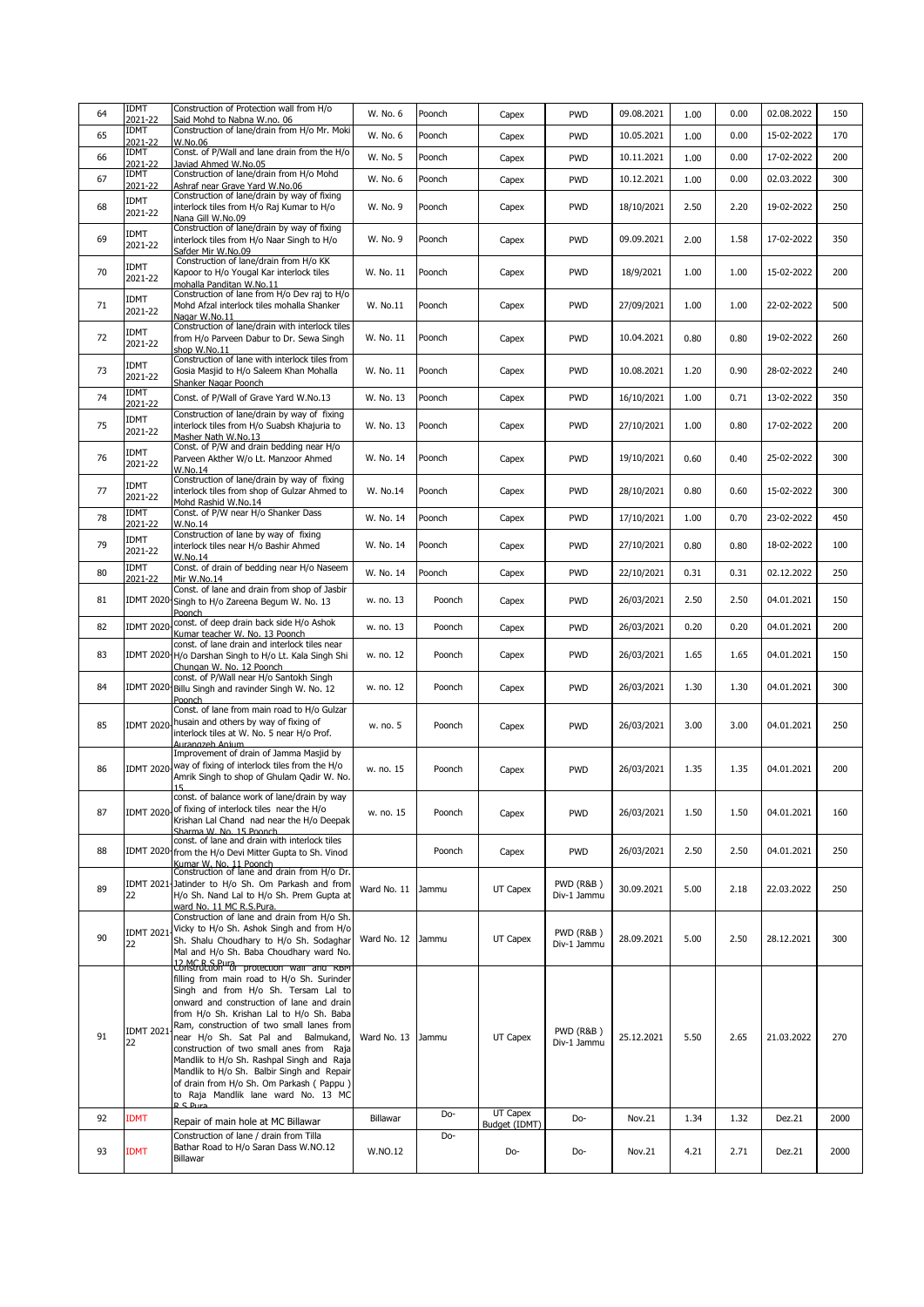|     |             | Construction of lane / drain from shop of                                                                             |                                                | Do-          |            |                                        |                          |      |      |                |                                        |
|-----|-------------|-----------------------------------------------------------------------------------------------------------------------|------------------------------------------------|--------------|------------|----------------------------------------|--------------------------|------|------|----------------|----------------------------------------|
| 94  | <b>IDMT</b> | Surinder Biloria towards main Bazar W.No.11                                                                           | W.No.11                                        |              | Do-        | Do-                                    | Nov.21                   | 9.27 | 6.28 | Dez.21         | 2000                                   |
| 95  | <b>IDMT</b> | Billawar<br>Repair of tractor road from Panad Bridge to                                                               | W.No.1                                         | Do-          | Do-        | Do-                                    | Nov.21                   | 0.48 | 0.26 | Dez.21         | 150                                    |
| 96  | <b>IDMT</b> | Ladan W.NO.1 Billawar<br>Construction of bathroom near Tehsil Office                                                  | w.No.1                                         | Do-          | Do-        | Do-                                    | Jän. 22                  | 2.70 | 2.30 | Feb.22         | 300                                    |
|     |             | W.NO.1 Billawar (IDMT 2020-21)<br>Const. of lane and drain form                                                       |                                                |              |            |                                        |                          |      |      |                |                                        |
| 97  | <b>IDMT</b> | H/o Sh. Yash Paul to H/o Sh. Madan Lal at<br>ward no2 Jourian                                                         | WARD 2                                         | JAMMU        | Capex      | <b>PWD</b>                             | 28/08/2021               | 3.08 | 2.40 | 09.05.2021     | 200                                    |
| 98  | <b>IDMT</b> | Const. of lane and drain form H/o<br>Sh. Kimbu Ram to H/o Sh. Manga Ram at<br>ward no1 Jourian                        | WarD 1                                         | <b>JAMMU</b> | Capex      | <b>PWD</b>                             | 29/08/2021               | 2.04 | 1.11 | 09.08.2021     | 250                                    |
| 99  | <b>IDMT</b> | Const. of lane /tile works form<br>H/o Sh. JoginderSingh to H/o Sh. Main road<br>at ward no 3 Jourian                 | Ward 3                                         | <b>JAMMU</b> | Capex      | <b>PWD</b>                             | 09.10.2021               | 3.29 | 2.90 | 27/09/2021     | 270                                    |
| 100 | <b>IDMT</b> | Construction of lane and Drain from Old<br>Patwar Khana to Shiv Mandir Ward No. 1                                     | Ward No. 1                                     | Jammu        | Capex      | <b>PWD</b>                             |                          | 1.00 | 0.98 | ÷,             | 125                                    |
| 101 | <b>IDMT</b> | Construction of lane and Drain from H/O<br>Raj Kumar Master to H/O Late Sh.Om Dutt<br>Ward No. 2                      | Ward No. 2                                     | Jammu        | Capex      | <b>PWD</b>                             | $\overline{\phantom{a}}$ | 1.00 | 0.98 |                | 85                                     |
| 102 | <b>IDMT</b> | Construction of lane and Drain from H/o Tej<br>Ram to H/o Vinod Kumar Ward. No. 3&4                                   | Ward No. 3 & 4                                 | Jammu        | Capex      | <b>PWD</b>                             | ÷,                       | 2.00 | 1.05 | ÷,             | 150                                    |
| 103 | <b>IDMT</b> | Construction of lane and Drain from H/O<br>H/o Sonu Bhalla to H/O Prabh Dayal in Ward<br>No. 5&7                      | Ward No. 5&7                                   | Jammu        | Capex      | <b>PWD</b>                             |                          | 2.00 | 1.97 |                | 125                                    |
| 104 | <b>IDMT</b> | Construction of lane and Drain from H/o<br>Parveen Malhotra to Shiv Temple Jia Pota<br>Ward No. 6                     | Ward No. 6                                     | Jammu        | Capex      | <b>PWD</b>                             | ÷,                       | 1.00 | 0.87 | ÷,             | 135                                    |
| 105 | <b>IDMT</b> | Construction of Lane and Driasn from H/o<br>Shiv Saraf to H/o Adalat Khan Ward No. 8                                  | Ward No. 8                                     | Jammu        | Capex      | <b>PWD</b>                             | $\overline{\phantom{a}}$ | 1.00 | 0.00 | ÷,             | 150                                    |
| 106 | <b>IDMT</b> | Construction of Edge Wall near H/o Nakul<br>to H/o Yash Paul Sardar Ward No. 9.                                       | Ward No.9                                      |              |            | <b>PWD</b>                             |                          | 1.00 | 0.85 |                | 97                                     |
| 107 | <b>IDMT</b> | Construction of Edge Wall near house of Sh.<br>Sai Girdawar to Onwards Ward No. 9.                                    |                                                | Jammu        | Capex      |                                        |                          |      |      | $\overline{a}$ |                                        |
| 108 | <b>IDMT</b> | Construction of Lane and center drain from<br>H/o Jang Bhadur to Peer Baba Ward No. 11                                | Ward No. 11                                    | Jammu        | Capex      | <b>PWD</b>                             |                          | 1.00 | 0.99 |                | 150                                    |
| 109 | <b>IDMT</b> | Drain from Anu medicos to bedi shop w. No.                                                                            |                                                |              |            |                                        |                          |      |      |                | 250                                    |
| 110 | <b>IDMT</b> | Construction of lane from H/o Tinku Kumar<br>to onwards Ward No. 12                                                   | Ward No. 12                                    | Jammu        | Capex      | <b>PWD</b>                             | $\overline{\phantom{a}}$ | 1.00 | 0.88 | ÷,             | 145                                    |
| 111 | <b>IDMT</b> | Construction of Lane and one side drain<br>from H/o Mani Ram to Main Road W. No. 13                                   | Ward No. 13                                    | Jammu        | Capex      | <b>PWD</b>                             |                          | 1.00 | 0.93 | ÷,             | 75                                     |
| 112 | <b>IDMT</b> | Repair of Bath Room, Office Building and<br>White Wash of Municipal Committee<br>Akhnoor                              | Office of<br>Municipal<br>Committee<br>Akhnoor | Jammu        | Capex      | <b>PWD</b>                             |                          | 2.30 | 1.61 | $\overline{a}$ | 100                                    |
| 113 | <b>IDMT</b> | Const. of Lane & Drain from H/o Sh. Dimple<br>Sharma to H/o Sh. Ashok Kumar in Ward<br>No. 06/07 Vijavpur             | Ward No.<br>06/07 Vijaypur                     | Samba        | Capex      | <b>PWD (R&amp;B)</b><br>Division Samba | 11.03.2022               | 7.50 | 6.58 | 28.03.2022     | 600                                    |
| 114 | <b>IDMT</b> | Const. of Lane & Drain from Main Ramgarh<br>Road to H/o Sh. Babbal Gupta in Ward No.<br>11 Vijavpur                   | Ward No. 11<br>Vijaypur                        | Samba        | Capex      | <b>PWD (R&amp;B)</b><br>Division Samba | 12.03.2022               | 7.80 | 6.85 | 27.03.2022     | 500                                    |
| 115 | <b>IDMT</b> | Construction of Tin Shed & Toilets for<br>boys & girls at<br>Govt. High School Lakhanpur.                             | $W.No:-4$                                      | Kathua       | Capex      | <b>PWD</b><br>(R&B)<br>Kathua.         | Jul.21                   | 8.24 | 3.76 | Aug.21         | 300                                    |
| 116 | <b>IDMT</b> | Constt. Of Lane/drain from H/o. Subash to<br>H/o. Prithvi Lal Singh to H/o. Auzba Gujjar<br>Ward No. 1                | Batote                                         | Ramban       | Capex IDMT | PWD (R&B)                              | 25/11/2021               | 1.12 | 0.76 | 30/12/2021     | Inhabitant<br>s of W.No                |
| 117 | <b>IDMT</b> | Conttt. Of Lane near H/o. DPS Kotwal to<br>H/o. Subash Driver to H/o. Sarwan Singh<br>Ward No. 2 Batote               | Batote                                         | Ramban       | Capex IDMT | PWD (R&B)                              | 25/11/2021               | 1.12 | 0.74 | 30/12/2021     | Inhabitant<br>s of W.No<br>2           |
| 118 | <b>IDMT</b> | Constt. Of Tile work / lane from H/o. Surya<br>Begum to H/o. Mohd Aslam Parrey Ward No.<br>3 Batote.                  | Batote                                         | Ramban       | Capex IDMT | PWD (R&B)                              | 25/11/2021               | 1.50 | 1.00 | 30/12/2021     | Inhabitant<br>s of W.No<br>3           |
| 119 | <b>IDMT</b> | Constt. Of nallah / deep drain from H/o.<br>Tilak Raj Gupta to H/o. Sat Paul Gupta Ward<br>No. 4 Batote               | Batote                                         | Ramban       | Capex IDMT | PWD (R&B)                              | 25/11/2021               | 1.25 | 0.82 | 30/12/2021     | <b>Inhabitant</b><br>s of W.No<br>4    |
| 120 | <b>IDMT</b> | Constt. Of Lane from H/o. Mohd Younis to<br>H/o. Mohd Amin Ward No. 6 Batote.                                         | <b>Batote</b>                                  | Ramban       | Capex IDMT | <b>PWD (R&amp;B)</b>                   | 25/11/2021               | 1.00 | 0.67 | 30/12/2021     | Inhabitant<br>s of W.No<br>6           |
| 121 | <b>IDMT</b> | Constt. Of Tile work from NH1B to Asaria<br>Faridia School Ward No. 7 Batote.                                         | Batote                                         | Ramban       | Capex IDMT | PWD (R&B)                              | 29/11/2021               | 1.00 | 0.70 | 30/12/2021     | Inhabitant<br>s of W.No<br>$7^{\circ}$ |
| 122 | <b>IDMT</b> | Constt. of Lane and Deep covered by way of<br>interlocking tile flooring at Mohalla Meera<br>Councilor W.No.01 Kathua | Capex Budget<br>IDMT 2021-22                   | W.No.1       | Capex      | PWD (R&B)<br>Kathua                    | 2021-22                  | 1.14 | 1.06 | 2021-22        | Inhabitant<br>s of Town                |
| 123 | <b>IDMT</b> | Repair of Lane from Old Punjab National<br>Bank to H/o Ch.Lal Singh Ex-MP W.No.2<br>Kathua                            | Do                                             | W.No.2       | Capex      | Do                                     | Do                       | 2.28 | 2.17 | Do             | Inhabitant<br>s of Town                |
| 124 | <b>IDMT</b> | Construction of Lane and Drain at Mohalla<br>Pandit Ashok Sharma upto Bawa House at<br>W.No.03 Kathua                 | Do                                             | W.No.3       | Capex      | Do                                     | Do                       | 1.15 | 1.14 | Do             | Inhabitant<br>s of Town                |
| 125 | <b>IDMT</b> | Repair of Lane and Drain at Ward No.04<br>Kathua                                                                      | Do                                             | W.No.4       | Capex      | Do                                     | Do                       | 1.14 | 1.12 | Do             | Inhabitant<br>s of Town                |
| 126 | <b>IDMT</b> | Renovation of Well, Silt Clearance and allied<br>work at W.No.5 Kathua                                                | Do                                             | W.No.5       | Capex      | Do                                     | Do                       | 1.15 | 1.15 | Do             | Inhabitant<br>s of Town                |
| 127 | <b>IDMT</b> | Cleanness/ Repair of wells at W.No.6 Kathua                                                                           | Do                                             | W.No.6       | Capex      | Do                                     | Do                       | 1.12 | 1.10 | Do             | Inhabitant<br>s of Town                |
| 128 | <b>IDMT</b> | Constt. of Lane and Drain near Shiv Mandir<br>and Reapir of Lane and Drain at W.No.7<br>Kathua                        | Do                                             | W.No.7       | Capex      | Do                                     | Do                       | 1.10 | 1.10 | Do             | Inhabitant<br>s of Town                |
| 129 | <b>IDMT</b> | Constt. of Lane and Drain at Mohalla<br>Makhnu Ward No.8 Kathua                                                       | Do                                             | W.No.8       | Capex      | Do                                     | Do                       | 0.94 | 0.89 | Do             | Inhabitant<br>s of Town                |
| 130 | <b>IDMT</b> | Cleanness/ Repair of wells at W.No.9 Kathua                                                                           | Do                                             | W.No.9       | Capex      | Do                                     | Do                       | 1.77 | 1.01 | Do             | Inhabitant<br>s of Town                |
|     |             |                                                                                                                       |                                                |              |            |                                        |                          |      |      |                |                                        |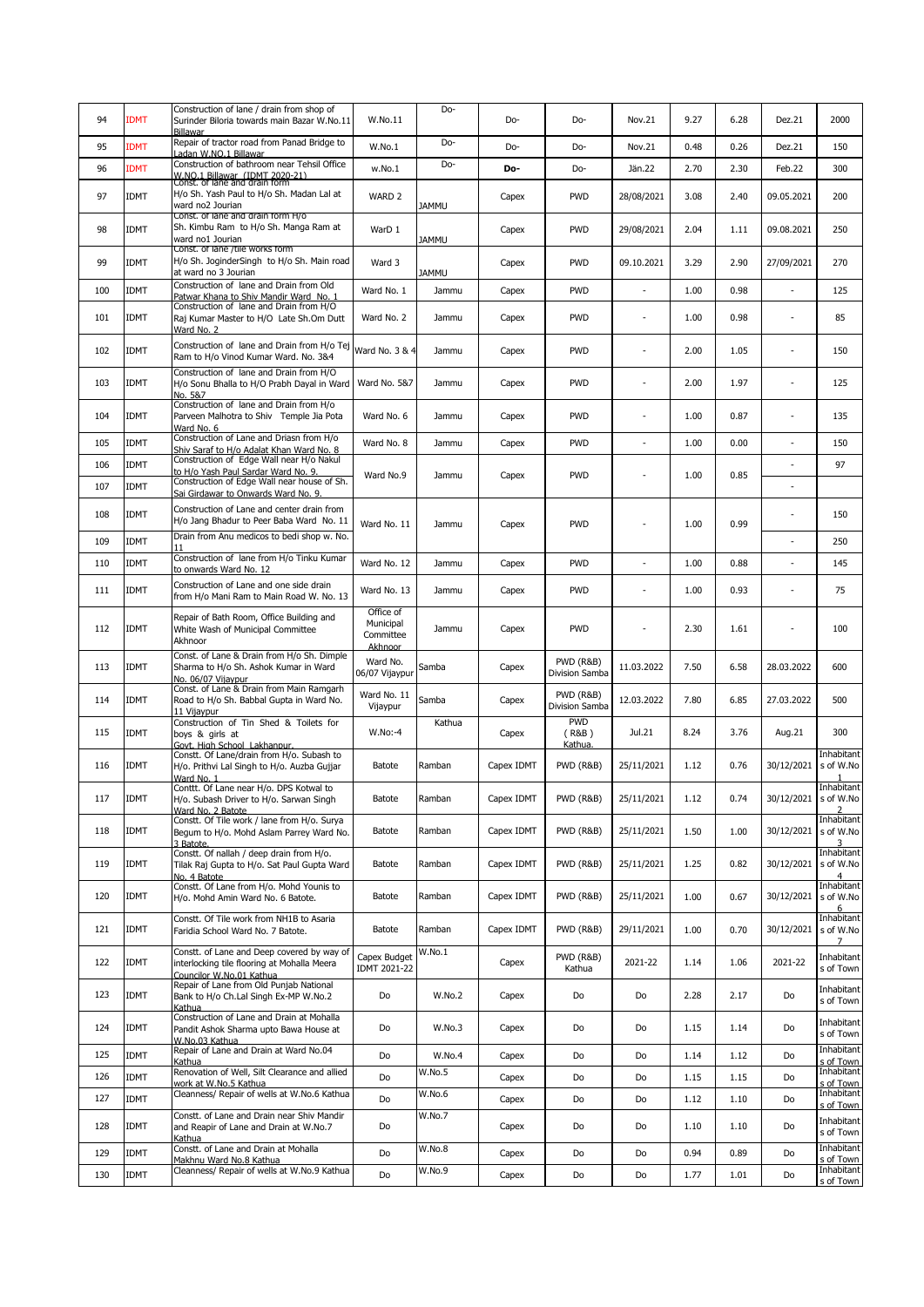| 131 | <b>IDMT</b>            | Constt. of Lane and Drain by way of<br>interlocking tile flooring at Mohalla Omkar<br>Chand Electrician MC Kathua W.No.10                                            | Do                    | W.No.10 | Capex           |                             |            | 0.96         | 0.92 |            | Inhabitant<br>s of Town |
|-----|------------------------|----------------------------------------------------------------------------------------------------------------------------------------------------------------------|-----------------------|---------|-----------------|-----------------------------|------------|--------------|------|------------|-------------------------|
| 132 | <b>IDMT</b>            | Constt. of Lane and Drain and RBM from H/o<br>Singo Kumar to H/o Deepak Kumar W.No.11<br>Kathua                                                                      | Do                    | W.No.11 | Capex           | Do                          | Do         | 1.15         | 0.86 | Do         | Inhabitant<br>s of Town |
| 133 | <b>IDMT</b>            | Construction of Bathroom at Shamshan<br>Ghat W.No.12 Kathua                                                                                                          | Do                    | W.No.12 | Capex           | Do                          | Do         | 1.14         | 1.13 | Do         | Inhabitant<br>s of Town |
| 134 | <b>IDMT</b>            | Constt. of Culvert near Mandir and Repair of<br>Lane and Drain at W.No.13 Kathua                                                                                     | Do                    | W.No.13 | Capex           | Do                          | Do         | 0.96         | 0.96 | Do         | Inhabitant<br>s of Town |
| 135 | <b>IDMT</b>            | Constt. of Lane by way of interlocking tile<br>flooring from H/o Ganga Dutt to H/o<br>Anshuman Malagar W.No.15 Kathua                                                | Do                    | W.No.15 | Capex           | Do                          | Do         | 1.14         | 1.14 | Do         | Inhabitant<br>s of Town |
| 136 | <b>IDMT</b>            | Constt. of Lane by way of interlocking tile<br>flooring from H/o Pyaar Singh to H/o Anand<br>Saroop W.No.17 Kathua                                                   | Do                    | W.No.17 | Capex           | Do                          | Do         | 1.09         | 1.06 | Do         | Inhabitant<br>s of Town |
| 137 | <b>IDMT</b>            | Constt. of lane by way of black topping from<br>H/o Girdhari Lal Sharma to H/o Onkar Singh<br>via H/o PTI Madam W.No.19 Kathua                                       | Do                    | W.No.19 | Capex           | Do                          | Do         | 1.15         | 1.11 | Do         | Inhabitant<br>s of Town |
| 138 | <b>IDMT</b>            | Minor Repair art W.No.20 Kathua                                                                                                                                      | Do                    | W.No.20 | Capex           | Do                          | Do         | 1.15         | 1.15 | Do         | Inhabitant<br>s of Town |
| 139 | <b>IDMT</b>            | Constt. of Deep Covered Drain from H/o<br>Mohindedr Paul to H/o Sher Singh W.No.21<br>Kathua                                                                         | Do                    | W.No.21 | Capex           | Do                          | Do         | 1.15         | 1.15 | Do         | Inhabitant<br>s of Town |
| 140 | <b>IDMT 2020</b><br>21 | Constt. of Deep Covered Drain fron H/o Des<br>Raj to H/o Jaswant Raj W.No.10 Kathua                                                                                  | 2020-21               | W.No.10 | Capex           | Do                          | Do         | 1.50         | 1.07 | Do         | Inhabitant<br>s of Town |
| 141 | <b>IDMT</b>            | Repair and renovation of Lane and drain<br>mohinder jogi shah to sham hotel wno 4,MC W.No. 4, Katra<br>.Katra                                                        |                       | Reasi   | IDMT            | R&B Katra                   | 2021-22    | 15.00        | 1.49 | Mär.22     | 2000                    |
| 142 | <b>IDMT</b>            | Repair of lane /drain at Ward no 11<br>Ramgarh                                                                                                                       | MC Ramgarh            | Samba   | <b>IDMT</b>     | PWD (R&B)                   | 2021-22    | 2.34         | 0.00 | 2021-22    | 200                     |
| 143 | <b>IDMT</b>            | Construction of wani Mohalla ward No 02                                                                                                                              | Mohalla ward<br>No 02 | Rajouri | UT Capex        | do                          | 03.11.2021 | 1.00         | 0.65 | 30.12.2021 | $\mathbf{1}$            |
| 144 | <b>IDMT</b>            | Constt. of Bowali water bodies in ward no 03                                                                                                                         | ward no 03            | Rajouri | UT Capex        | do                          | 03.11.2021 | 1.00         | 0.78 | 30.12.2021 | $\mathbf{1}$            |
| 145 | <b>IDMT</b>            | Constt of lane drain with interlock tile near                                                                                                                        | ward No 04            | Rajouri | UT Capex        | do                          | 21.10.2021 | 1.00         | 0.67 | 30.12.2021 | $\mathbf{1}$            |
| 146 | <b>IDMT</b>            | iamia masied Mohalla ward no 04<br>Constt. of lane /steps from hotel hillview to                                                                                     | ward No 05            | Rajouri | UT Capex        | do                          | 03.11.2021 | 1.00         | 0.64 | 30.12.2021 | $\mathbf{1}$            |
| 147 | <b>IDMT</b>            | H/o Mohd igbal ward No 05<br>Constt.of lane drin with interlock tile from<br>Girls Hr. Sec school thannamandi ward No                                                | ward No 06            | Rajouri | UT Capex        | do                          | 01.10.2021 | 1.00         | 0.64 | 30.12.2021 | $\mathbf{1}$            |
| 148 | <b>IDMT</b>            | 06<br>Construction of Lane drain In Mohalla Munir                                                                                                                    | ward No 07            | Rajouri | UT Capex        | do                          | 03.11.2021 | 1.00         | 0.64 | 30.12.2021 | $\mathbf{1}$            |
| 149 | <b>IDMT</b>            | Ch ward no 07<br>Constt. Of lane drain with interlock tile from                                                                                                      | ward No 08            | Rajouri | UT Capex        | do                          | 03.11.2021 | 1.00         | 0.72 | 30.12.2021 | $\mathbf{1}$            |
| 150 | <b>IDMT</b>            | H/o Rafig Mir Khalid &other<br>Constt. Of lane drain with P/wall near H/o                                                                                            | ward No 09            | Rajouri | UT Capex        | do                          | 03.11.2021 | 1.00         | 0.63 | 01.02.2022 | $\mathbf{1}$            |
| 151 | <b>IDMT</b>            | Saleem Jawaid ward No 09<br>Constt. Of lane drain in wain Mohalla ward                                                                                               | ward No 10            | Rajouri | UT Capex        | do                          | 17.12.2021 | 1.00         | 0.70 | 01.02.2022 | $\mathbf{1}$            |
| 152 | <b>IDMT</b>            | No 10<br>Constt. Of lane drain with tile in Tantray                                                                                                                  | ward No 11            | Rajouri | UT Capex        | do                          | 03.11.2021 | 1.00         | 0.68 | 01.02.2022 | $\mathbf{1}$            |
| 153 | <b>IDMT</b>            | Mohalla ward No 11<br>Constt. Of lane /drain near H/o Mohd Sadiq                                                                                                     | ward No 12            | Rajouri | UT Capex        |                             | 03.11.2021 | 1.00         | 0.68 | 01.02.2022 | $\mathbf{1}$            |
|     |                        | to Abdul Ghani ward No 12<br>Constt. Of steps Near Haji Latief & Abdul                                                                                               |                       | Rajouri |                 |                             |            |              |      |            |                         |
| 154 | <b>IDMT</b>            | Ghani thakar ward No 12<br>Construction of lane /drain in Mastry                                                                                                     | ward No 12            | Rajouri | UT Capex        | Do                          | 03.11.2021 | 1.00         | 0.68 | 01.02.2022 | $\mathbf{1}$            |
| 155 | <b>IDMT</b>            | mohallla ward No 13<br>Repair of drains from H/o Sh Ravi Kumar to                                                                                                    | ward No 13            |         | UT Capex        | Do                          | 03.11.2021 | 1.00         | 0.66 | 01.02.2022 | $1\,$                   |
| 156 | <b>IDMT/DUL</b><br>ВJ  | H/o Jagdish Raj in Ward No. 1 MC Khour<br>Const. of Lanes/drains from Plote of Yash                                                                                  | W.No. 1               | Jammu   | <b>UT Capex</b> | <b>XEN PWD-III</b><br>Jammu | 25.09.2021 | $\mathbf{0}$ | 0    | 15.10.2021 | <b>100 Nos.</b>         |
| 157 | BJ                     | IDMT/DUL Pal to Dev Sathan Bral Birdhary to H/o Sh<br>Bansi Lal to onwards by way of RBM filing<br>in Ward No. 2 MC Khour.<br>Repair lanes/drains from H/o Sh. Ashok | W.No. 2               | Jammu   | UT Capex        | XEN PWD-III<br>Jammu        | 25.09.2021 | 2.7          | 1.24 | 15.10.2021 | 120 Nos.                |
| 158 | <b>IDMT/DUL</b><br>BJ  | Kumar to H/o Romesh lal and H/o Jankar<br>Singh to H/o Gharo Devi Ward No. 3 M.C                                                                                     | <b>W.No. 3</b>        | Jammu   | <b>UT Capex</b> | <b>XEN PWD</b>              | 15.10.2021 | $\bf{0}$     | 0    | 17.11.2021 | 120 Nos.                |
| 159 | IDMT/DUL<br>ВJ         | Upgradation of lanes from H/o Sh. Sikander<br>Singh to H/o Pushpa Devi by way of tile<br>flooring in ward No. 7 M.C Khour.                                           | W.No. 7               | Jammu   | UT Capex        | XEN PWD                     | 15.10.2021 | 2.6          | 1.25 | 17.11.2021 | 90 Nos.                 |
| 160 | <b>IDMT/DUL</b><br>BJ  | Const. of lane/toe wall from H/o Pinki Devi<br>to Shiv temple in ward No. 6 MC Khour.                                                                                | W.No. 6               | Jammu   | <b>UT Capex</b> | <b>XEN PWD</b>              | 12.10.2021 | $\mathbf 0$  | 0    | 25.11.2021 | 80 Nos.                 |
| 161 | <b>IDMT/DUL</b><br>ВJ  | Const. of Lanes/drains from H/o Sh<br>Narinder Singh to H/o Sh. Kashmir Singh by<br>way of tile flooring in wards 11 Marchangi<br>M.C. Khour.                        | W.No. 11              | Jammu   | <b>UT Capex</b> | <b>XEN PWD</b>              | 12.10.2021 | 2.2          | 0    | 25.11.2021 | 105 Nos.                |
| 162 | <b>IDMT/DUL</b>        | Upgradation /repair of drains in ward No. 5<br>Padli M.C Khour.                                                                                                      | <b>W.No. 5</b>        | Jammu   | <b>UT Capex</b> | <b>XEN PWD</b>              | 18.10.2021 | $\mathbf 0$  | 0.95 | 20.12.2021 | <b>70 Nos.</b>          |
| 163 | <b>IDMT/DUL</b><br>ВJ  | Repair of drains from H/o Sh. Mangal Singh<br>to H/o Sh. Tarsem Singh in ward No. 8 MC<br>Khour.                                                                     | <b>W.No. 8</b>        | Jammu   | <b>UT Capex</b> | <b>XEN PWD</b>              | 20.10.2021 | $\mathbf 0$  |      | 18.11.2021 | 85 Nos.                 |
| 164 | <b>IDMT/DUL</b><br>BJ  | Upgradation/repairs of lans /drains from<br>H/o Patras Masih to H/o Arjun Singh and<br>H/o Sadiq Masih to H/o Milkhi Singh in ward<br>No. 9 MC Khour.                | W.No. 9               | Jammu   | <b>UT Capex</b> | <b>XEN PWD</b>              | 25.10.2021 | $\mathbf 0$  |      | 22.11.2021 | 88 nos.                 |
| 165 | <b>IDMT/DUL</b><br>ВJ  | Repair of drains from Ram Mandir to H/o Sh<br>Banta Ram in Ward No. 13 Marchangi M.C<br>Khour.                                                                       | W.No. 13              | Jammu   | <b>UT Capex</b> | <b>XEN PWD</b>              | 19.10.2021 | 5.5          | 1.64 | 15.11.2021 | 110 Nos.                |
| 166 | <b>IDMT/DUL</b><br>BJ  | Upgradation of lane/drain from H/o Sh.<br>Swaran Singh to H/o Babu Ram Manhas by<br>way of tile flooring in ward No 10 MC<br>Khour.                                  | W.No. 10              | Jammu   | <b>UT Capex</b> | <b>XEN PWD</b>              | 13.10.2021 | 2.3          |      | 12.11.2021 | <b>90 Nos.</b>          |
| 167 | <b>IDMT/DUL</b>        | Upgradation of lans/drains from H/o Moulu<br>Ram to H/o Girdhari Lal, H/o Vishal Sharma                                                                              |                       |         |                 |                             |            |              | 1.36 |            |                         |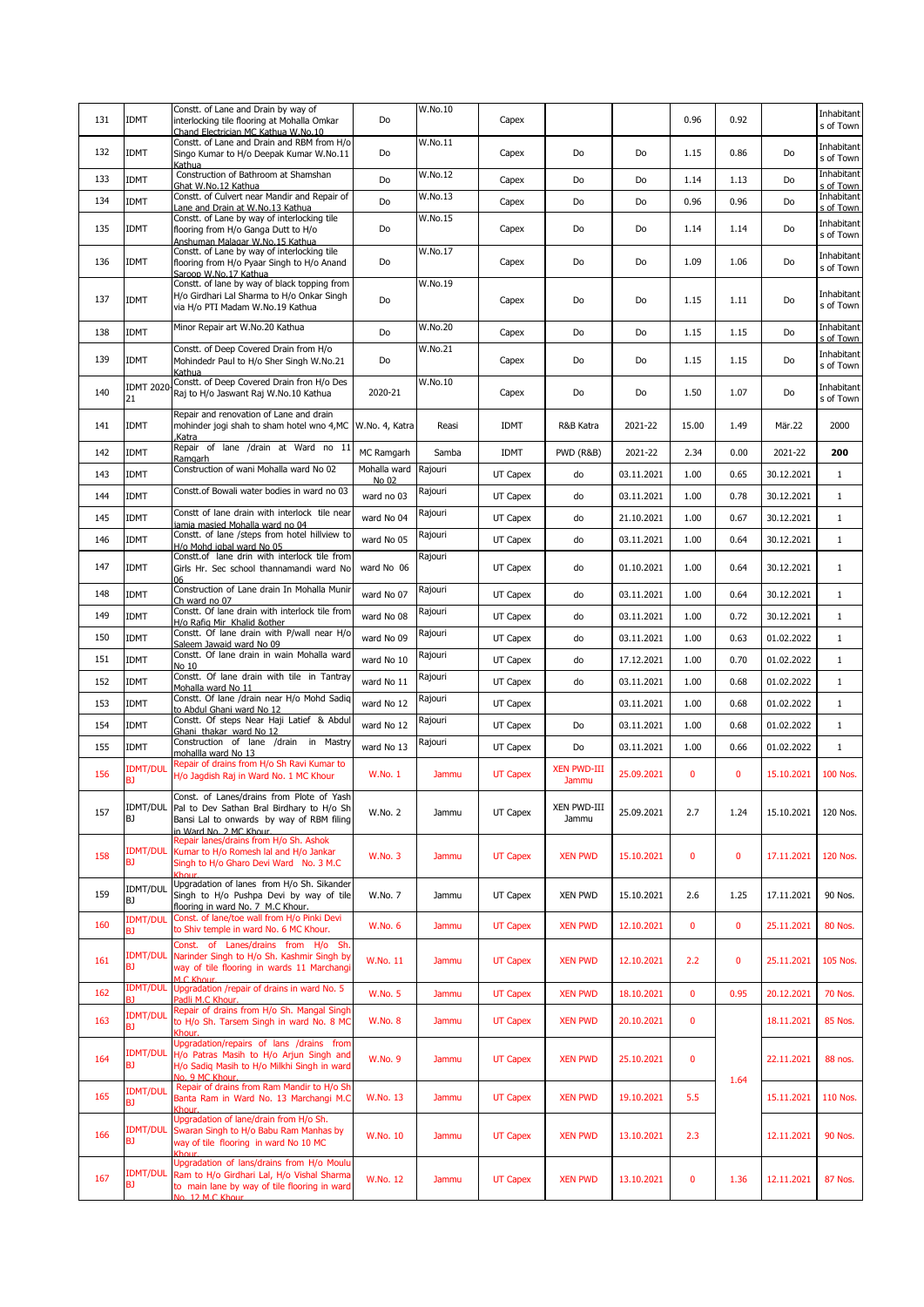| 168 | B <sub>1</sub>          | IDMT/DUL Const. of of RCC Slab cover at allied work<br>(Lane & Drain) in W.No 7 & 8 Khour                                                                                                                                                                                   | W.No. 7 & 8                   | Jammu          | UT Capex                                            | XEN PWD-III<br>Jammu                               | 20.07.2021 | 2.20  | 2.90  | 25.08.2021   | 100 Nos. |
|-----|-------------------------|-----------------------------------------------------------------------------------------------------------------------------------------------------------------------------------------------------------------------------------------------------------------------------|-------------------------------|----------------|-----------------------------------------------------|----------------------------------------------------|------------|-------|-------|--------------|----------|
| 169 | BJ                      | IDMT/DUL Const. of Drain from H/o Suram Singh to<br>H/o Jai Singh in W.No 12 Marchangi                                                                                                                                                                                      | W.No. 12                      | Jammu          | UT Capex                                            | XEN PWD-III<br>Jammu                               | 25.07.2021 | 2.80  | 3.56  | 20.08.2021   | 120 Nos. |
| 170 | <b>IDMT</b>             | Construction of lane/drain and fixing of<br>jangla and slab over drain near House of<br>Nobat Ram sharma to House of Mohinder                                                                                                                                               | WARD NO 03                    | <b>RAJOURI</b> | UT CAPEX<br>(idmt)                                  | PWD (R&B)                                          | 2021-22    | 2.50  | 1.99  | 2021-22      | 500      |
| 171 | <b>IDMT</b>             | Kumar in Ward No. 03<br>fixing of tiles with jagnla and slab in street<br>from house of Raj Halwai to House of<br>Sudesh Kumar Ward No. 04                                                                                                                                  | WARD NO 04                    | <b>RAJOURI</b> | UT CAPEX<br>(idmt)                                  | <b>PWD (R&amp;B)</b>                               | 2021-22    | 1.00  | 0.82  | 2021-22      | 400      |
| 172 | <b>IDMT</b>             | Construction of lane/drain and fixing tiles<br>from house of Ram Rattan to House of<br>Chanchla Devi in Ward No. 09                                                                                                                                                         | WARD NO 09                    | RAJOURI        | UT CAPEX<br>(idmt)                                  | PWD (R&B)                                          | 2021-22    | 2.80  | 2.29  | 2021-22      | 500      |
| 173 | <b>IDMT</b>             | construciton of lane/drain and fixing of tiles<br>jangla over drain from house of Dr. Som to<br>House of Omkar Singh in Ward No. 10                                                                                                                                         | WARD NO 10                    | <b>RAJOURI</b> | UT CAPEX<br>(idmt)                                  | <b>PWD (R&amp;B)</b>                               | 2021-22    | 2.00  | 1.62  | 2021-22      | 400      |
| 174 | 22                      | IDMT 2021 Construction of lane and drain from H/o Smt<br>Swarna Devi to onwards Ward No.13 Ward No. 13                                                                                                                                                                      |                               | Jammu          | UT Capex                                            | <b>PWD (R&amp;B)</b><br>Div-1 Jammu                | 03.03.2021 | 2.00  | 1.46  | 02.08.2021   | 200      |
| 175 | <b>IDMT 2021</b><br>22  | Bishnah (under IDMT)<br>Construction of lane and drain from H/o Sh<br>Vijay Kumar to onwards Ward No.2 Bishnah<br>(under IDMT)                                                                                                                                              | Ward No. 02                   | Jammu          | UT Capex                                            | <b>PWD (R&amp;B)</b><br>Div-1 Jammu                | 06.03.2021 | 2.00  | 1.47  | 14.01.2022   | 350      |
| 176 | <b>IDMT 2021</b>        | Construction of lane FROM h/O Sh Mohan                                                                                                                                                                                                                                      | Ward No. 8                    | Jammu          | UT Capex                                            | PWD (R&B)                                          | 03.03.2021 | 2.00  | 1.47  | 12.08.2021   | 250      |
| 177 |                         | Lal to onwards Ward No.8 Bishnah<br>IDMT 2021 Construction of lane from H/o Sh Rashpal to                                                                                                                                                                                   | Ward No. 01                   | Jammu          | UT Capex                                            | Div-1 Jammu<br><b>PWD (R&amp;B)</b>                | 06.03.2021 | 1.30  | 1.00  | 16.01.2022   | 300      |
|     |                         | onwards Ward No.1 Bishnah<br>IDMT 2021 Construction of lane and drain from H/o Sh                                                                                                                                                                                           |                               |                | UT Capex                                            | Div-1 Jammu<br><b>PWD (R&amp;B)</b>                | 27.12.2021 |       |       | 02.02.2022   | 450      |
| 178 | 22                      | Ramesh Kumar to onwards Ward No.4<br>Bishnah (under IDMT)<br>IDMT 2021 Construction of lane and drain from H/o Sh                                                                                                                                                           | Ward No. 4                    | Jammu          | UT Capex                                            | Div-1 Jammu<br><b>PWD (R&amp;B)</b>                | 27.12.2021 | 2.00  | 1.48  | 02.02.2022   | 620      |
| 179 | 22                      | Billa to onwards Ward No.5 Bishnah (under<br>IDMT)<br>Construction of lane from H/o Sh Joginder                                                                                                                                                                             | Ward No. 05                   | Jammu          |                                                     | Div-1 Jammu                                        |            | 2.00  | 1.42  |              |          |
| 180 | <b>IDMT 2021-</b><br>つつ | Pal to onwards Ward No.7 (under IDMT)                                                                                                                                                                                                                                       | Ward No. 07                   | Jammu          | UT Capex                                            | <b>PWD (R&amp;B)</b><br>Div-1 Jammu                | 27.12.2021 | 2.00  | 1.46  | 02.02.2022   | 550      |
| 181 | 22                      | IDMT 2021 Construction of lane from H/o Sh Rajkumar<br>to onwards near Sabji Mandi Ward No.3<br>Bishnah (under IDMT)                                                                                                                                                        | Ward No. 03                   | Jammu          | UT Capex                                            | PWD (R&B)<br>Div-1 Jammu                           | 27.12.2021 | 2.00  | 1.48  | 02.02.2022   | 500      |
| 182 | つつ                      | IDMT 2021 Const. of lane from H/o Sh. Girdhar Gopal to<br>onwards ward No. 9 Arnia                                                                                                                                                                                          | Ward No. 09<br>Arnia          | Jammu          | UT Capex                                            | <b>PWD (R&amp;B)</b>                               | 03.03.2021 | 2.00  | 1.40  | 02.08.2021   | 120      |
| 183 | <b>IDMT 2021</b><br>22  | Const. of Lane and Drain from H/o Pinka                                                                                                                                                                                                                                     | Ward No. 12<br>Arnia          | Jammu          | UT Capex                                            | Div-1 Jammu<br><b>PWD (R&amp;B)</b><br>Div-1 Jammu | 06.03.2021 | 1.00  | 0.70  | 14.01.2022   | 150      |
| 184 | 22                      | Ram house to main link Ward No. 12 Arnia<br>IDMT 2021 a) Const. of lane from H/o Rounak Lal to<br>H/o Subash Chander Ward No. 7 Arnia<br>b)Const. of lane a]from H/o Bishamber Dass<br>saini to Tara Chand c) Const. of lane from<br>H/o Bua Ram Saini to Lt. Surjeet Saini | Ward No. 07<br>Arnia          | Jammu          | UT Capex                                            | <b>PWD (R&amp;B)</b><br>Div-1 Jammu                | 03.03.2021 | 2.50  | 2.14  | 12.08.2021   | 410      |
| 185 | 22                      | IDMT 2021 Const. of Lane and Drain with filling from<br>H/o Asha Ram Saini to H/o Roop Lal Saini                                                                                                                                                                            | Ward No. 10<br>Arnia          | Jammu          | UT Capex                                            | <b>PWD (R&amp;B)</b><br>Div-1 Jammu                | 06.03.2021 | 1.30  | 1.00  | 16.01.2022   | 210      |
| 186 | <b>IDMT 2021</b><br>22  | Land Ward No. 10 Arnia<br>Const. of lane and drain from H/o Raj Kumar<br>S/o Beli Ram main road Bye Pass road Ward<br>No. 1 Arnia                                                                                                                                           | Ward No. 01<br>Arnia          | Jammu          | UT Capex                                            | <b>PWD (R&amp;B)</b><br>Div-1 Jammu                | 27.12.2021 | 2.00  | 1.89  | 02.02.2022   | 300      |
| 187 | <b>IDMT 2021</b>        | Const. of Lane and Drain to H/o Raj Kumar<br>Ward No. 6 Arnia                                                                                                                                                                                                               | Ward No. 06                   | Jammu          | <b>UT Capex</b>                                     | PWD (R&B)                                          | 27.12.2021 |       |       | 0 02.02.2022 | 200      |
| 188 | <b>IDMT 2021</b><br>22  | Construction of lane(tile work) from Geeta<br>Bhawan to H/o Sh Neelu Pandit Ward No.02                                                                                                                                                                                      | Arnia<br>Ward No. 02<br>Arnia | Jammu          | UT Capex                                            | Div-1 Jammu<br><b>PWD (R&amp;B)</b><br>Div-1 Jammu | 27.12.2021 | 1.50  | 1.00  | 02.02.2022   | 140      |
| 189 | <b>IDMT 2021</b><br>22  | Arnia<br>Construction of lane and drain from main<br>road to H/o Sh Darshan Lal Ward No.03<br>Arnia                                                                                                                                                                         | Ward No. 03<br>Arnia          | Jammu          | UT Capex                                            | PWD (R&B)<br>Div-1 Jammu                           | 27.12.2021 | 2.00  | 1.72  | 02.02.2022   | 110      |
| 190 | <b>IDMT</b>             | Development of Children park and open air<br>avm at MC Rajouri.                                                                                                                                                                                                             | Rajouri                       | Rajouri        | UT Capex                                            | PWD(R&B)                                           | Okt.21     | 25.00 | 18.18 | Mär.22       | 6000     |
| 191 | <b>IDMT</b>             | Construction of lane drain work flooring with<br>tile from H/O Maseter Azam Haji Alam Din<br>to Dr, Nazar to main road ward No 01 MC<br>Rajouri                                                                                                                             | Rajouri                       | Rajouri        | UT Capex<br>(IDMT 2021-<br>22)                      | PWD(R&B)                                           | Feb.22     | 1.15  | 1.14  | Mär.22       | 120      |
| 192 | <b>IDMT</b>             | Construction of lane/drain from the H/o<br>Javed Bhat to H/o Mohd Aslam via Mohd<br>Khan ward No 02 MC Rajouri                                                                                                                                                              | Rajouri                       | Rajouri        | <b>UT Capex</b><br>(IDMT 2021-                      | PWD(R&B)                                           | Jän.22     | 1.15  | 1.13  | Mär.22       | 150      |
| 193 | <b>IDMT</b>             | Laying of interlocking tile at Mohall Sh.<br>Gaghu of PHE ward No 04 Rajouri                                                                                                                                                                                                | Rajouri                       | Rajouri        | $\frac{22}{\text{UT Capex}}$<br>(IDMT 2021-<br>22)  | PWD(R&B)                                           | Dez.21     | 1.15  | 0.88  | Mär.22       | 170      |
| 194 | <b>IDMT</b>             | Construction of P -Path at Ward No 05 MC<br>Raiouri                                                                                                                                                                                                                         | Rajouri                       | Rajouri        | <b>UT Capex</b><br>(IDMT 2021-<br>22)               | PWD(R&B)                                           | Dez.21     | 1.15  | 0.89  | Mär.22       | 200      |
| 195 | <b>IDMT</b>             | Repair of lane/drain Dr. Vijay vaid to Boys<br>Middle School Minto Sawhney Sushil Vaid &<br>others Ward No 06 MC Raiouri                                                                                                                                                    | Rajouri                       | Rajouri        | <b>UT Capex</b><br>(IDMT 2021-<br>22)               | PWD(R&B)                                           | Jän. 22    | 1.15  | 1.06  | Mär.22       | 130      |
| 196 | <b>IDMT</b>             | Construction of Lane/drain near H/o Mustfa<br>Dar to H/o Mohd Sharef Ward No 09 near<br>old Bus Stand Rajouri                                                                                                                                                               | Rajouri                       | Rajouri        | UT Capex<br>(IDMT 2021-                             | PWD(R&B)                                           | Dez.21     | 1.15  | 0.90  | Mär.22       | 250      |
| 197 | <b>IDMT</b>             | Construction of lane/ drain and fixing of<br>interlocking tiles at Ward No 10 MC Rajouri                                                                                                                                                                                    | Rajouri                       | Rajouri        | $\frac{22}{UT \text{ Capex}}$<br>(IDMT 2021-<br>22) | PWD(R&B)                                           | Feb.22     | 1.15  | 1.12  | Mär.22       | 250      |
| 198 | <b>IDMT</b>             | Construction of lane/drain with concrete<br>flooring replivaing of demand tile from H/o<br>Kidar Nath Gupta to H/o Sahil Rotra Ward<br>No.11                                                                                                                                | Rajouri                       | Rajouri        | UT Capex<br>(IDMT 2021-<br>22)                      | PWD(R&B)                                           | Feb.22     | 1.15  | 1.13  | Mär.22       | 190      |
| 199 | <b>IDMT</b>             | Construction of slab drain from H/o Subash<br>Bali to Sh Moti Anand Bhawan Sanyas<br>Ashram Ward No 12 MC Rajouri                                                                                                                                                           | Rajouri                       | Rajouri        | UT Capex<br>(IDMT 2021-                             | PWD(R&B)                                           | Jän.22     | 1.15  | 1.08  | Mär.22       | 200      |
| 200 | <b>IDMT</b>             | Earth work of road from main road Kanjuria<br>to H/o Joginder Sharma and Others Ward                                                                                                                                                                                        | Rajouri                       | Rajouri        | 22)<br>UT Capex<br>(IDMT 2021-                      | PWD(R&B)                                           | Aug.21     | 1.15  | 0.72  | Mär.22       | 200      |
|     |                         | No 13 MC Rajouri                                                                                                                                                                                                                                                            |                               |                | 22)                                                 |                                                    |            |       |       |              |          |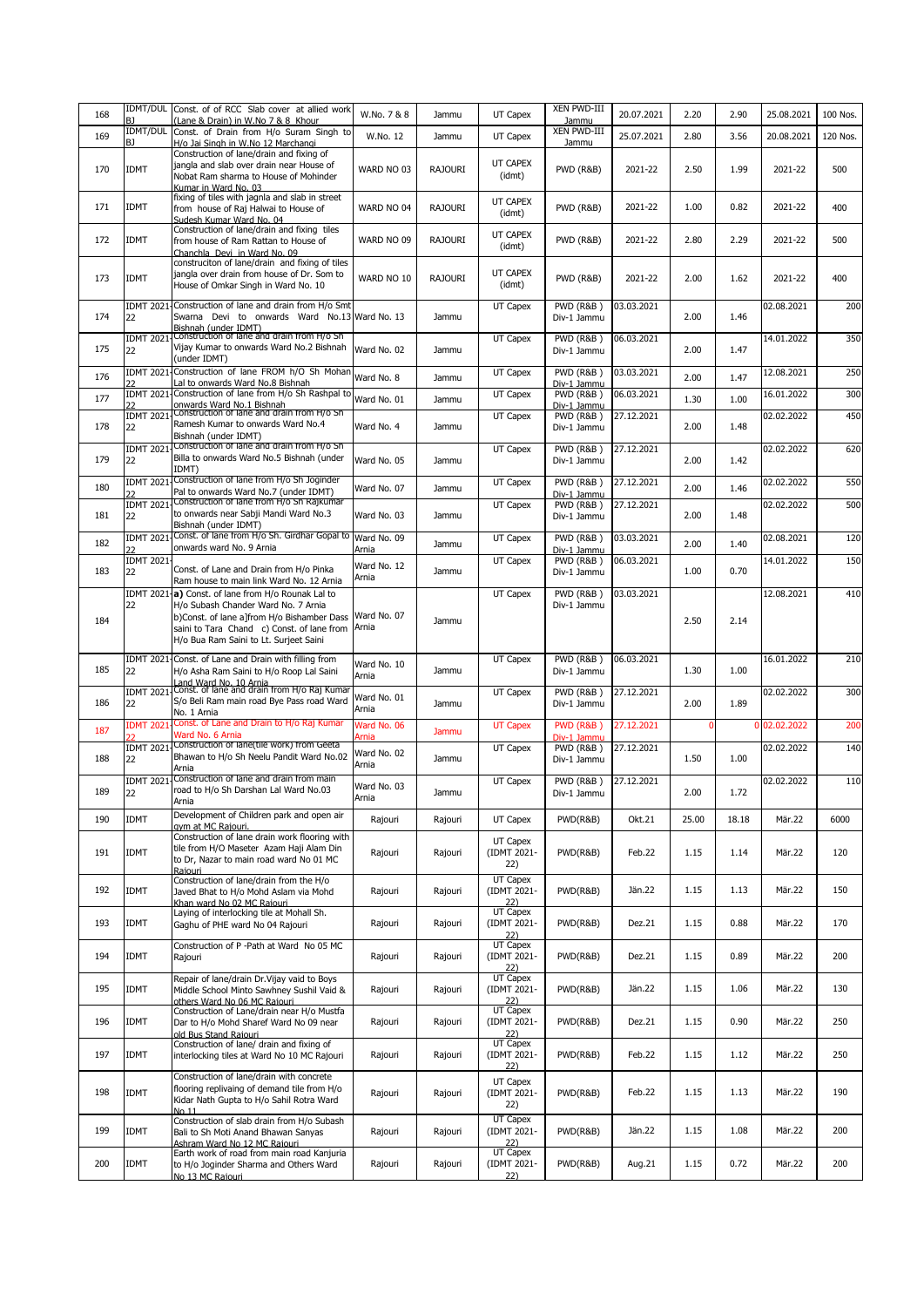| 201 | <b>IDMT</b>          | Laying of interlocking tile on street at ward<br>No 14 MC Rajouri                                                                                                 | Rajouri         | Rajouri  | UT Capex<br>(IDMT 2021-                     | PWD(R&B)               | Dez.21     | 1.15  | 1.14  | Mär.22            | 320           |
|-----|----------------------|-------------------------------------------------------------------------------------------------------------------------------------------------------------------|-----------------|----------|---------------------------------------------|------------------------|------------|-------|-------|-------------------|---------------|
| 202 | <b>IDMT</b>          | Construction of Path near Delhi Public<br>School ward No 15 MC Rajouri                                                                                            | Rajouri         | Rajouri  | $\frac{22}{\text{UT Capex}}$<br>(IDMT 2021- | PWD(R&B)               | Nov.21     | 1.15  | 0.74  | Mär.22            | 160           |
| 203 | <b>IDMT</b>          | Pacca Path from Univeristy road to late<br>chowdhary Mohd Nizam Din at Ward No 16<br>MC Raiouri                                                                   | Rajouri         | Rajouri  | 22)<br>UT Capex<br>(IDMT 2021-              | PWD(R&B)               | Jän. 22    | 1.15  | 0.89  | Mär.22            | 400           |
| 204 | <b>IDMT</b>          | Constrution of Pacca Path from H/o Sanjeev<br>Kumar to Chain Singh Ward No 17                                                                                     | Rajouri         | Rajouri  | $\frac{22}{100}$<br>(IDMT 2021-<br>22)      | PWD(R&B)               | Okt.21     | 1.15  | 0.834 | Mär.22            | 120           |
| 205 | <b>DULB</b><br>Jammu | Fixing of Tiles and Iron Junglas from Masjid<br>Shamshi to Gulzar Hussain Sheikh via<br>Manzoor Naik Ward No 2                                                    | Rajouri         | Rajouri  | <b>UT Capex</b><br>(IDMT 2020-<br>21)       | PWD(R&B)               | Sep.21     | 1.5   | 1.47  | Mär.22            | 400           |
| 206 | <b>DULB</b><br>Jammu | Construction of lane drain with tiles flooring<br>from H/o Ex service Man Bashir Ahmed to<br>H/Q Advocate Imtiaz Ahmed Opposite Shanti<br>Ghat W. No 7            | Rajouri         | Rajouri  | UT Capex<br>(IDMT 2020-<br>21)              | PWD(R&B)               | Sep.21     | 1.5   | 1.227 | Mär.22            | 100           |
| 207 | <b>DULB</b><br>Jammu | Construction of lane drain and laying of tiles<br>from H/o Alhaj Maqsood Rahi to H/o Talat<br>Mehmood Bhat Ward No 8                                              | Rajouri         | Rajouri  | <b>UT Capex</b><br>(IDMT 2020-<br>21)       | PWD(R&B)               | Sep.21     | 1.5   | 1.22  | Mär.22            | 150           |
| 208 | <b>DULB</b><br>Jammu | Construction of lane drain and tile flooring in<br>Veeragi Mohalla W.No 9                                                                                         | Rajouri         | Rajouri  | UT Capex<br>(IDMT 2020-<br>21)              | PWD(R&B)               | Sep.21     | $1.5$ | 1.22  | Mär.22            | 200           |
| 209 | <b>DULB</b><br>Jammu | Construction of pacca path only from<br>University road to mohalla Hajjam W.No 16                                                                                 | Rajouri         | Rajouri  | <b>UT Capex</b><br>(IDMT 2020-<br>21)       | PWD(R&B)               | Sep.21     |       |       | Mär.22            | 50            |
| 210 | <b>DULB</b><br>Jammu | Construction of Pacca path only at Mohalla<br>Sabar Hussain /Fazal Hussain and others at<br>Dhanidhar W.No 16 Rajouri                                             | Rajouri         | Rajouri  | UT Capex<br>(IDMT 2020-<br>21)              | PWD(R&B)               | Sep.21     | 4     | 0.531 | Mär.22            | 60            |
| 211 | <b>DULB</b><br>Jammu | Construction of Protection wall near H/o<br>Altaf Hussain to Mohd Yaqoob                                                                                          | Rajouri         | Rajouri  | UT Capex<br>(IDMT 2020-<br>21)              | PWD(R&B)               | Sep.21     |       |       | Mär.22            | 60            |
| 212 | <b>IDMT</b>          | Const. of Drain & lane from H/o Krishan<br>Dass Verma to H/o Brijesh Verma W. No. 5<br>Chenani                                                                    | Chenani         | Udhampur | <b>IDMT</b>                                 | XEN PWD R&B            | 24.12.2021 | 1.17  | 0.000 |                   | 100<br>approx |
| 213 | <b>IDMT</b>          | Repair & covering of Nallah from H/o Vijay<br>Mathur to H/o Jagdish Sharma W. No. 6<br>Chenani                                                                    | Chenani         | Udhampur | <b>IDMT</b>                                 | <b>XEN PWD R&amp;B</b> | 19.01.2022 | 1.22  | 0.000 |                   | 150<br>approx |
| 214 | <b>IDMT</b>          | Const. of covered drain & lane from water<br>tank to H/o Mushtaq (Moni) W. No. 3<br>Chenani                                                                       | Chenani         | Udhampur | <b>IDMT</b>                                 | XEN PWD R&B            | 20.01.2022 | 1.17  | 0.000 |                   | 150<br>Approx |
| 215 | <b>IDMT</b>          | Const. of steps from PWD road to H/o Mohd.<br>Sagar at W. No. 1 Chenani                                                                                           | Chenani         | Udhampur | <b>IDMT</b>                                 | <b>XEN PWD R&amp;B</b> | 24.12.2021 | 1.17  | 0.000 |                   | 100<br>Approx |
| 216 | <b>IDMT</b>          | Const. of steps from PWD road to Kusmusi<br>Bowli at W. No. 4 Chenani                                                                                             | Chenani         | Udhampur | <b>IDMT</b>                                 | <b>XEN PWD R&amp;B</b> | 20.11.2021 | 1.17  | 0.580 |                   | 150<br>Approx |
| 217 | <b>IDMT</b>          | Const. of Nallah from PWD road to H/o Nazir<br>Ahmed Sheikh at W. No. 2 Chenani                                                                                   | Chenani         | Udhampur | <b>IDMT</b>                                 | XEN PWD R&B            |            | 1.17  | 0.000 |                   | 100<br>Approx |
| 218 | M.C Udh              | Construction of Lane and Side Drain from<br>Satsang Bhawan to H/o Ganesh Mathur<br>onwards drain from Satsang Bhawan to H/o<br>Naib Tehsildar Ward No. 1 Udhampur | Jdhampur        | Udhampur | IDMT 2021-22                                | <b>XEN PWD R&amp;B</b> | 15.02.2022 | 1.55  | 1.410 | 07.02.2022        |               |
| 219 | M.C Udh              | Construction of Side Drain from House of<br>Shri Ram Dubey to H/o Sunil Sharma Ward<br>No. 2 Udhamnur                                                             | <b>Jdhampur</b> | Udhampur | IDMT 2021-22                                | <b>XEN PWD R&amp;B</b> | 20.02.2022 | 1.54  | 1.400 | 16.03.2022        |               |
| 220 | M.C Udh              | Tile Flooring and Repair of Lane from H/o<br>Pawan Jandial to H/o Bansi Lal Ward No. 3<br>Udhampur                                                                | Jdhampur        | Udhampur | IDMT 2021-22                                | <b>XEN PWD R&amp;B</b> | 20.02.2022 | 1.54  | 1.529 | 02.03.2022        |               |
| 221 | M.C Udh              | Construction of Drain from H/o Late Tara<br>Singh to H/o RK Sharma Ward No. 4<br>Udhampur                                                                         | Jdhampur        | Udhampur | IDMT 2021-22                                | <b>XEN PWD R&amp;B</b> | 25.02.2022 | 1.54  | 1.430 | 15.03.2022        |               |
| 222 | M.C Udh              | Construction of Lane and Drain from H/o<br>Sadhu Ram to H/o Dhyan Singh Ward No. 5 Uanampur<br>Udhampur                                                           |                 | Udhampur | IDMT 2021-22                                | XEN PWD R&B            | 20.02.2022 | 1.54  |       | 1.140 26.03.2022  |               |
| 223 | M.C Udh              | Construction of Lane from Railway Road to<br>H/o Dr. Mukesh Singh MES Road Ward No.<br>6 Udhampur                                                                 | Udhampur        | Udhampur | IDMT 2021-22                                | <b>XEN PWD R&amp;B</b> | 15.01.2022 | 1.54  | 1.338 | 01.02.2022        |               |
| 224 | M.C Udh              | Constrcution of Lane and Drain from Peer<br>Baba to H/o Vishal Bharti Ward No. 7<br>Udhampur                                                                      | <b>Jdhampur</b> | Udhampur | <b>IDMT 2021-22</b>                         | XEN PWD R&B            | 01.03.2022 | 1.54  | 1.280 | 18.03.2022        |               |
| 225 | M.C Udh              | Construction of Lane from H/o Hans Raj to<br>Shallu Sharma & Lane and Drain from H/o<br>Yash Pal Sharma to H/o Sham Pathekra<br>Ward No. 8 Udhampur               | <b>Jdhampur</b> | Udhampur | <b>IDMT 2021-22</b>                         | XEN PWD R&B            | 29.01.2022 | 1.54  | 1.296 | 28.03.2022        |               |
| 226 | M.C Udh              | Tile Flooring from National Medical Hall to<br>H/o Amit Khaiuria Ward No. 9 Udhampur                                                                              | <b>Jdhampur</b> | Udhampur | IDMT 2021-22                                | <b>XEN PWD R&amp;B</b> | 01.03.2022 | 1.54  | 1.460 | 18.03.2022        |               |
| 227 | M.C Udh              | Construction of Central Drain & Tile Work<br>from H/o Jagdish Sharma to H/o Hem Rai<br>Ward No.11 Udhampur                                                        | <b>Jdhampur</b> | Udhampur | IDMT 2021-22                                | XEN PWD R&B            | 23.02.2022 | 1.55  | 1.480 | 05.03.2022        |               |
| 228 | M.C Udh              | Tile Flooring from H/o Vijay Padha to H/o<br>Amit Khaiuria Ward No.13 Udhampur                                                                                    | <b>Jdhampur</b> | Udhampur | IDMT 2021-22                                | XEN PWD R&B            | 06.03.2022 | 1.56  | 1.330 | 20.03.2022        |               |
| 229 | M.C Udh              | Constrcution of Drain from H/o Bharat<br>Bhushan to H/o SH. Tara Chand Ward No.<br>14 Udhampur                                                                    | <b>Jdhampur</b> | Udhampur | IDMT 2021-22                                | XEN PWD R&B            | 10.02.2022 | 1.54  | 1.510 | 24.03.2022        |               |
| 230 | M.C Udh              | Construction and Repair of Steps at Omarah<br>Bowli near CEO Office Ward No. 17<br>Udhampur                                                                       | <b>Jdhampur</b> | Udhampur | IDMT 2021-22                                | <b>XEN PWD R&amp;B</b> | 21.01.2022 | 1.55  | 1.236 | 14.02.2022        |               |
| 231 | M.C Udh              | Construction of Lane and Drain from H/o<br>Dulta Ram to H/o Badri Nath Ward No.19<br>Udhampur                                                                     | <b>Jdhampur</b> | Udhampur | IDMT 2021-22                                | <b>XEN PWD R&amp;B</b> | 18.02.2022 | 1.56  | 1.510 | 16.03.2022        |               |
| 232 | M.C Udh              | Protection and Renovation of Bari Bowli<br>Sangoor Ward No. 20 Udhampur                                                                                           | <b>Jdhampur</b> | Udhampur | IDMT 2021-22                                | XEN PWD R&B            | 25.01.2022 | 1.56  | 1.200 | 06.02.2022        |               |
| 233 | M.C Udh              | CG Shed & Improvement of Chabutra at<br>Nagrota & Constrcution of Drain from H/o<br>Mool Raj Home to H/o Ashok Kumar Nagrota<br>Ward No. 21 Udhampur              | Jdhampur        | Udhampur | IDMT 2021-22                                | XEN PWD R&B            | 20.02.2022 | 1.56  | 1.220 | 13.03.2022        |               |
| 234 | M.C Udh              | Const, of rotary with water body at domail<br>chowk udhampur                                                                                                      | <b>Udhampur</b> | Udhampur | IDMT 2020-21                                | <b>XEN PWD R&amp;B</b> | 01.06.2021 | 11.00 |       | 9.210 In Progress |               |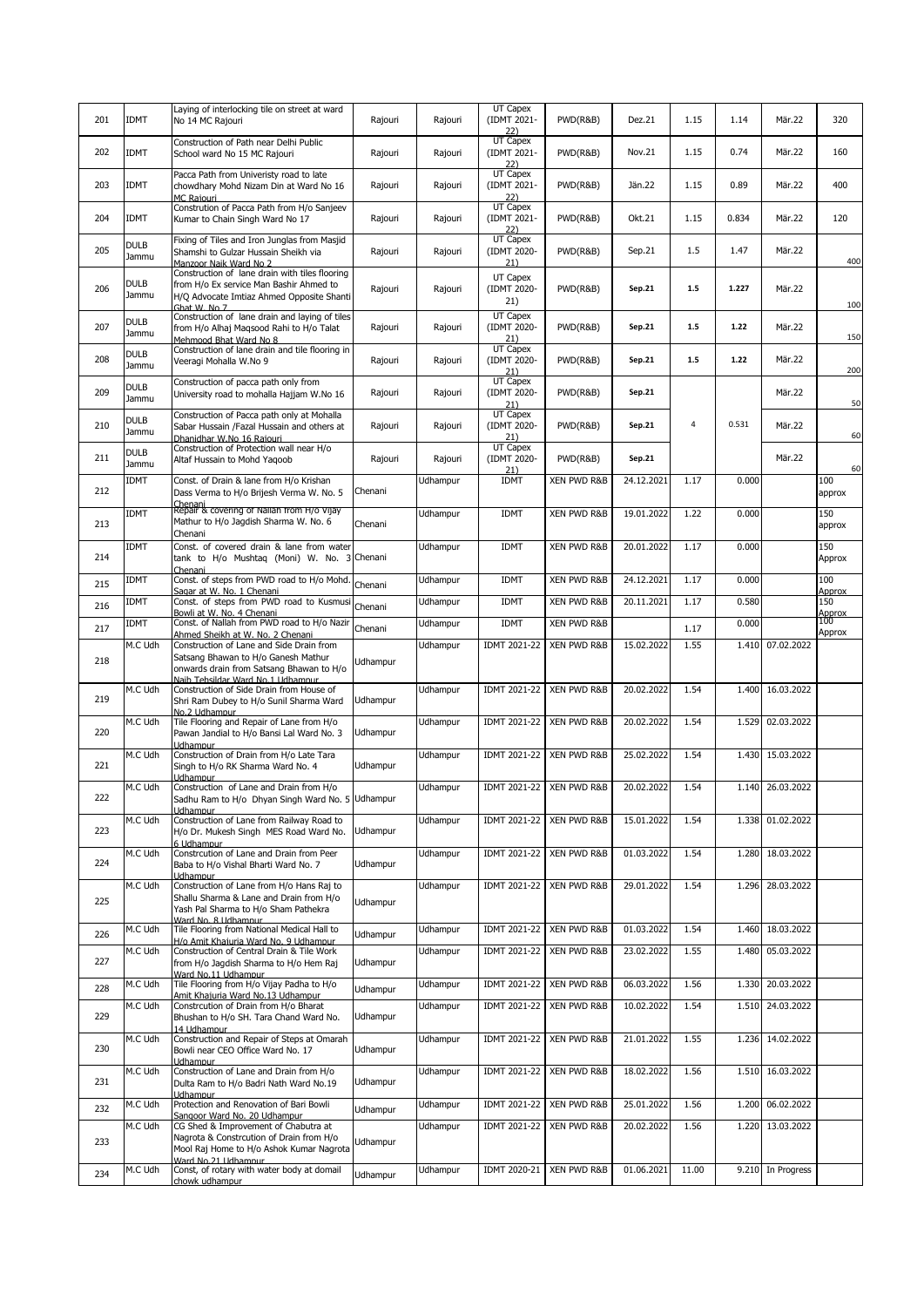|     | M.C Udh     | Tile flooring to land near Car parking near                                                                                                          |                 | Udhampur | IDMT 2020-21      | XEN PWD R&B                                  | 15.05.2021    | 3.50 | 3.500 | 31.07.2021    |                             |
|-----|-------------|------------------------------------------------------------------------------------------------------------------------------------------------------|-----------------|----------|-------------------|----------------------------------------------|---------------|------|-------|---------------|-----------------------------|
| 235 |             | CMO office udhampur& Covering of drain<br>and tile flooring to road berms backsidde of                                                               | <b>Jdhampur</b> |          |                   |                                              |               |      |       |               |                             |
| 236 | <b>IDMT</b> | Girls Hr. Secondary Udhampur<br>Const. of Lane and drain H/o. of Satpal<br>Towards H/o. Bhatt at W.No. 3 Reasi                                       | Reasi           | Reasi    | UT Capex (IDMT)   | PWD                                          | May.21        | 2.38 | 2.35  | Nov.21        | 70                          |
| 237 | <b>IDMT</b> | Const. of Lane and drain H/o. Om Prakash<br>towards Dev Abrol at ward no. 5 Reasi                                                                    | Reasi           | Reasi    | UT Capex (IDMT)   | PWD                                          | May.21        | 1.17 | 1.16  | Dec.21        | 200                         |
| 238 | <b>IDMT</b> | Const. of Lane and Drain from H/o. Mohd.<br>Akram onwards H/o. Wazid Patwari W.No. 7                                                                 | Reasi           | Reasi    | UT Capex (IDMT)   | <b>PWD</b>                                   | <b>Dec.21</b> | 1.17 | 0.00  | <b>Jan.22</b> | 150                         |
| 239 | <b>IDMT</b> | Const. of Drain from Open Land of Mohd.<br>Hussain onwards Land of Dr. Sukhdev<br>Sharma at W.No. 8 Reasi Phase 1st                                  | Reasi           | Reasi    | UT Capex (IDMT)   | PWD                                          | Feb.21        | 1.17 | 1.15  | Dec.21        | 100                         |
| 240 | <b>IDMT</b> | Const. of Lane from H/o. Tara Chand<br>onwards main lane at W.No. 10 Reasi                                                                           | Reasi           | Reasi    | UT Capex (IDMT)   | PWD                                          | May.21        | 1.17 | 1.17  | May.21        | 80                          |
| 241 | <b>IDMT</b> | Const. of lane and drain from H/o. Rattan Lal<br>onwards at W.No. 13 Reasi                                                                           | Reasi           | Reasi    | UT Capex (IDMT)   | PWD                                          | Aug.21        | 3.52 | 2.92  | Sep.21        | 60                          |
| 242 | <b>IDMT</b> | Const. of slab in front of Grave Yard at<br>W.No. 02 Reasi                                                                                           | Reasi           | Reasi    | UT Capex (IDMT)   | PWD                                          | Oct.21        | 1.17 | 0.64  | Dec.21        | 100                         |
| 243 | <b>IDMT</b> | Const. of Tile work in front of H/o. Bansi Lal<br>and DurgaShop at ward No. 2 Reasi                                                                  | Reasi           | Reasi    | UT Capex (IDMT)   | <b>PWD</b>                                   | Jan.22        | 0.55 | 0.52  | Feb.22        | 40                          |
| 244 | <b>IDMT</b> | Const. of Work from House of Surinder<br>Tarmat towards Mandian Chowk at W.No.<br>11 Reasi                                                           | Reasi           | Reasi    | UT Capex (IDMT)   | PWD                                          | Mar.22        | 1.17 | 0.85  |               | 150                         |
| 245 | ULB         | Const. of Lane/Drain from H/o Parshotam<br>Kumar to H/o Raghunandan Singh in<br>W.No.1                                                               | Samba           | Samba    | <b>IDMT 21-22</b> | PWD R&B<br>Samba                             | Mär.22        | 2.00 | 1.60  |               | 200<br>Mär.22 approx.       |
| 246 | ULB         | Const. of lane from H/o Vinnay to Mandir<br>Nag Devta Ward No.2 Samba                                                                                | Samba           | Samba    | <b>IDMT 21-22</b> | PWD R&B<br>Samba                             | Mär.22        | 2.00 | 1.99  |               | 150<br>Mär.22 approx.       |
| 247 | ULB         | Const. of lane/drain from H/o Lt. Baishaki<br>Pargal to onwards W.no.3                                                                               | Samba           | Samba    | <b>IDMT 21-22</b> | PWD R&B<br>Samba                             | Mär.22        | 1.25 | 1.25  |               | 100<br>Mär.22 approx.       |
| 248 | ULB         | Const. of Lane from shop of Kamal Kishore<br>Kali Mata Mandir to Bal Bharti School ward<br>No.5 Samba                                                | Samba           | Samba    | <b>IDMT 21-22</b> | PWD R&B<br>Samba                             | Mär.22        | 2.00 | 1.62  |               | 400<br>Mär.22 approx.       |
| 249 | ULB         | Const. of lane & drain from road of PWD<br>Mandi Thalora to H/o Raghunandan Singh<br>Ward No.8 Samba                                                 | Samba           | Samba    | <b>IDMT 21-22</b> | PWD R&B<br>Samba                             | Feb.22        | 2.00 | 1.34  |               | 50<br>Feb.22 approx.        |
| 250 | ULB         | Const. of Lane/drain from H/o Subash<br>Chander to Rashpal Chand ward No.10 Arazi<br>Samba                                                           | Samba           | Samba    | <b>IDMT 21-22</b> | PWD R&B<br>Samba                             | Mär.22        | 2.00 | 1.13  |               | 400<br>Mär.22 approx.       |
| 251 | ULB         | Const. of lane/drain from H/o Satish Sharma<br>Advocate to onward Adarsh Colony WNo.11                                                               | Samba           | Samba    | <b>IDMT 21-22</b> | PWD R&B<br>Samba                             | Mär.22        | 2.00 | 1.66  |               | 350<br>Mär.22 approx.       |
| 252 | ULB         | Const. of Lane from H/o Jagveer Singh<br>(Chiku) to H/o Gotam Singh in WNo.14                                                                        | Samba           | Samba    | <b>IDMT 21-22</b> | PWD R&B<br>Samba                             | Mär.22        | 2.00 | 1.78  |               | 200<br>Mär.22 approx.       |
| 253 | ULB         | Const. of Lane/Drain from sambyal Chowk<br>Mohalla to Pacci Mandi Ward No.1 Samba                                                                    | Samba           | Samba    | <b>IDMT 20-21</b> | PWD R&B<br>Samba                             | Apr.21        | 2.25 | 1.10  | Mai.21        | 300<br>approx.              |
| 254 | ULB         | Const. of Lane from H/o Vinnay to mandir<br>Nag devta ward No.2 Samba                                                                                | Samba           | Samba    | <b>IDMT 20-21</b> | PWD R&B<br>Samba                             | Apr.21        | 3.50 | 2.07  | Mai.21        | 300<br>approx.              |
| 255 | ULB         | Const. of Lane/ Drain from H/o Lt. Baishaki<br>Pargal to onwards W.No.3 Samba.                                                                       | Samba           | Samba    | <b>IDMT 20-21</b> | PWD R&B<br>Samba                             | Mär.21        | 2.25 | 1.34  | Apr.21        | 200<br>approx.              |
| 256 | ULB         | Const. of lane & drain from H/o Bodh Raj to<br>H/o Banarsi Dass (peer baba Mohalla) at<br>ward No.5 Samba                                            | Samba           | Samba    | <b>IDMT 20-21</b> | PWD R&B<br>Samba                             | Mär.21        | 3.50 | 1.86  |               | 200<br>Apr.21 approx.       |
| 257 | ULB         | Const. of Lane & drain from H/o Bodh raj to<br>H/o Banarsi Dass (Peer Baba Mohalla) at<br>Ward No.5 Samba                                            | Samba           | Samba    | <b>IDMT 20-21</b> | PWD R&B<br>Samba                             | Mär.21        | 2.00 | 1.34  | Apr.21        | 250<br>approx.              |
| 258 | ULB         | Constt. Of lane with interlocking tiles from shop of<br>Maniksharma via post office W.No.11, Nsr.                                                    | W.No.11         | Rajouri  | <b>IDMT</b>       | PWD                                          | Feb.22        | 1.15 | 1.1   | Mär.22        | <b>WHOLE</b><br><b>TOWN</b> |
| 259 | <b>ULB</b>  | Constt. Of lane/drain from H/O JagdishChander to H/O<br>Charanieet W.No.1. Nsr.                                                                      | W.No.1          | Rajouri  | <b>IDMT</b>       | <b>PWD</b>                                   | Feb.22        | 1.15 | 0.91  | Mär.22        | <b>WHOLE</b><br><b>TOWN</b> |
| 260 | ULB         | Constt. Of lane and covering of drain back side H/O<br>Reghubir Singh to H/O Manoj Sharma W.No.7, Nsr                                                | W.No.7          | Rajouri  | <b>IDMT</b>       | <b>PWD</b>                                   | Feb.22        | 1.15 | 1.15  | Mär.22        | WHOLE<br><b>TOWN</b>        |
| 261 | <b>ULB</b>  | Tile work at Gujral Mohall Ward No.6, Nowshera                                                                                                       | W.No.6          | Rajouri  | <b>IDMT</b>       | PWD                                          | Dez.21        | 1.50 | 1.20  | Mär.22        | WHOLE<br><b>TOWN</b>        |
| 262 | ULB         | Constt. Of lane/drain from H/O Saran Dassupto main<br>quarter road W.No.5, Nowshera                                                                  | W.No.5          | Rajouri  | <b>IDMT</b>       | <b>PWD</b>                                   | Feb.22        | 1.15 | 0.96  | Mär.22        | WHOLE<br>TOWN               |
| 263 | ULB         | Constt. Of lane/drain from H/O Sham Gandotra to H/O<br>Vijay Sharma W.No.4, Nsr                                                                      | W.No.4          | Rajouri  | <b>IDMT</b>       | PWD                                          | Feb.22        | 1.15 | 1.15  | Mär.22        | <b>WHOLE</b><br><b>TOWN</b> |
| 264 | ULB         | Constt. Of lane/drain NHO Amarjeet Singh upto Hospital<br>W.No.6. Nsr                                                                                | W.No.6          | Rajouri  | <b>IDMT</b>       | PWD                                          | Feb.22        | 1.15 | 1.12  | Mär.22        | <b>WHOLE</b><br><b>TOWN</b> |
| 265 | ULB         | Constt. Of lane/drain with interlocking tiles from H/O<br>Ashok kumar to H/O Sudershan Sharma W.No.13, Nsr.                                          | W.No.13         | Rajouri  | <b>IDMT</b>       | PWD                                          | Feb.22        | 1.15 | 1.10  | Mär.22        | WHOLE<br><b>TOWN</b>        |
| 266 | ULB         | Constt. Of deep drain/lane with interlocking tiles from<br>H/O Dermindervermaupto main road Baba Nar Singh<br>mandi W.No.10, Nsr                     | W.No.10         | Rajouri  | <b>IDMT</b>       | PWD                                          | Mär.22        | 1.15 | 1.15  | Mär.22        | WHOLE<br><b>TOWN</b>        |
| 267 | ULB         | Constt. Of lane/drain with interlocking tiles from H/O<br>Tirath Ram to H/O Kartar Chand W.No.12, Nsr                                                | W.No.12         | Rajouri  | <b>IDMT</b>       | PWD                                          | Mär.22        | 1.15 | 1.07  | Mär.22        | <b>WHOLE</b><br>TOWN        |
| 268 | ULB         | Covering of drain from H/O KirtiKumari to H/O Rakesh<br>Sharma W.No.9 Nsr                                                                            | W.No.9          | Rajouri  | <b>IDMT</b>       | PWD                                          | Feb.22        | 1.15 | 1.12  | Mär.22        | WHOLE<br><b>TOWN</b>        |
| 269 | ULB         | Constt. of p/wall NHO Sudershan Kumar Sharma<br>W.No.3, Nsr.                                                                                         | W.No.3          | Rajouri  | <b>IDMT</b>       | PWD                                          | Feb.22        | 1.15 | 1.10  | Mär.22        | WHOLE<br><b>TOWN</b>        |
| 270 | <b>ULB</b>  | Constt. Of lane/drain with interlocking tiles from H/O<br>KrishanLal to KassiNallha W.No.7, Nsr                                                      | W.No.7          | Rajouri  | <b>IDMT</b>       | PWD                                          | Jän.21        | 3.00 | 2.33  | Mär.21        | WHOLE<br><b>TOWN</b>        |
| 271 | ULB         | Constt. of lane/drain from main road upto Sport stadium<br>W.No.11, Nsr.                                                                             | W.No.11         | Rajouri  | <b>IDMT</b>       | PWD                                          | Jän.21        | 4.00 | 3.12  | Mär.21        | WHOLE<br>TOWN               |
| 272 | ULB         | Constt. of lane/drain from H/O Anoop Kumar to Ravi<br>Dass Temple W.No.3, Nsr.                                                                       | W.No.3          | Rajouri  | <b>IDMT</b>       | PWD                                          | Jän.21        | 3.00 | 2.35  | Mär.21        | WHOLE<br><b>TOWN</b>        |
| 273 | Kishtwar    | Const. Of drain, laying of PVC pipe &<br>interlock tiles 8' dia from H/o Zahid Hussain<br>want to H/o Ab. Haq Sheik in W.No.01 Bun<br>Astan Kishtwar | Kishtwar        | Kishtwar | 4225 IDMT         | <b>PWD (R&amp;B)</b><br>Division<br>Kishtwar | 2021-22       | 2.10 | 1.85  | Mär.22        | 50                          |
| 274 | Kishtwar    | Lane from H/o Shabir Ahmed Kamal to H/o<br>Asger Ali Kamal W.No. 05 Kishtwar                                                                         | Kishtwar        | Kishtwar | 4225 IDMT         | PWD (R&B)<br>Division<br>Kishtwar            | 2021-22       | 1.12 | 0.90  | Mär.22        | 50                          |
| 275 | Kishtwar    | Providing & Fixing of tile work form the H/o<br>of Sh. Mushtaq Ahmed Najjar to H/o Master<br>Kewal Krishan W.No.10                                   | Kishtwar        | Kishtwar | 4225 IDMT         | PWD (R&B)<br>Division<br>Kishtwar            | 2021-22       | 0.98 | 0.85  | Mär.22        | 50                          |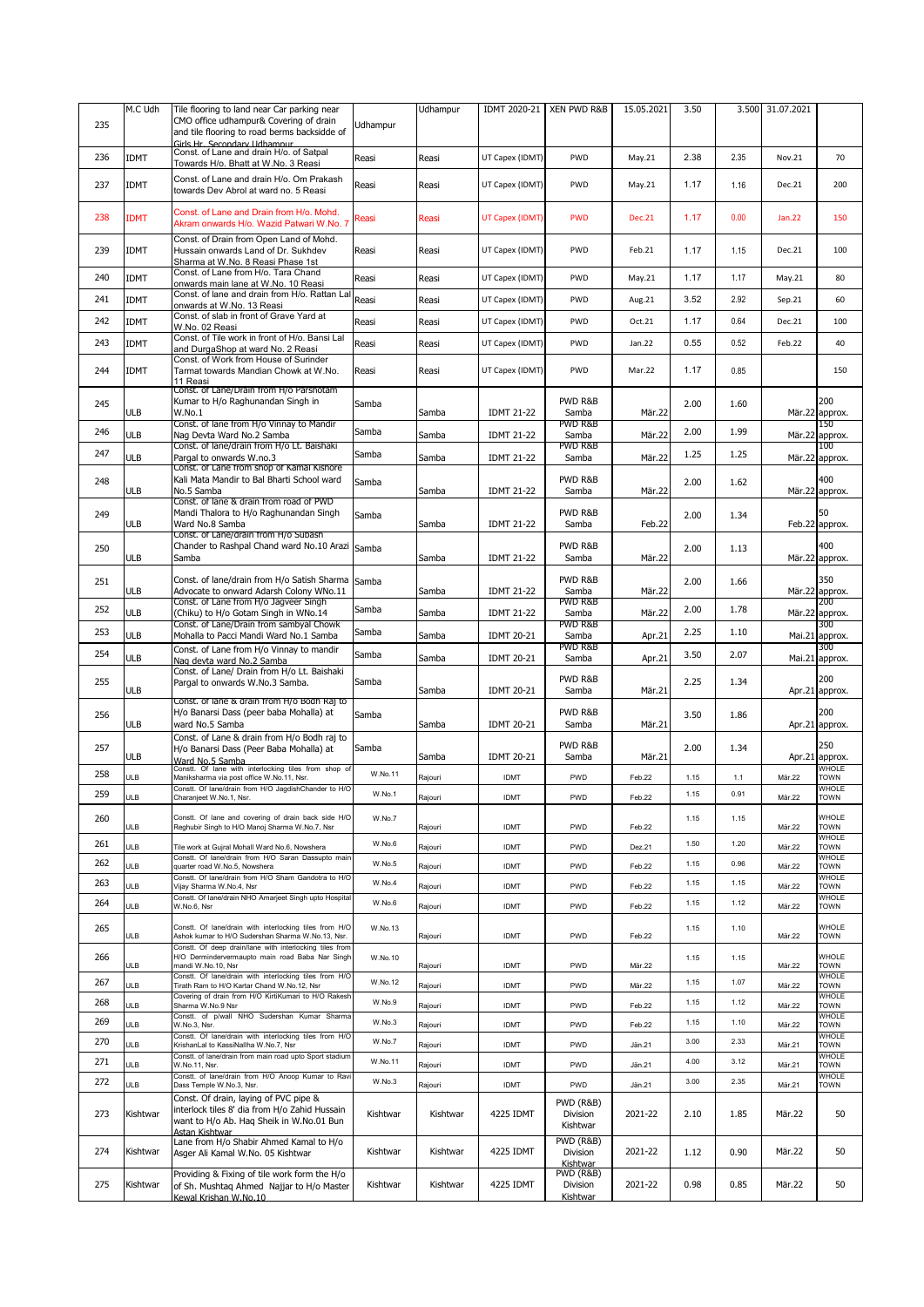| 276 | Kishtwar     | Tile work form H/o Akbar Hussain to H/o<br>Mohd Igbal Butt W. No.11                                                                                                                                                  | Kishtwar  | Kishtwar | 4225 IDMT    | PWD (R&B)<br>Division<br>Kishtwar                     | 2021-22   | 0.75  | 0.70 | Mär.22  | 50   |
|-----|--------------|----------------------------------------------------------------------------------------------------------------------------------------------------------------------------------------------------------------------|-----------|----------|--------------|-------------------------------------------------------|-----------|-------|------|---------|------|
| 277 | Kishtwar     | Construction of B/wall and lane form Masjid<br>Sharief upper Malipeth towards H/o Shogeen<br>Sb. W.No.13                                                                                                             | Kishtwar  | Kishtwar | 4225 IDMT    | PWD (R&B)<br>Division<br>Kishtwar                     | 2021-22   | 1.05  | 0.98 | Mär.22  | 50   |
| 278 | Kishtwar     | Providing & Fixing of interlock tilesfrom main<br>road to Gh. Mohd Lone W.No.04                                                                                                                                      | Kishtwar  | Kishtwar | 4225 IDMT    | $\overline{\text{PWD}}$ (R&B)<br>Division<br>Kishtwar | 2021-22   | 0.90  | 0.81 | Mär.22  | 50   |
| 279 | Thathri      | Construction of Shed for cattle pond at<br>W.NO.04 near H/o Javid Ahmed Butt                                                                                                                                         | Kishtwar  | Doda     | 4225 IDMT    | PWD (R&B)<br>Division<br>Kishtwar                     | 2021-22   | 3.25  | 2.75 | Mär.22  | 50   |
| 280 | Thathri      | Construction of Lane by providing of tile<br>work and compound wall from H/o Bilal<br>Ahmed to H/o Ab. Majeed Wani via H/o<br>Sajad Ahmed W.No.02                                                                    | Thathri   | Doda     | 4225 IDMT    | PWD (R&B)<br>Division<br>Kishtwar                     | 2021-22   | 1.17  | 1.15 | Mär.22  | 50   |
| 281 | Thathri      | Laying of PVC Pipe 8" Inch form H/o Shabir<br>Ahmed Sheikh to H/o Shiv Kumar Gupta W.<br>No.06                                                                                                                       | Thathri   | Doda     | 4225 IDMT    | PWD (R&B)<br>Division<br>Kishtwar                     | 2021-22   | 1.17  | 1.12 | Mär.22  | 50   |
| 282 | Thathri      | Laying of PVC Pipe 8" Inch form H/o<br>Mansoor Ahmed to Ghulam Qadir W. No.07                                                                                                                                        | Thathri   | Doda     | 4225 IDMT    | $\overline{\text{PWD}}$ (R&B)<br>Division<br>Kishtwar | 2021-22   | 1.17  | 1.12 | Mär.22  | 50   |
| 283 | Thathri      | Construction of foot path from National<br>Highway via H/o Mohd Iqbal up to Riyaz<br>Ahmed Shah                                                                                                                      | Thathri   | Doda     | 4225 IDMT    | PWD (R&B)<br>Division<br>Kishtwar                     | 2021-22   | 1.17  | 1.14 | Mär.22  | 50   |
| 284 | <b>DULBJ</b> | Construction of Lane/Drain Chain Singh<br>Mohallah ward.No. 01 M.C Kalakote                                                                                                                                          | Ward No 1 | Rajouri  | Capex Budget | PWD(R&B)<br>Raiouri                                   | Sep.21    | 1.20  | 0.85 | Okt.21  | 35   |
| 285 | DULBJ        | Constt. Of Teactor Road from main road to<br>mohallah Panjab Singh W.No. 02 M.C.<br>Kalakote                                                                                                                         | Ward No 2 | Rajouri  | Capex Budget | PWD(R&B)<br>Rajouri                                   | Mär.22    | 1.00  | 0    | Mär.22  | 45   |
| 286 | DULBJ        | Constt. Of Lane/Drain from near Sajay<br>House W.No. 03 M.C Kalakote                                                                                                                                                 | Ward No 3 | Rajouri  | Capex Budget | PWD(R&B)<br>Raiouri                                   | Mär.22    | 2.20  | 1.61 | Mär.22  | 57   |
| 287 | DULBJ        | Constt. Of P/Wall near House of Ashok<br>Kumar W.No. 04 M.C Kalakote                                                                                                                                                 | Ward No 4 | Rajouri  | Capex Budget | PWD(R&B)<br>Rajouri                                   | Mär.22    | 1.00  | 0    | Mär.22  | 42   |
| 288 | DULBJ        | Constt. Of Tractor Road main road to House<br>of Baba Bal Krishan W.No. 05 M.C Kalakote                                                                                                                              | Ward No 5 | Rajouri  | Capex Budget | PWD(R&B)<br>Rajouri                                   | Mär.22    | 1.20  | 0    | Mär.22  | 54   |
| 289 | <b>DULBJ</b> | Constt. Of Lane Drain main road to Yash pal<br>Kholi House W.No. 06 M.C Kalakote                                                                                                                                     | Ward No 6 | Rajouri  | Capex Budget | PWD(R&B)<br>Raiouri                                   | Mär.22    | 1.00  | 0    | Mär.22  | 35   |
| 290 | DULBJ        | Constt. Of R/Wall Bhajan Lal House W.No.<br>07 M.C Kalakote                                                                                                                                                          | Ward No 7 | Rajouri  | Capex Budget | PWD(R&B)<br>Raiouri                                   | Mär.22    | 1.20  | 0    | Mär.22  | 36   |
| 291 | DULBJ        | Construction of drain from House of Imtiaz<br>Ahmed to House of Farooq Ahmed Wani and<br>laying of tiles from House of Rehman-Ullah<br>Sheikh to House of Mohd. Shareef Rangraiz<br>(Ward No. 1 Under IDMT 2021-22). | MC Bhad   | Doda     | UT Capex     | PWD                                                   | Oct, 2021 | 1.19  | 1.17 | Nov.21  | 80   |
| 292 | DULBJ        | Repair of Lane / Drain from Seri Bazar to House<br>of Kalyan Singh (Ward No. 2 Under IDMT 2021-<br>22)                                                                                                               | MC Bhad   | Doda     | UT Capex     | PWD                                                   | Oct, 2021 | 1.18  | 1.17 | Nov.21  | 90   |
| 293 | <b>DULBJ</b> | Repair of tiles near House of Satya Devi and<br>Repair of drain near House of Abdul Hafiz<br>Mundashi (Ward No. 3 Under IDMT 2021-22).                                                                               | MC Bhad   | Doda     | UT Capex     | PWD                                                   | Oct, 2021 | 1.16  | 1.15 | Nov.21  | 100  |
| 294 | <b>DULBJ</b> | Repair of Lane / Drain from House of Om<br>Parkash to House of Vikrant Sharma (Ward No. 4<br>Under IDMT 2021-22)                                                                                                     | MC Bhad   | Doda     | UT Capex     | PWD                                                   | Oct, 2021 | 1.15  | 0.80 | Nov.21  | 120  |
| 295 | <b>DULBJ</b> | Repair of Lane / Drain and grating over drain<br>from House of Asgar Khan Via Qayoom Sheikh<br>to House of Muzaffar Ali (Ward No. 5 Under<br>IDMT 2021-22).                                                          | MC Bhad   | Doda     | UT Capex     | PWD                                                   | Oct, 2021 | 1.15  | 0.73 | Nov.21  | 90   |
| 296 | DULBJ        | Desilting of Nallah near House of Bashir Ahmad<br>Ganai Mohalla Havelli (Ward No. 6 Under IDMT<br>$2021 - 22$                                                                                                        | MC Bhad   | Doda     | UT Capex     | PWD                                                   | Oct, 2021 | 1.15  | 0.69 | Nov.21  | 60   |
| 297 | DULBJ        | Laying of tiles in lane from House of Abdul Haq<br>Tak to Ban Nogra Bridge (Ward No. 7 Under<br>IDMT 2021-22).                                                                                                       | MC Bhad   | Doda     | UT Capex     | PWD                                                   | Oct, 2021 | 1.15  | 1.13 | Nov.21  | 50   |
| 298 | DULBJ        | Repair of land and refixing of tiles from House of<br>Nazir Ahmed Vachkoo to House of Amir Hussain<br>Wani (Ward No. 8 Under IDMT 2021-22).                                                                          | MC Bhad   | Doda     | UT Capex     | PWD                                                   | Oct, 2021 | 1.15  | 0.80 | Nov.21  | 40   |
| 299 | DULBJ        | Construction of lane from House of Mehboob<br>Khateeb to Water Spring (Ward No. 9 Under<br>IDMT 2021-22).                                                                                                            | MC Bhad   | Doda     | UT Capex     | PWD                                                   | Oct, 2021 | 1.16  | 0.80 | Nov.21  | 20   |
| 300 | DULBJ        | Fixing of 8 Inch Dia PVC Pipe and wideing of<br>Path from House of Nasir Latief to New Slaughter<br>House Mohalla Sultan Pura (Ward No. 10 Under<br>IDMT 2021-22).                                                   | MC Bhad   | Doda     | UT Capex     | PWD                                                   | Oct, 2021 | 1.15  | 0.71 | Nov.21  | 70   |
| 301 | DULBJ        | Repair of Lane / Drain from House of Mohd.<br>Ayub Sheikh to House of Late Abdul Majed<br>Malik (Ward No. 11 Under IDMT 2021-22).                                                                                    | MC Bhad   | Doda     | UT Capex     | PWD                                                   | Oct, 2021 | 1.15  | 1.14 | Nov.21  | 65   |
| 302 | <b>DULBJ</b> | Construction of lane from House of Bashir Ahmad<br>Shahsaaz to House of Mohd. Riaz (Ward No. 12<br>Under IDMT 2021-22).                                                                                              | MC Bhad   | Doda     | UT Capex     | PWD                                                   | Oct, 2021 | 1.15  | 0.81 | Nov.21  | 70   |
| 303 | DULBJ        | Construction of lane / drain from House of Rayees<br>Ahmed to House of Ghulam Mohd. Including<br>repair of land / drain from House of Dr. Hamid to<br>House of Shoket Ali Ganai (Ward No. 13 Under<br>IDMT 2021-22)  | MC Bhad   | Doda     | UT Capex     | PWD                                                   | Oct, 2021 | 1.14  | 0.83 | Nov.21  | 60   |
| 304 | DULBJ        | Repair of drain at Present GMC Hostel Nagri<br>near ITI Ward No. (16) M.C Doda.                                                                                                                                      | Doda      | Doda     | <b>IDMT</b>  | <b>PWD (R&amp;B)</b>                                  | 2021-22   | 0.44  | 0.44 | 2021-22 | 900  |
| 305 | DULBJ        | Construction of foot steps & tiles work from<br>back side H/O Mohd Sharief to H/O Mohd<br>Sakhi Shah Ward No. (08) M.C Doda.                                                                                         | Doda      | Doda     | <b>IDMT</b>  | <b>PWD (R&amp;B)</b>                                  | 2021-22   | 0.607 | 0.52 | 2021-22 | 850  |
| 306 | DULBJ        | Construction of tile work from Little Angel<br>School Gate to H/O Shanker Lal Ward No.<br>(16) M.C Doda.                                                                                                             | Doda      | Doda     | <b>IDMT</b>  | PWD (R&B)                                             | 2021-22   | 0.583 | 0.16 | 2021-22 | 1000 |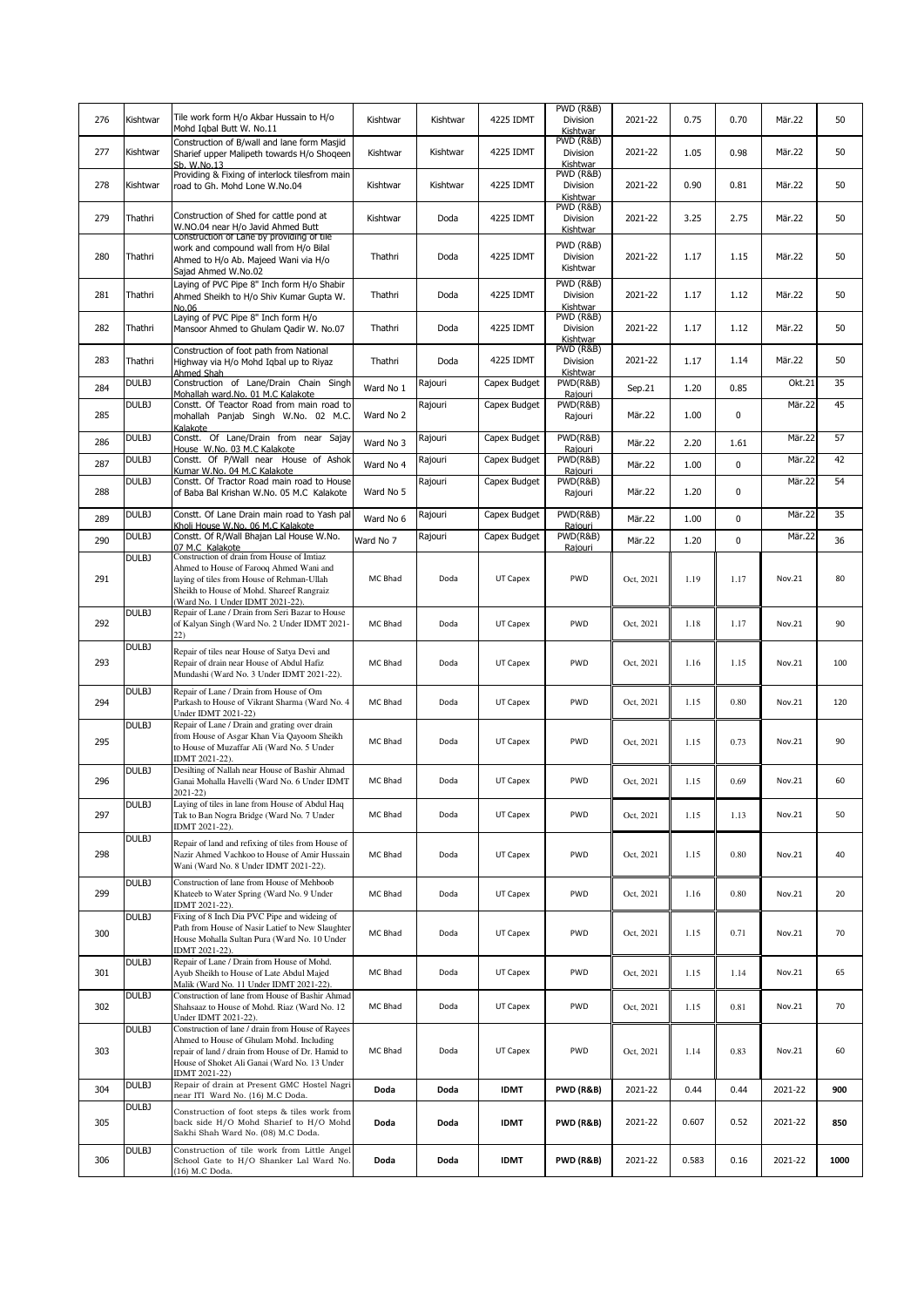| 307 | <b>DULBJ</b> | Construction of P/wall near H/O Livakat<br>Hajam JKP Ward No. (13) M.C Doda.                                                                                                                 | Doda       | Doda   | <b>IDMT</b> | <b>PWD (R&amp;B)</b> | 2021-22    | 0.787          | 0.58   | 2021-22    | 600  |
|-----|--------------|----------------------------------------------------------------------------------------------------------------------------------------------------------------------------------------------|------------|--------|-------------|----------------------|------------|----------------|--------|------------|------|
| 308 | DULB1        | Construction of P/wall near H/O Irshad<br>Ahmed Hajam Ward No. (13) M.C Doda.                                                                                                                | Doda       | Doda   | <b>IDMT</b> | <b>PWD (R&amp;B)</b> | 2021-22    | 0.593          | 0.59   | 2021-22    | 700  |
| 309 | DULBJ        | Construction of fixing of tiles/ foot steps of<br>Master Kifaytullah Munshi to H/O Hafeez<br>Serwal Ward No. (14) M.C Doda.                                                                  | Doda       | Doda   | <b>IDMT</b> | <b>PWD (R&amp;B)</b> | 2021-22    | 0.814          | 0.8    | 2021-22    | 150  |
| 310 | DULBJ        | Construction of drain & 8" dia PVC pipe<br>below Rehmat Plaza near H/O Jamsheed<br>Ahmed upto Parmaz link road Doda Ward<br>No. (02) M.C Doda.                                               | Doda       | Doda   | <b>IDMT</b> | <b>PWD (R&amp;B)</b> | 2021-22    | 0.891          | 0.89   | 2021-22    | 2500 |
| 311 | DULBJ        | Construction of P/wall near H/O Mohd<br>Abdullah Shinali and levelling of lane upto<br>Shinal Masjid Sharief Doda Ward No. (09)<br>M.C Doda.                                                 | Doda       | Doda   | <b>IDMT</b> | <b>PWD (R&amp;B)</b> | 2021-22    | 0.825          | 0.82   | 2021-22    | 1400 |
| 312 | DULBJ        | Construction of drain, foot steps tiles back<br>side H/O Sajad Ahmed Gani to Gate of Sh.<br>Qayoom Gani Ward No. (12 & 13) M.C Doda.                                                         | Doda       | Doda   | <b>IDMT</b> | <b>PWD (R&amp;B)</b> | 2021-22    | 1.176          | 1.17   | 2021-22    | 1350 |
| 313 | <b>DULBJ</b> | Construction of fixing of tiles, Iron Grating<br>and PVC 8" dia pipe near H/O Manaswer<br>Singh to H/O Lt. Laksman Dass Ward No.<br>(14) M.C Doda.                                           | Doda       | Doda   | <b>IDMT</b> | <b>PWD (R&amp;B)</b> | 2021-22    | 1.23           | 1.23   | 2021-22    | 1100 |
| 314 | DULBJ        | Construction of fixing of tiles, repair of drain<br>& iron grating near H/O Abdul Gani Malik to<br>H/O Manzoor Ahmed Batt Ward No. (15)<br>M.C Doda.                                         | Doda       | Doda   | <b>IDMT</b> | <b>PWD (R&amp;B)</b> | 2021-22    | 1.601          | 1.5    | 2021-22    | 1600 |
| 315 | DULBJ        | Construction of covered drain & foot steps<br>near H/O Mohd Shafi Wani to H/O Abdul<br>Qayoom Khan Housing Colony Ward No.<br>(06) M.C Doda.                                                 | Doda       | Doda   | <b>IDMT</b> | <b>PWD (R&amp;B)</b> | 2021-22    | 1.519          | 1.5    | 2021-22    | 1200 |
| 316 | DULBJ        | Construction of deep covered drain, foot<br>steps and tile fixing from Beoli link road to<br>H/O Riaz Ahmed JKAP including link Farooq<br>Ahmed Reshoo & Brothers Ward No. (07)<br>M.C Doda. | Doda       | Doda   | <b>IDMT</b> | <b>PWD (R&amp;B)</b> | 2021-22    | 1.637          | 1.63   | 2021-22    | 1500 |
| 317 | DULBJ        | Construction of Lane / drain tiles near H/O<br>Irshad Ahmed to H/O Zakir Ahmed Malik<br>Ward No. (03 & 04) M.C Doda.                                                                         | Doda       | Doda   | <b>IDMT</b> | <b>PWD (R&amp;B)</b> | 2021-22    | 3.546          | 2.39   | 2021-22    | 900  |
| 318 | DULBJ        | Constt. Of Path in Tile work NH44 to Itoo<br>Mohalla /Link Mashjid Sharief Ward No 06                                                                                                        | Ward No 06 | Ramban | UT Capex    | PWD R&B<br>Ramban    | 25/11/2021 | 3              | 1.5    | 31/03/2022 | 200  |
| 319 | <b>DULBJ</b> | Constt. Of lane / path in tile work Bus Stand<br>to Malik Complex                                                                                                                            | Ward No 02 | Ramban | UT Capex    | PWD R&B<br>Ramban    | 11.10.2021 | $\overline{2}$ | 1.00   | Completed  | 300  |
| 320 | DULBJ        | Constt of Drain from NH44 to H/O Abdul<br>Gani Wagay                                                                                                                                         | Ward No 03 | Ramban | UT Capex    | PWD R&B<br>Ramban    | 20/11/2021 | 1.24           | 0.445  | 31-03-2022 | 300  |
|     |              |                                                                                                                                                                                              |            |        |             |                      |            | 539.54         | 399.79 |            |      |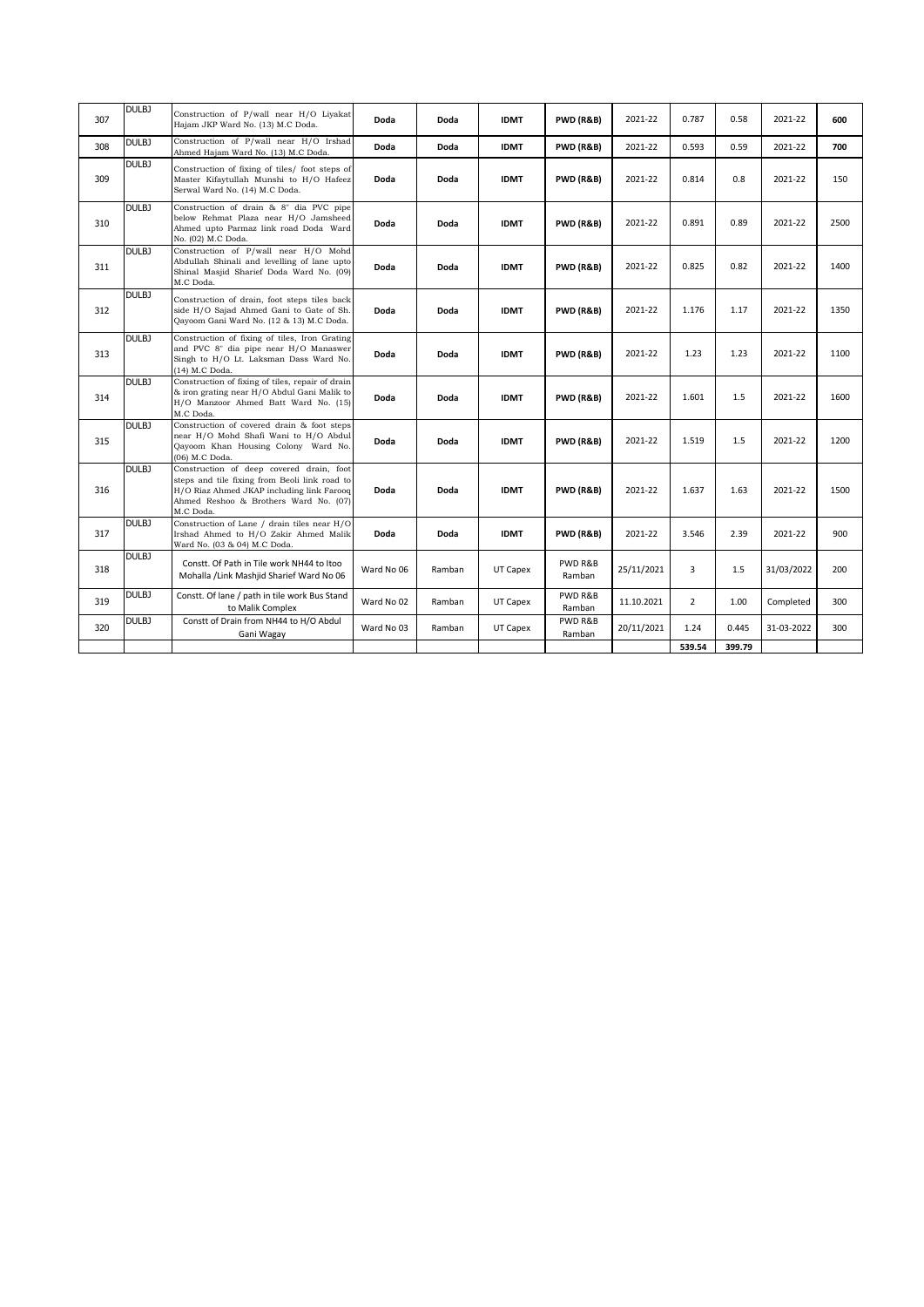| S. No. | Sector/H<br><b>OD</b>       | Name of the work/project                                                                                               | <b>Location</b>   | <b>Dsitrict</b> |              | Source(U Executin<br>g Agency | Date of<br><b>Start</b> | <b>AA Cost</b> | Total<br>Cost of | Date of<br>Completi | No. of<br><b>Benficari</b> |
|--------|-----------------------------|------------------------------------------------------------------------------------------------------------------------|-------------------|-----------------|--------------|-------------------------------|-------------------------|----------------|------------------|---------------------|----------------------------|
|        |                             |                                                                                                                        |                   |                 | Capex/L      |                               | (Month/                 |                | Completi         | <b>on</b>           | es                         |
| 1      | $\overline{2}$              | 3                                                                                                                      | 4                 | 5.              | oan/CSS<br>6 | 7                             | Year)<br>8              | 9              | <b>on</b><br>10  | (Month/<br>11       | 12                         |
|        | <b>KATRA</b><br><b>TOWN</b> | Construction of lane of Behro Mandir lane<br>lfrom house of sh. Romesh to house of<br>lSh. Ratto. Ward no. 13 katra    | W.No. 13<br>Katra | Reasi           | <b>UDS</b>   | R&B Katra                     | 2021-22                 | 9.00           | 4.04             | Mär.22              | 400                        |
| 2      | <b>KATRA</b><br><b>TOWN</b> | Repair and renovation of Lane and drain<br>from House of Balwan Sarpanch to<br>Joharmshalla, Ward no-7, MC, Katra      | W no 7,<br>Katra  | Reasi           | <b>UDS</b>   | R&B Katra                     | 2021-22                 | 13.13          | 3.93             | Mär.22              | 2000                       |
| 3      | <b>KATRA</b><br><b>TOWN</b> | Balance work of Lane and Drain from<br>House of Sh. Perma nand to house of Sh.<br>Sanju Prasher, Ward no -9, MC, Katra | W no 9,<br>Katra  | Reasi           | <b>UDS</b>   | R&B Katra                     | 2021-22                 | 3.00           | 2.58             | Mär.22              | 500                        |
| 4      | <b>KATRA</b><br><b>TOWN</b> | Construction of Lane and Drain from<br>house of Sh. Sham Lal Bijliwala Ward no-<br>12.MC.Katra                         | W no 12,<br>Katra | Reasi           | <b>UDS</b>   | R&B Katra                     | 2021-22                 | 6.00           | 2.99             | Mär.22              | 150                        |
| 5      | <b>KATRA</b><br><b>TOWN</b> | Repair of Lane and Drain Mohalla Surgal<br>,Wno3,MC Katra                                                              | W.No.3,<br>Katra  | Reasi           | <b>UDS</b>   | R&B Katra                     | 2021-22                 | 2.00           | 1.27             | Jän. 22             | 1000                       |
|        |                             |                                                                                                                        |                   |                 |              |                               |                         | 33.13          | 14.81            |                     |                            |

## **LIST OF OF WORKS/PROJECTS PHYSICALLY COMPLETED UNDER UT CAPEX BUDGET, LOAN, CSS & PMDP DURING 2021-22 IN RESPECT OF DIRECTORATE OF URBAN LOCAL BODIES JAMMU**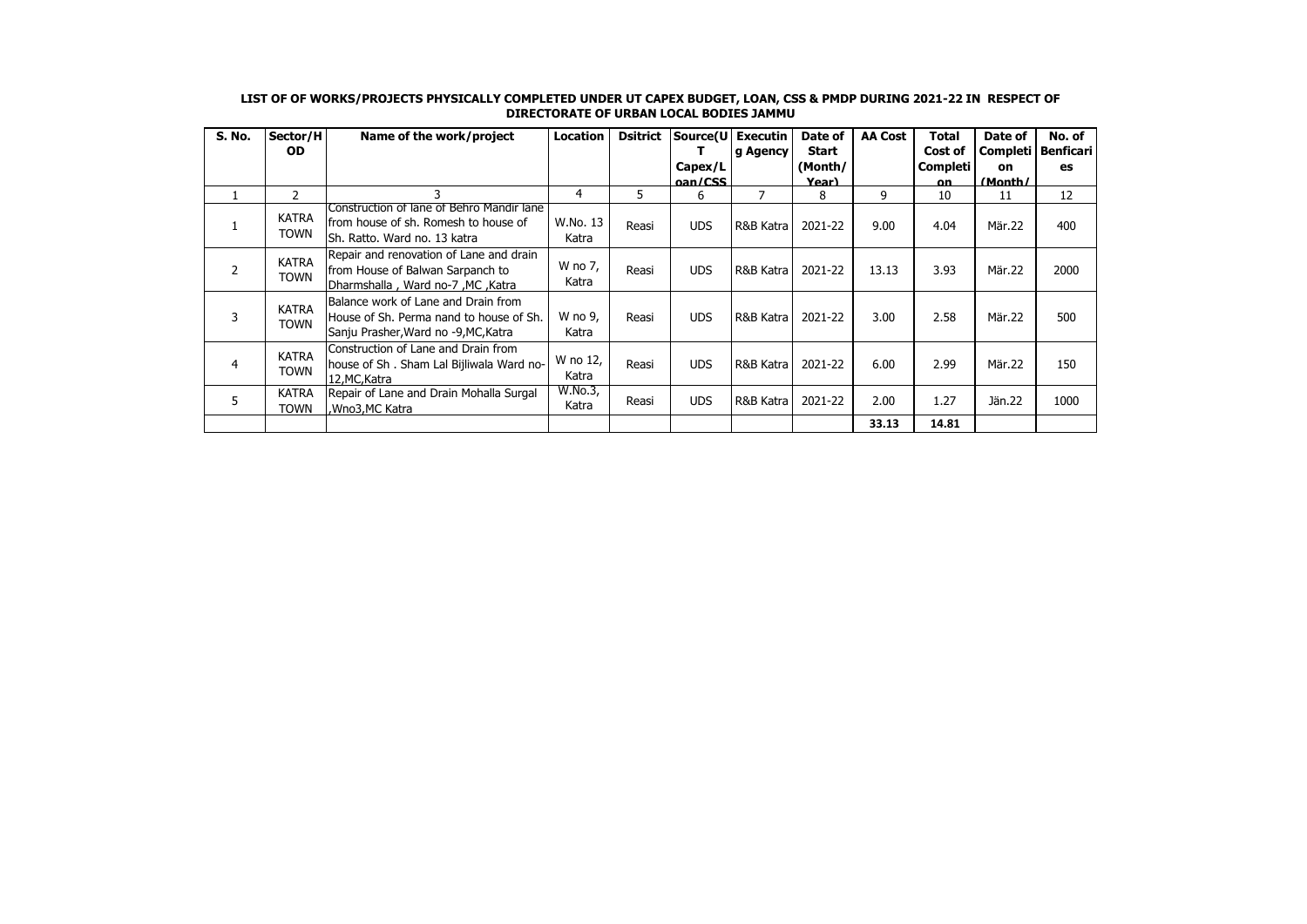|                |                                      | LIST OF OF WORKS/PROJECTS PHYSICALLY COMPLETED UNDER UT CAPEX BUDGET, LOAN, CSS & PI        |                            | <b>LOCAL BODIES JAMMU</b> |                                     |
|----------------|--------------------------------------|---------------------------------------------------------------------------------------------|----------------------------|---------------------------|-------------------------------------|
| S. No.         | Sector/H<br>OD                       | Name of the work/project                                                                    | <b>Location</b>            | <b>Dsitrict</b>           | Source(U<br>т<br>Capex/L<br>oan/CSS |
| $\mathbf{1}$   | $\overline{2}$                       | 3                                                                                           | $\overline{4}$             | 5                         | 6                                   |
| $\mathbf{1}$   | <b>FC</b> Grant<br>(Mega<br>Project) | Installation for GYM equipments and chidren playground<br>at GHSS Ghou Manhasan ward No. 07 | Ward No.<br>07             | Jammu                     | UT Capex                            |
| $\overline{2}$ | <b>FC</b> Grant<br>(Mega<br>Project) | Construction of Children's park and open Air Gym at<br>Ward No. 06, Muncipal Council Ramban | Ramban                     | Ramban                    | Capex                               |
| 3              | <b>FC</b> Grant<br>(Mega<br>Project) | Development of Children Park and open-air gym at MC<br>parole                               | Parole                     | Kathua                    | Capex                               |
| 4              | <b>FC Grant</b><br>(Mega<br>Project) | Renovation of Office of Municipal Committee, Parole                                         | Parole                     | Kathua                    | Capex                               |
| 5              | FC Grant<br>(Mega<br>Project)        | Constt. of lane/drain from H/o Guddu Kharka to Shiv<br>Mandir W No 12 Ramnagar              | Ramnagar                   | Ramnagar                  | UT Capex                            |
| 6              | FC Grant<br>(Mega<br>Project)        | Development of open Air Gym at MC Bari Brahmana                                             | Bari<br>Brahmana           | Samba                     | Capex                               |
| $\overline{7}$ | <b>FC</b> Grant<br>(Mega<br>Project) | Development of Children Park and open air Gym at W. No.<br>13 Guru Nanak Parak MC Poonch    | W. No. 13                  | Poonch                    | Capex                               |
| 8              | <b>FC Grant</b><br>(Mega<br>Project) | Development of children park and open Air Gym at MC<br>RS Pura.                             | Gandhi<br>Park<br>R.S.Pura | Jammu                     | UT Capex                            |
| 9              | <b>FC</b> Grant<br>(Mega<br>Project) | Development of Children park and open<br>air Gym at ward no. 5 Jourian                      | Ward 5                     | <b>JAMMU</b>              | <b>FC Grants</b>                    |
| 10             | FC Grant<br>(Mega<br>Project)        | Development of Children's Park and Open Air Gym at<br>MC Vijaypur                           | Ward No.<br>13<br>Vijaypur | Samba                     | FC Grants                           |
| 11             | <b>FC Grant</b><br>(Mega<br>Project) | Signage of different types sizes to be installed<br>within the limits of M.C.Lakhanpur      | W.NO;6                     | Kathua                    | FC Grants                           |
| 12             | <b>FC</b> Grant<br>(Mega<br>Project) | Development of Children Park's and open Air Gym at<br>MC Ramgarh                            | <b>MC</b><br>Ramgarh       | Samba                     | UT Capex<br><b>Budget</b>           |
| 13             | FC Grant<br>(Mega<br>Project)        | Development of Children's park and open Air Gym at<br>Municipal Committee Khour             | W.No 8<br>khour            | Jammu                     | UT Capex                            |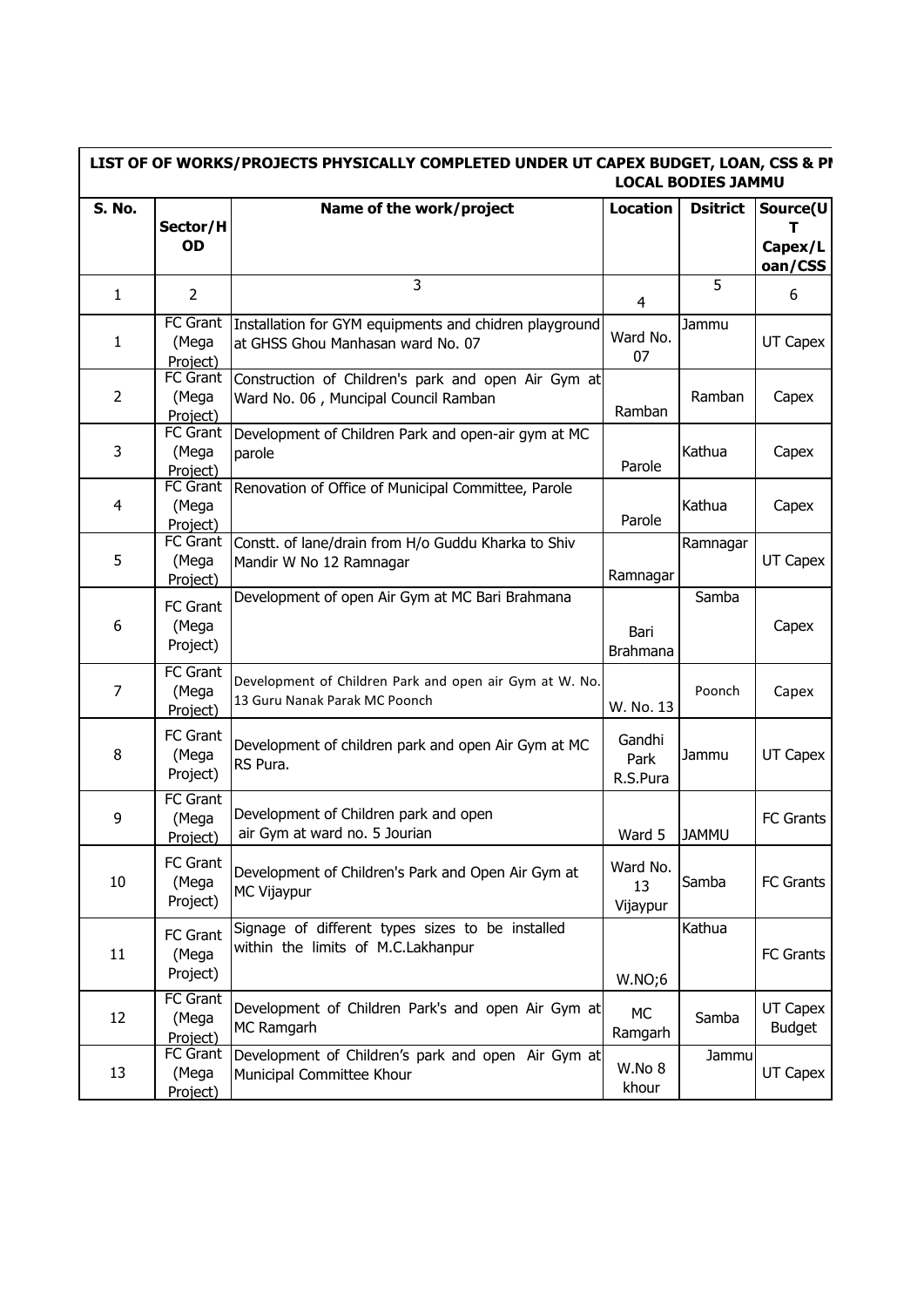| 14 | FC Grant<br>(Mega<br>Project)        | Providing and Laying of tiles work and Const. of Covered<br>Drain at Bus Stand Reasi                                        | Reasi             | Reasi    | Mega<br>Project/Fin<br>ance<br>Commissio<br>n Grant |
|----|--------------------------------------|-----------------------------------------------------------------------------------------------------------------------------|-------------------|----------|-----------------------------------------------------|
| 15 | <b>FC</b> Grant<br>(Mega<br>Project) | Development of Children's park and open air Gym at MC<br>Samba                                                              | Samba             | Samba    | Mega<br>Project                                     |
| 16 | <b>FC Grant</b><br>(Mega<br>Project) | Development of children park and open air gym                                                                               | Ward No.2 Rajouri |          | <b>MEGA</b><br><b>PROJECT</b>                       |
| 17 | <b>FC Grant</b><br>(Mega<br>Project) | Fencing of two dumping sites for SWM at Sui Chakhar Udhampur Udhampur<br>Udhampur                                           |                   |          | UT Capex<br>(Mega<br>project)                       |
| 18 | FC Grant<br>(Mega<br>Project)        | Development of park at W.No.4,7,12 & 18 of M.C. Udhampur<br>Udhampur                                                        |                   | Udhampur | UT Capex<br>(Mega<br>project)                       |
| 19 | FC Grant<br>(Mega<br>Project)        | Development of park at W.No.4,7,12 & 18 of M.C. Udhampur<br>Udhampur                                                        |                   | Udhampur | UT Capex<br>(Mega<br>project)                       |
| 20 | FC Grant<br>(Mega<br>Project)        | Const. of lane and drain from shop of Pawan Paba near Udhampur<br>forest Depot to the H.o Sanjeev Gupta W.no.12<br>Udhampur |                   | Udhampur | UT Capex<br>(Mega<br>project)                       |
| 21 | <b>FC Grant</b><br>(Mega<br>Project) | Development of Children park and open air gym at MC<br>Rajouri.                                                             | Rajouri           | Rajouri  | UT Capex                                            |
| 22 | FC Grant<br>(Mega<br>Project)        | Development of Childrens Park and open Air Gym at<br><b>MC</b> Banihal                                                      | <b>MC Park</b>    | Ramban   | UT Capex                                            |
|    |                                      |                                                                                                                             |                   |          |                                                     |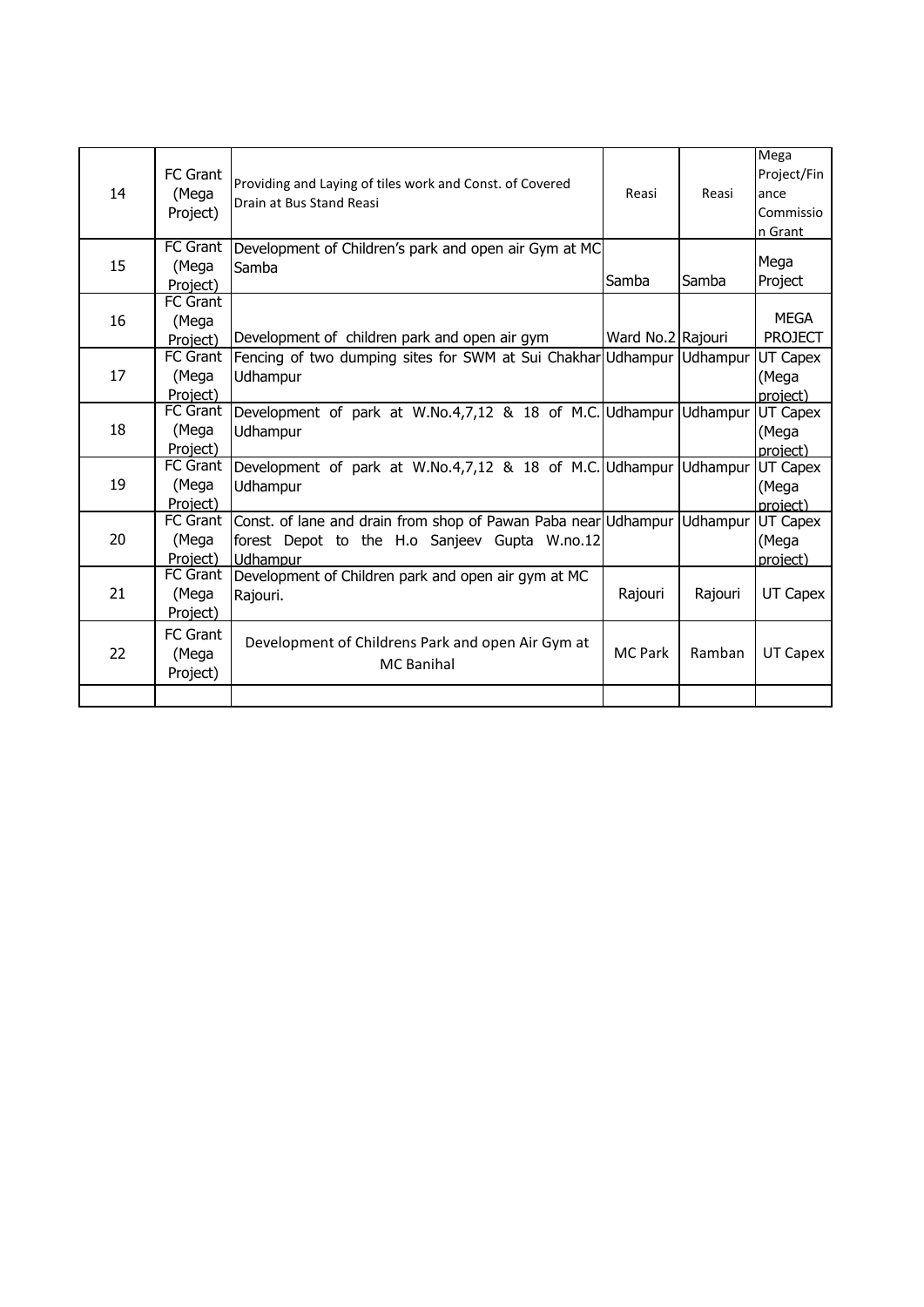| <b>Executin</b><br>g Agency                     | Date of<br>Start<br>(Month/Ye<br>ar) | <b>AA Cost</b> | <b>Total</b><br>Cost of<br><b>Completi</b><br>on | Date of<br><b>Completion</b><br>(Month/Ye<br>ar) | No. of<br><b>Benficari</b><br>es |
|-------------------------------------------------|--------------------------------------|----------------|--------------------------------------------------|--------------------------------------------------|----------------------------------|
| 7                                               | 8                                    | 9              | 10                                               | 11                                               | 12                               |
| PWD(R&B)<br>Div-III                             | Dez.21                               | 8.50           | 5.95                                             | Feb.22                                           | 150-200<br>Approx                |
| <b>PWD</b><br>(R&B)<br>Ramban                   | 25/02/2022                           | 10.94          | 0.00                                             | 31-03-2022                                       | 500                              |
| <b>PWD</b><br>(R&B)                             | 2021-22                              | 16.00          | 14.91                                            | 2021-22                                          | Inhabitant<br>s of Town          |
| <b>PWD</b><br>(R&B)                             | 2021-22                              | 8.00           | 7.42                                             | 2021-22                                          | Inhabitant<br>s of Town          |
| <b>XEN PWD</b><br>R&B                           | 10.12.2021                           | 15.13          | 11.67                                            | Completed                                        | 800                              |
| <b>PWD</b><br>(R&B) Div<br>Samba                | 01.03.2022                           | 5.00           | 0.00                                             | 26.03.2022                                       | 260                              |
| <b>PWD</b>                                      | 11.08.2021                           | 13.5           | 9.31                                             | 0                                                | 800                              |
| PWD (R&B<br>$) Div-1$<br>Jammu                  | 27.12.2021                           | 13.50          | 4.63                                             | 02.02.2022                                       | 1500                             |
| <b>PWD</b>                                      | 09.08.2021                           | 8.80           | 5.12                                             | 18/11/2021                                       | 500                              |
| <b>PWD</b><br>(R&B)<br>Division<br>Samba        | 19.01.2022                           | 13.00          | 6.72                                             | 17.02.2022                                       | 700                              |
| <b>PWD</b><br>Electrical<br>Division<br>Kathua. | Feb.22                               | 25.00          | 24.89                                            | Mär.22                                           | 30000                            |
| <b>PWD</b><br>(R&B)                             | 2021-22                              | 8.08           | 0.00                                             | 2021-22                                          | 450                              |
| <b>XEN PWD-</b><br>III Jammu                    | 09.11.2021                           | 13.31          | 1.16                                             | 15.12.2021                                       | 600 Nos.<br>Approx.              |

## **MDP DURING 2021-22 IN RESPECT OF DIRECTORATE OF URBAN**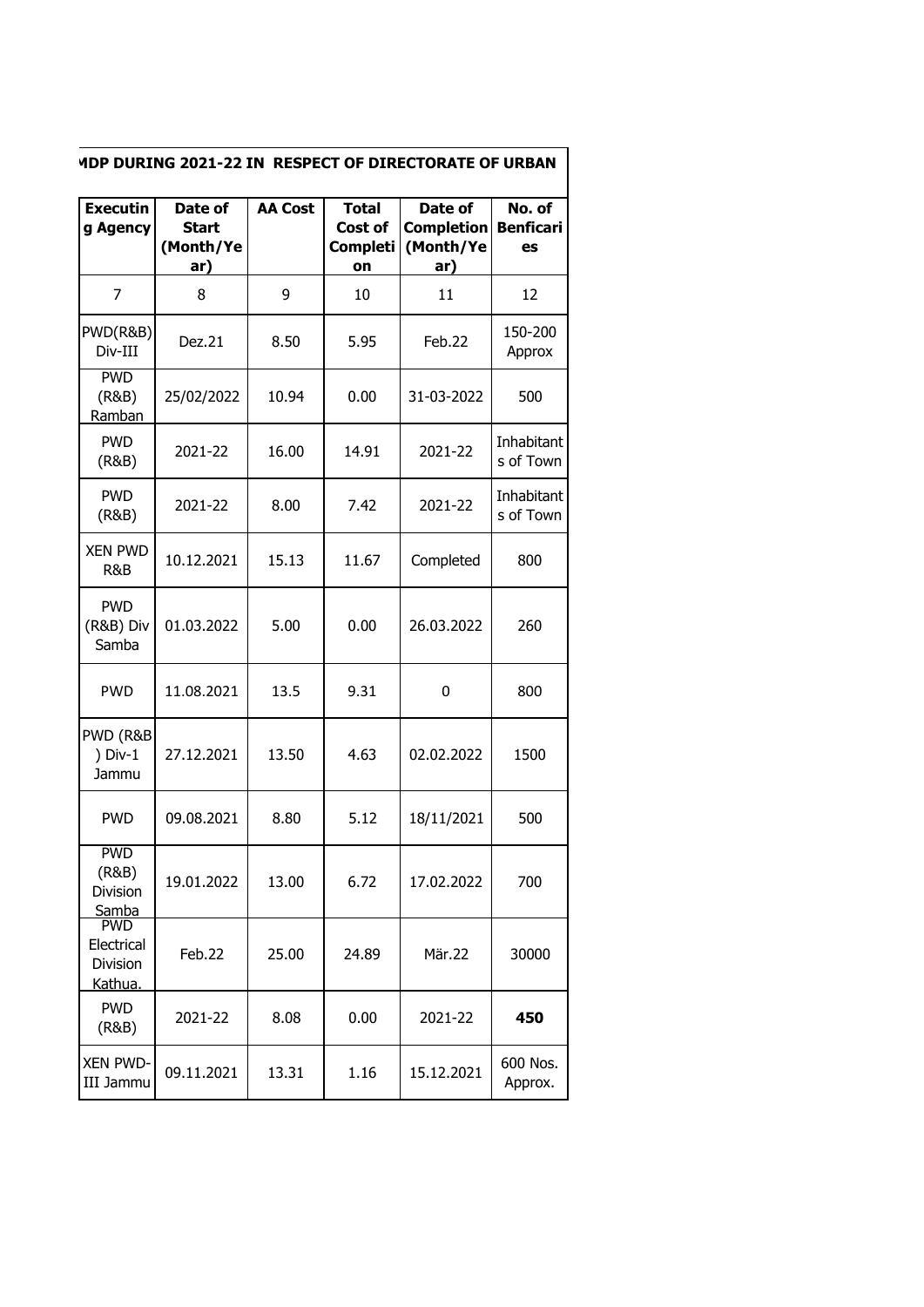| <b>PWD</b>                   | Mai.21                   | 48.20  | 33.24   | Aug.21      | 20000          |
|------------------------------|--------------------------|--------|---------|-------------|----------------|
|                              |                          |        |         |             |                |
| PWD R&B<br>Samba             | Mär.22                   | 13.50  | 7.00    | Mär.22      | 300<br>approx. |
| <b>PWD</b>                   | 30.10.2021               | 15.87  | 6.12    | In progress | Whole<br>town  |
| <b>XEN PWD</b><br>R&B        | 15.08.2021               | 34.00  | 7.163   |             |                |
| <b>XEN PWD</b><br>R&B        | 28.02.2022               |        |         |             |                |
| <b>XEN PWD</b><br>R&B        | 28.02.2022               | 33.04  | 8.000   |             |                |
| <b>XEN PWD</b><br>R&B        | 12.10.2021               | 5.00   | 4.208   | 03.12.2021  |                |
| PWD(R&B)                     | Okt.21                   | 25     | 18.18   | Mär.22      | 6000           |
| <b>PWD R&amp;B</b><br>Ramban | Pertain To<br><b>PWD</b> | 13.5   | 9.80    | 31/03/2022  | 1500           |
|                              |                          | 321.87 | 175.691 |             |                |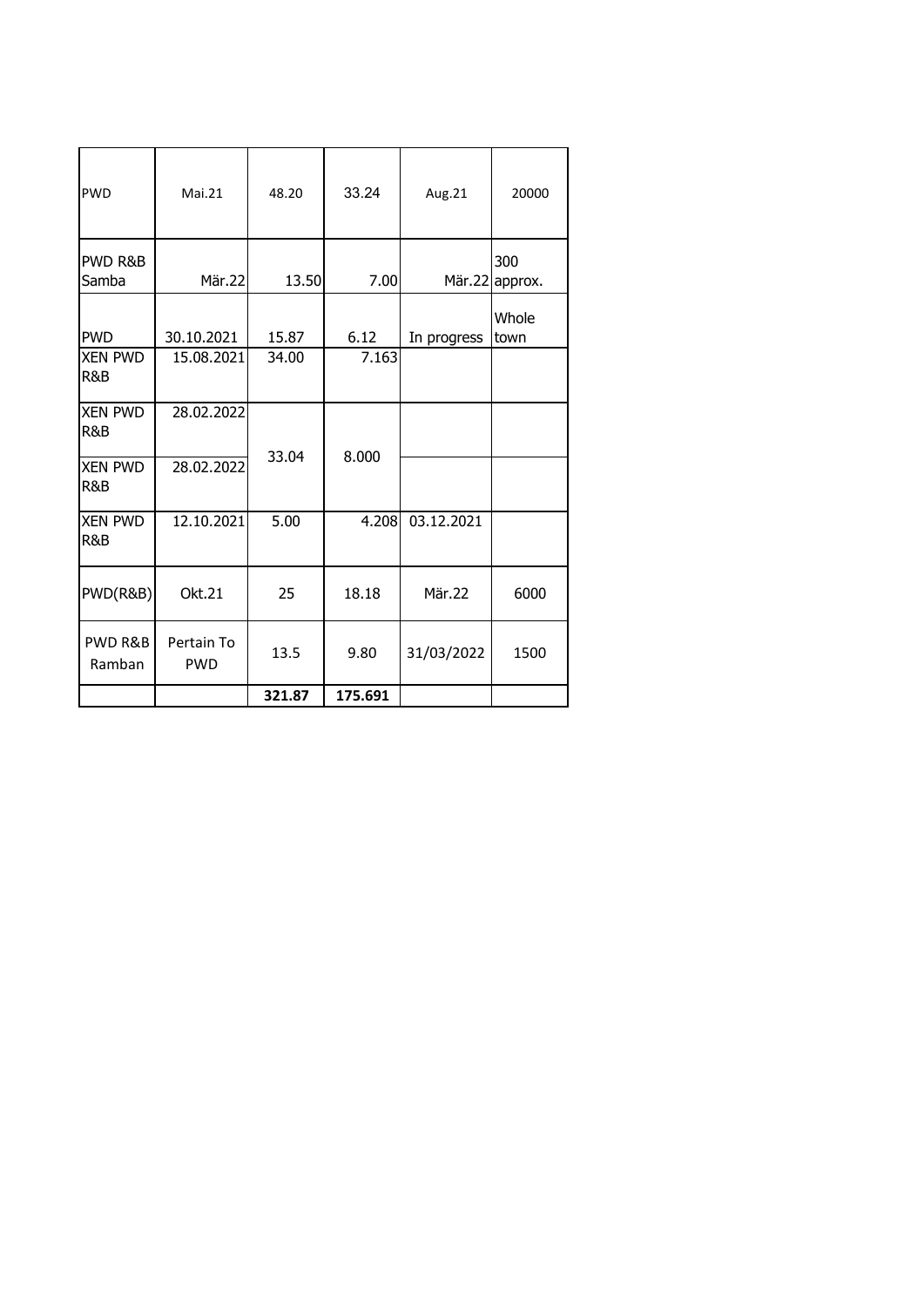|                |                                  |                                                                                                                                          |                 |                 | <b>BODIES JAMMU</b>                                 |                                    |                                             |                |                                                                 |                                              |                                  |
|----------------|----------------------------------|------------------------------------------------------------------------------------------------------------------------------------------|-----------------|-----------------|-----------------------------------------------------|------------------------------------|---------------------------------------------|----------------|-----------------------------------------------------------------|----------------------------------------------|----------------------------------|
| S. No.         | Sector/HO<br>D                   | Name of the work/project                                                                                                                 | <b>Location</b> | <b>Dsitrict</b> | Source(UT<br>Capex/Loan/CSS<br>/PMDP/B2V<br>others) | <b>Executin</b><br><b>q</b> Agency | Date of<br><b>Start</b><br>(Month/<br>Year) | <b>AA Cost</b> | <b>Total Cost of</b><br><b>Completion</b><br><b>Expenditure</b> | Date of<br><b>Completion</b><br>(Month/Year) | No. of<br><b>Benficari</b><br>es |
| $\mathbf{1}$   | $\overline{2}$                   | 3                                                                                                                                        | $\overline{4}$  | 5.              | 6.                                                  | $\overline{7}$                     | 8                                           | 9              | 10                                                              | 11                                           | 12                               |
| 1              | Town<br>Drainage                 | Const of Deep drain from Khour Camp to Shamshan<br><b>Ghat Nallah</b>                                                                    | W.No 3<br>khour | Jammu           | <b>Town Drainage</b><br>scheme                      | <b>XEN PWD-</b><br>III Jammu       | ######                                      | 15.1           | $\overline{2}$                                                  | 25.02.2022                                   | 300 Nos.<br>Approx.              |
| $\overline{2}$ | Dranage                          | Construction of Nalla/Deep Drain and allied works at<br>ward No. 05 Ghou Manhasan (Part-I, Phase-II)                                     | Ward No.<br>05  | Jammu           | UT Capex                                            | PWD(R&B<br>)Div-III                | Aug.21                                      | 27.5           | 13.43                                                           | Jän.22                                       | 150-200<br>Approx                |
| 3              | <b>Drainage</b><br><b>Scheme</b> | Construction of RCC walling from Mash=jid towards<br>Nardian Bowli part 2nd                                                              | W.N0.6          | Do-             | Drainage sector                                     | Do-                                | Jul.21                                      | 62.00          | 38.38                                                           | Sep.21                                       | 500                              |
| 4              | Drainage<br>Scheme               | Const. of Nallah with RCC slab at Mohalla Kamakhan<br>in W. No. 7 near H/o Sham Singh, Warayam Singh<br>Dushant Puri Poonch city.        | w. no. 7        | Poonch          | Capex                                               | <b>PWD</b>                         | ######                                      | 18.07          | 11.84                                                           | 03.10.2022                                   | 150                              |
| 5              | Drainage<br>Scheme               | Const. of RCC slab in W. No. 10 and its adjoining<br>area.                                                                               | w.no. 10        | Poonch          | Capex                                               | <b>PWD</b>                         | 30/12/2021                                  | 23.45          | 17.00                                                           | 03.12.2022                                   | 200                              |
| 6              | Drainage<br>Scheme               | Const. of Nallah walling on both side from main road<br>to Masjid W. No. 01.                                                             | w. no. 1        | Poonch          | Capex                                               | <b>PWD</b>                         | 22/12/2021                                  | 28.57          | 15.08                                                           | 03.07.2022                                   | 300                              |
| $\overline{7}$ | Drainage<br>Scheme               | Const. of a deep drain covering with RCC slab H/o<br>Thakur Kulbir Singh to its flow in river Poonch Town.                               | w. no. 1        | Poonch          | Capex                                               | <b>PWD</b>                         | 22/12/2021                                  | 30.88          | 11.12                                                           | 18-03-2022                                   | 140                              |
| 8              | Drainage<br>Scheme               | Const. of Nallah walling on both side from crusher<br>main road at Sukha Katha W. No. 1 Poonch Town<br>(Fall to Down Side near culvert). | w. no. 1        | Poonch          | Capex                                               | <b>PWD</b>                         | 27/12/2021                                  | 15.08          | 5.17                                                            | 03.09.2022                                   | 150                              |
| 9              | Drainage<br>Scheme               | Const. of Nallah Walling on both side from main<br>road concrete path and Edge Wall from Shop of Ajit<br>Singh W. No. 1 MC Poonch.       | w. no. 1        | Poonch          | Capex                                               | <b>PWD</b>                         | 15/03/2022                                  | 15.72          | 5.54                                                            | 20-03-2022                                   | 180                              |
| 10             | Drainage<br>Scheme               | Const. of P/Wall along Nallah side from H/o Tariq W.<br>No. 1 Poonch                                                                     | w. no. 1        | Poonch          | Capex                                               | <b>PWD</b>                         | 14/03/2022                                  | 13.65          | 6.38                                                            | 26-03-2022                                   | 300                              |
| 11             | <b>DULB</b><br>Jammu             | Const. of Drain BGSBU Road and other on different<br>locations.                                                                          | Rajouri         | Rajouri         | Drainage scheme<br>Grant-in-aid non<br>plan         | PWD(R&B                            | Jän.22                                      | 8              | 5.34                                                            | Mär.22                                       | 450                              |
| 12             | <b>DULB</b><br>Jammu             | Construction of Deep Drain at ward no 1 near the<br>land of Zulfaqar & others.                                                           | Rajouri         | Rajouri         | Drainage scheme<br>Grant-in-aid non<br>plan         | PWD(R&B                            | Dez.21                                      | $\overline{4}$ | 1.897                                                           | Mär.22                                       | 320                              |
|                |                                  |                                                                                                                                          |                 |                 |                                                     |                                    |                                             | 262.02         | 133.177                                                         |                                              |                                  |

**LIST OF OF WORKS/PROJECTS PHYSICALLY COMPLETED UNDER UT CAPEX BUDGET, LOAN, CSS & PMDP DURING 2021-22 IN RESPECT OF DIRECTORATE OF URBAN LOCAL**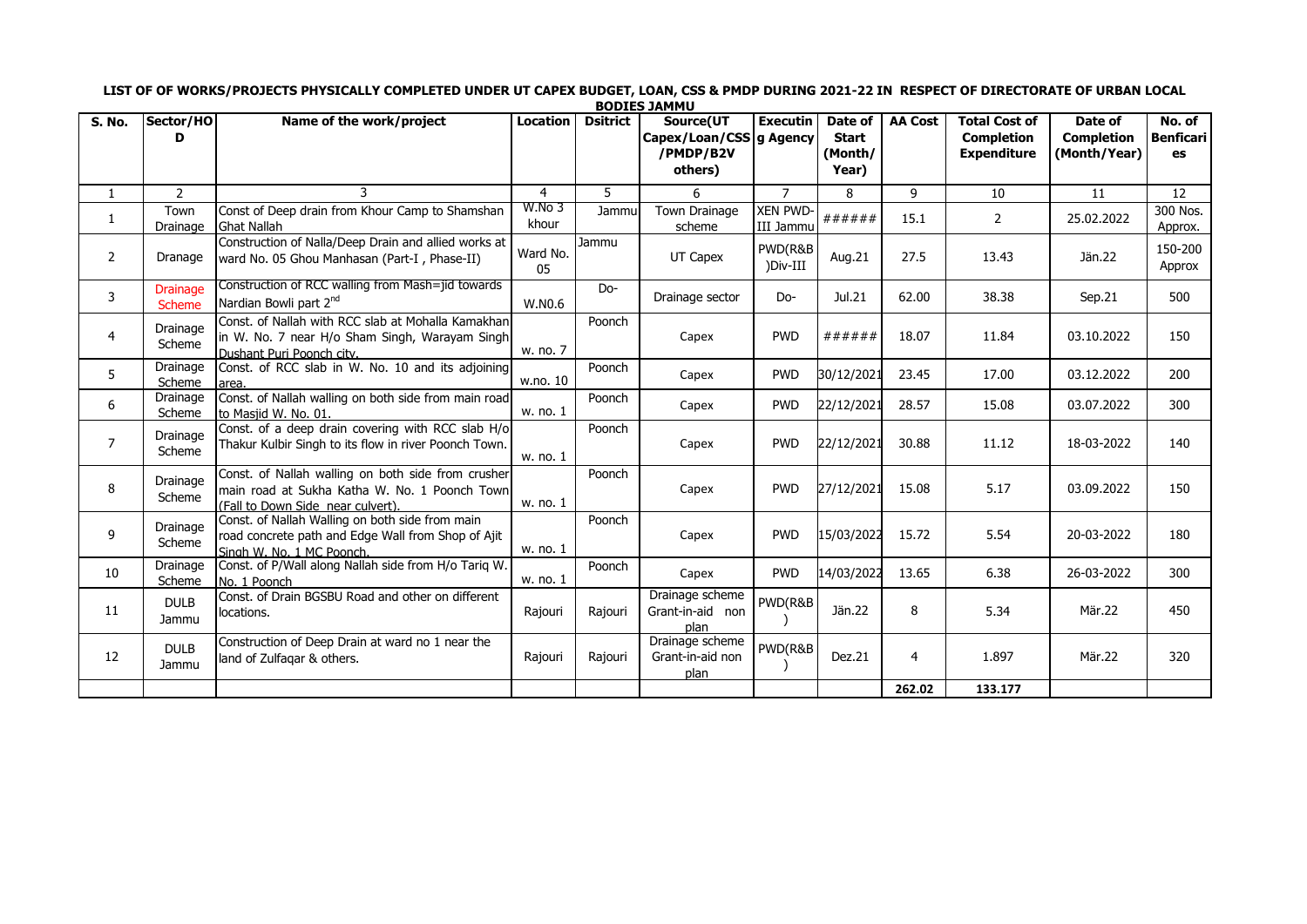| LIST OF OF WORKS/PROJECTS PHYSICALLY COMPLETED UNDER UT CAPEX BUDGET, LOAN, CSS & PMDP DURING 2021-22 IN RESPECT OF DIRECTORATE OF URBAN<br><b>LOCAL BODIES JAMMU</b> |                     |                                                                                                                                                                                                                                                         |                  |                 |                                         |                           |               |                |                                               |                                       |                    |
|-----------------------------------------------------------------------------------------------------------------------------------------------------------------------|---------------------|---------------------------------------------------------------------------------------------------------------------------------------------------------------------------------------------------------------------------------------------------------|------------------|-----------------|-----------------------------------------|---------------------------|---------------|----------------|-----------------------------------------------|---------------------------------------|--------------------|
| S. No.                                                                                                                                                                | Sector/H            | Name of the work/project                                                                                                                                                                                                                                | Location         | <b>Dsitrict</b> | Source(UT                               | <b>Executing</b>          | Date of Start | <b>AA Cost</b> | <b>Total Cost</b>                             | Date of                               | No. of             |
|                                                                                                                                                                       | OD                  |                                                                                                                                                                                                                                                         |                  |                 | Capex/Loan/<br>CSS/PMDP/B<br>2V others) | Agency                    | (Month/Year)  |                | of<br><b>Completion</b><br><b>Expenditure</b> | <b>Completion</b><br>(Month/Yea<br>r) | <b>Benficaries</b> |
| $\mathbf{1}$                                                                                                                                                          | $\overline{2}$      | 3                                                                                                                                                                                                                                                       | $\overline{4}$   | 5               | 6                                       | $\overline{7}$            | 8             | 9              | 10                                            | 11                                    | 12                 |
| $\mathbf{1}$                                                                                                                                                          | <b>MTMP</b>         | Toppingroad<br>between<br>Black<br>W.No. 5 to 7 behind State Bank<br>of India                                                                                                                                                                           | Ward 5 & 7 JAMMU |                 | <b>MTMP</b>                             | <b>PWD</b>                | 06.11.2021    |                |                                               | 03.10.2022                            |                    |
| $\overline{2}$                                                                                                                                                        | <b>MTMP</b>         | Black Topping of road/lane<br>from H/o Lt. Sh. Jagat Ram to<br>H/o Sh. Rolu Ram ward No. 3<br>lourian                                                                                                                                                   | Ward 3           | <b>JAMMU</b>    | <b>MTMP</b>                             | <b>PWD</b>                | 07.11.2021    |                |                                               | 04.10.2022                            |                    |
| 3                                                                                                                                                                     | <b>MTMP</b>         | Black Topping of road/lane<br>from H/o Sh. Rameshwar Dutt<br>to H/o Sh. Babu Ram at ward<br>No. 2 Jourian                                                                                                                                               | Ward 2           | <b>JAMMU</b>    | <b>MTMP</b>                             | <b>PWD</b>                | 08.11.2021    |                |                                               | 05.10.2022                            |                    |
| 4                                                                                                                                                                     | <b>MTMP</b>         | Black Topping of road/lane<br>from Shop of Sh. Bansi Lal To<br>H/o Sh. Maru Ram at ward No. 2<br><b>Jourian</b>                                                                                                                                         | Ward 2 JAMMU     |                 | <b>MTMP</b>                             | <b>PWD</b>                | 09.11.2021    |                |                                               | 06.10.2022                            |                    |
| 5                                                                                                                                                                     | <b>MTMP</b>         | Black Topping of road/lane<br>from H/o Sh. Bhagwan Singh to<br>H/o Sh. Maru Singh at ward No.<br>3 Jourian                                                                                                                                              | Ward 3 JAMMU     |                 | <b>MTMP</b>                             | <b>PWD</b>                | 10.11.2021    |                |                                               | 07.10.2022                            |                    |
| 6                                                                                                                                                                     | <b>MTMP</b>         | Black Topping of road/lane<br>from Jai Scah da Nand Ashram<br>to H/o Sh. Sukhdev Singh at<br>ward No. 3 Jourian                                                                                                                                         | Ward 3           | <b>JAMMU</b>    | <b>MTMP</b>                             | <b>PWD</b>                | 11.11.2021    |                |                                               | 08.10.2022                            |                    |
| $\overline{7}$                                                                                                                                                        | <b>MTMP</b>         | Black Topping of road/lane<br>from Shop of Rinku Kumar to<br>H/o Sh. Narinder Kumar at ward<br>No. 4 Jourian                                                                                                                                            | Ward 4 JAMMU     |                 | <b>MTMP</b>                             | <b>PWD</b>                | 12.11.2021    | 40.00          | 28.24                                         | 09.10.2022                            | 2200               |
| 8                                                                                                                                                                     | <b>MTMP</b>         | Black Topping of road/lane<br>from H/o Sh. Ram Sayahi to H/o<br>Sh. Mohan Lal at ward No. 4<br><b>Jourian</b>                                                                                                                                           | Ward 4 JAMMU     |                 | <b>MTMP</b>                             | <b>PWD</b>                | 13.11.2021    |                |                                               | 10.10.2022                            |                    |
| 9                                                                                                                                                                     | <b>MTMP</b>         | Black Topping of road/lane<br>from Shop of Sh. Kartar Chand<br>to Govt. Middle School Jourian<br>ward No. 6                                                                                                                                             | Ward 6           | <b>JAMMU</b>    | <b>MTMP</b>                             | <b>PWD</b>                | 14.11.2021    |                |                                               | 11.10.2022                            |                    |
| 10                                                                                                                                                                    | <b>MTMP</b>         | Black Topping of road/lane<br>from H/o Sh Charanjeet Singh to<br>H/o Sh. Om Parkash ward no. 2<br>lourian                                                                                                                                               | Ward 2 JAMMU     |                 | <b>MTMP</b>                             | <b>PWD</b>                | 15.11.2021    |                |                                               | 12.10.2022                            |                    |
| 11                                                                                                                                                                    | <b>MTMP</b>         | Black Topping of road/lane<br>from Main road to H/o Sh.<br>Ashok Kumar at ward no. 7<br>lourian.                                                                                                                                                        | Ward 7           | <b>JAMMU</b>    | <b>MTMP</b>                             | <b>PWD</b>                | 16.11.2021    |                |                                               | 13.10.2022                            |                    |
| 12                                                                                                                                                                    | <b>MTMP</b>         | Black Topping of road/lane<br>form Govt. Primary School to<br>H/o Sh. Tilak Raj Sharma at<br>ward No. 7 Jourian                                                                                                                                         | Ward 7           | <b>JAMMU</b>    | <b>MTMP</b>                             | <b>PWD</b>                | 17.11.2021    |                |                                               | 14.10.2022                            |                    |
| 13                                                                                                                                                                    | <b>MTMP</b>         | Construction of lane and drain<br>from H/o Sh. Janak Raj to Shop<br>of Sh. Vijay Kumar at ward No.<br>8 MC R.S.Pura by way of P/L of<br>60mm thick interlocking tiles<br>and raising/construction of<br>pucca drain ( under saving My<br>Town My Pride) | Ward No.<br>8    | Jammu           | UT Capex                                | PWD (R&B) Div-<br>1 Jammu | 10.11.2021    | 6.95           | 0.00                                          | 16.12.2021                            | 130                |
| 14                                                                                                                                                                    | My Town<br>My Pride | Construction or lane by way or<br>interlocking tile from shiv temple<br>to Govt. Girl High School<br>Billawar                                                                                                                                           | <b>W.NO.8</b>    | Do-             | <b>MTMP</b>                             | Do-                       | Feb.22        | 5.86           | 3.25                                          | Mär.22                                | 2000               |
| 15                                                                                                                                                                    | <b>MTMP</b>         | Construction of lane / drain<br>town hall to H/o Rohit Kumar<br>W.No.1 Billawar<br>Development of Mandi, ward                                                                                                                                           | W.NO.1           | Do-             | <b>MTMP</b>                             | Do-                       | Feb.22        | 8.77           | 4.68                                          | Mär.22                                | 500                |
| 16                                                                                                                                                                    | <b>MTMP</b>         | No. 2 Basohli under                                                                                                                                                                                                                                     | W. No. 2         | Do-             | MTMP                                    | Do-                       | Jun.21        | 3.50           | 3.50                                          | Jul.21                                | 250                |
| 17                                                                                                                                                                    | <b>MTMP</b>         | Construction of lane and drain at<br>W. No. 3 near Atal Setu Bridge<br>at Basohli<br>Constt. Of lane from H/o Smt.                                                                                                                                      | W. No. 3         | Do-             | <b>MTMP</b>                             | Do-                       | Jul.21        | 3.25           | 3.16                                          | Sep.21                                | 220                |
| 18                                                                                                                                                                    | <b>MTMP</b>         | Kalo Devi to H/o Sh. Bittu w.<br>No. 9 Basohli                                                                                                                                                                                                          | W. No. 9         | Do-             | MTMP                                    | Do-                       | Jul.21        | 2.71           | 2.71                                          | Aug.21                                | 75                 |
| 19                                                                                                                                                                    | <b>MTMP</b>         | Construction of Jeepable track<br>from H/o sh. Ved singh to<br>Satsang Bhawan ward No. 04<br>Basohli                                                                                                                                                    | W. No. 4         | Do-             | <b>MTMP</b>                             | Do-                       | Aug.21        | 3.50           | 2.55                                          | Sep.21                                | 85                 |
| 20                                                                                                                                                                    | <b>MTMP</b>         | Constt. of deep covered drain<br>from main lane towards prohit<br>Mohalla ward No. 06 Basohli                                                                                                                                                           | W. No. 6         | Do-             | <b>MTMP</b>                             | Do-                       | Aug.21        | 3.60           | 3.50                                          | Sep.21                                | 90                 |
| 21                                                                                                                                                                    | <b>MTMP</b>         | Construction of Lane from H/o<br>Smt. Taro Devi to Basakhi<br>ground ward No. 10 Basohli.                                                                                                                                                               | W. No. 10        | Do-             | <b>MTMP</b>                             | Do-                       | Aug.21        | 3.60           | 2.68                                          | Nov.21                                | 75                 |
| 22                                                                                                                                                                    | <b>MTMP</b>         | Constt. of lane from H/o Mangal<br>to H/o Laddu ward No. 09<br>Basohli                                                                                                                                                                                  | W. No. 9         | Do-             | <b>MTMP</b>                             | Do-                       | Mai.21        | 1.00           | 0.8                                           | Jul.21                                | 85                 |
| 23                                                                                                                                                                    | <b>MTMP</b>         | Constt. Of lane & drain from H/o<br>Chandi to H/o Surjit w. No. 9<br>Basohli                                                                                                                                                                            | W. No. 9         | Do-             | <b>MTMP</b>                             | Do-                       | Jun.21        | 1.60           | 1.1                                           | Jul.21                                | 90                 |
| 24                                                                                                                                                                    | <b>MTMP</b>         | Const. of Lane & drain from H/o<br>Sh.Mohd. Gulzar to Main lane<br>Ward No.11 Basohli                                                                                                                                                                   | W. No. 11        | Do-             | MTMP                                    | Do-                       | Apr.21        | 1.80           | 1.2                                           | Jun.21                                | 75                 |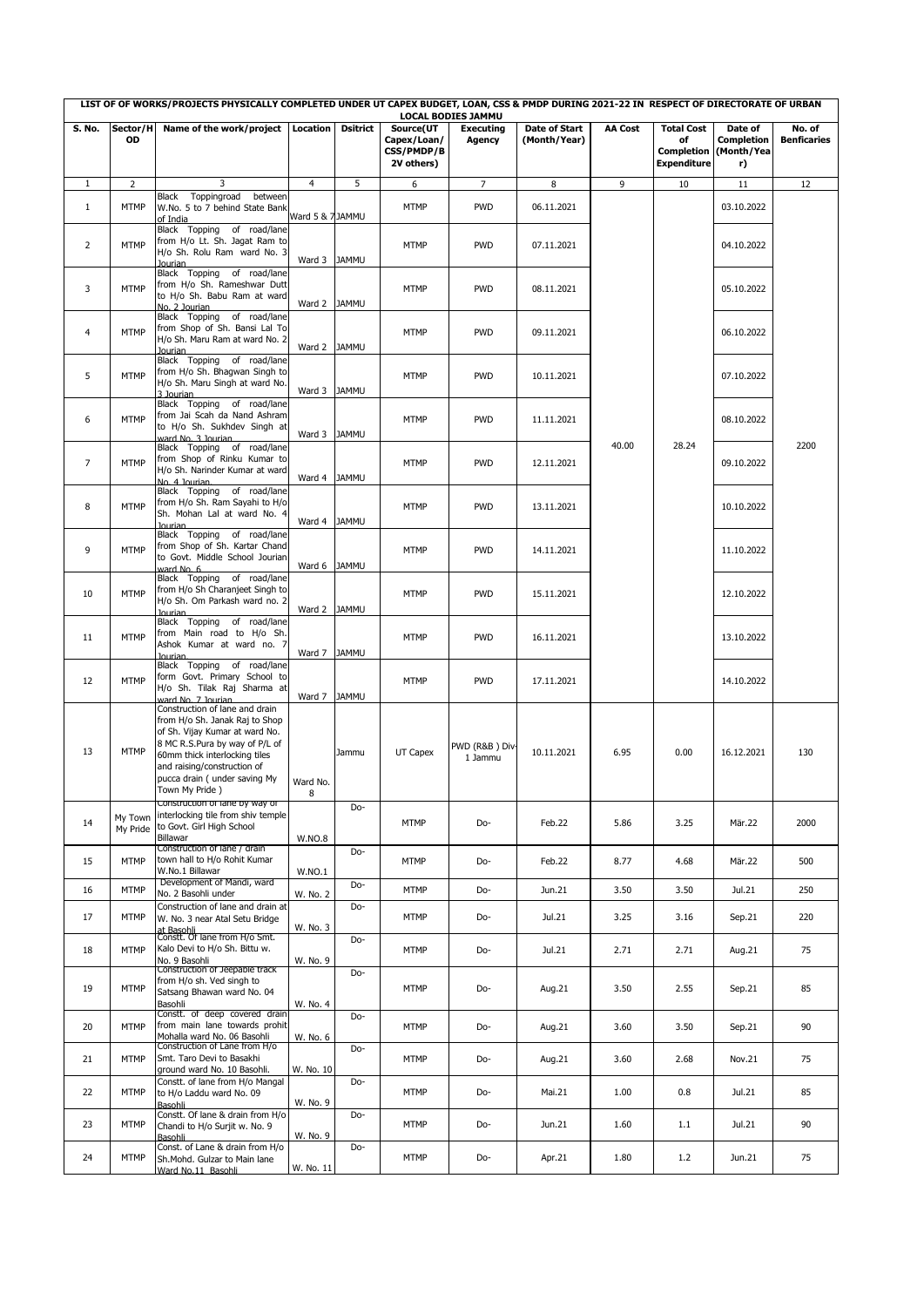| 25 | <b>MTMP</b> | Const. of Lane & drain from H/o<br>Sh.Manzoor Ahmed to H/o<br>Sh.Mustag Ahmed Ward No.11<br><b>Basobli</b>                                  | W. No. 11  | Do-    | <b>MTMP</b> | Do-                            | Mai.21       | 2.00  | 1.23  | Jul.21     | 85                                  |
|----|-------------|---------------------------------------------------------------------------------------------------------------------------------------------|------------|--------|-------------|--------------------------------|--------------|-------|-------|------------|-------------------------------------|
| 26 | <b>MTMP</b> | Const. of Lane & drain from H/o<br>Sh.Rattan Lal to H/o Sh.Kaku<br>Ram, Ward No.12 Basohli                                                  | W. No. 12  | Do-    | <b>MTMP</b> | Do-                            | Apr.21       | 1.30  | 0.76  | Jun.21     | 90                                  |
| 27 | <b>MTMP</b> | Const. of Lane & drain from<br>main road to H/o Sh.Mustaq<br>Ward No.12 Basohli                                                             | W. No. 12  | Do-    | MTMP        | Do-                            | Apr.21       | 1.30  | 0.70  | Mai.21     | 75                                  |
| 28 | <b>MTMP</b> | Construction of protection wall<br>from main road to H/o Sh. Sunil<br>Kohli W. No. 12 Basohli                                               | W. No. 12  | Do-    | MTMP        | Do-                            | Aug.21       | 1.20  | 0.70  | Nov.21     | 75                                  |
| 29 | <b>MTMP</b> | Const. of Shed of Nag Devta<br>Temple W.NO:-1 Lakhanpur                                                                                     | W.No:1     | Kathua | MTMP        | <b>PWD</b><br>(R&B)<br>Kathua  | $02-07-2021$ | 5.80  | 3.69  | 08/2021    | 500                                 |
| 30 | <b>MTMP</b> | Const. of drain and road safety<br>wall from H/O. Sh. Ravi Mahajan<br>by way of caption<br>S.S. Salathia main link road<br>W NO-2 Lakhannur | $W.NO:-2$  | Kathua | <b>MTMP</b> | <b>PWD</b><br>(R&B)<br>Kathua. | 11-06-2021   | 4.65  | 2.75  | 09/2021    | 250                                 |
| 31 | <b>MTMP</b> | Tile work from H/O. Doulat<br>Singh to H/O. Ajay Kumar<br>W.NO:-2 Lakhanpur.                                                                | $W.NO:-2$  | Kathua | <b>MTMP</b> | <b>PWD</b><br>(R&B)<br>Kathua  | 22-05-2021   | 2.96  | 1.87  | 06/2021    | 250                                 |
| 32 | <b>MTMP</b> | Const. of drain covered from<br>H/O. Quasaim Din to H/O.<br>Makhan Din W.NO;-2 Lakhanpur                                                    | $W.NO:-2$  | Kathua | MTMP        | <b>PWD</b><br>(R&B)<br>Kathua. |              | 2.54  | 1.44  | 10/2021    | 250                                 |
| 33 | <b>MTMP</b> | Const. of shed at Masjid and<br>wall tile on main gate of Masjid<br>W.NO:-2 Lakhannur.                                                      | $W.NO:-2$  | Kathua | <b>MTMP</b> | <b>PWD</b><br>(R&B)<br>Kathua  | 29-06-2021   | 2.66  | 1.35  | 08/2021    | 250                                 |
| 34 | <b>MTMP</b> | Digging of borewell in W.NO:-<br>3 near H/O.Sh. Inder jeet.                                                                                 | $W.NO:-3$  | Kathua | <b>MTMP</b> | <b>PWD</b><br>(R&B)<br>Kathua. | 15-04-2021   | 3.15  | 3.11  | 04/2021    | 300                                 |
| 35 | <b>MTMP</b> | Fixing of tiles and drain<br>repairing from Mehta Dhaba<br>to PNB to<br>H/O. Sh. Madan Mehra in<br>$W \ NO - 4$ Lakhannur                   | $W.NO:-4$  | Kathua | <b>MTMP</b> | <b>PWD</b><br>(R&B)<br>Kathua. |              | 5.24  | 2.81  | 12/2021    | 300                                 |
| 36 | <b>MTMP</b> | Protection wall / Iron crate<br>work near H/O. Sh. Mohinder<br>W.NO:-4 Lakhanpur.                                                           | $W.NO:-4$  | Kathua | MTMP        | <b>PWD</b><br>(R&B)<br>Kathua  | 25-05-2021   | 0.80  | 0.79  | 05/2021    | 300                                 |
| 37 | <b>MTMP</b> | Const. of drain from H/O. Sh.<br>Naresh Kumar to National<br>Highway W.NO:-5 Lakhanpur.                                                     | $W.NO:-5$  | Kathua | MTMP        | <b>PWD</b><br>(R&B)<br>Kathua  | ;22-05-2021  | 0.56  | 0.55  | 06/2021    | 200                                 |
| 38 | <b>MTMP</b> | Const. of Lain from H/O. Sh.<br>Joginder Shastri to<br>H/O. Sh. Surinder Sharma (<br>Jogi ) W.NO:-5 Lakhannur.                              | W.NO:-5    | Kathua | <b>MTMP</b> | <b>PWD</b><br>(R&B)<br>Kathua. | 29-04-2021   | 2.51  | 1.37  | 05/2021    | 250                                 |
| 39 | <b>MTMP</b> | Const. of lane & drain from<br>BSNL office to Sonu Soda<br>Factory<br>W.NO:-6 Lakhannur.                                                    | $W.NO::-6$ | Kathua | <b>MTMP</b> | <b>PWD</b><br>(R&B)<br>Kathua. | 25-06-2021   | 2.10  | 1.41  | 07/2021    | 300                                 |
| 40 | <b>MTMP</b> | Black Topping Golden Gate by<br>way to Sharma Shop to<br>H/O. Alam Din W.NO:-7<br>Lakhannur                                                 | W.NO:-7    | Kathua | MTMP        | <b>PWD</b><br>(R&B)<br>Kathua. | 15-05-2021   | 10.60 | 3.13  | 11/2021    | 350                                 |
| 41 | <b>MTMP</b> | Protection wall near H/O.<br><b>Bashir Ahmed</b><br>W.NO:-7 Lakhanpur.<br>Constt. Or Shopping Complex                                       | W.NO:-7    | Kathua | MTMP        | <b>PWD</b><br>(R&B)<br>Kathua  |              | 6.13  | 2.48  | 11/2021    | 350                                 |
| 42 | <b>MTMP</b> | and Mini Busstandat W.No<br>Parole (Phase I- Levelling,<br>Boundary Wall, Central Drain)                                                    | Parole     | Kathua | <b>MTMP</b> | PWD (R&B)                      | April, 2021  | 50.00 | 31.99 | 2021-22    | Inhabitants of<br>Town              |
| 43 | <b>MTMP</b> | Constt. Of Public Park at W.No 4<br>Hiranagar                                                                                               | Hiranagar  | Kathua | <b>MTMP</b> | <b>PWD (R&amp;B)</b>           | April, 21    | 30.00 | 17.00 | 2021-22    | Inhabitants of<br>Hiranagar<br>Town |
| 44 | <b>MTMP</b> | Upgradation of Community Hall<br>at W.No 4 Hiranagar                                                                                        | Hiranagar  | Kathua | <b>MTMP</b> | <b>PWD (R&amp;B)</b>           | May, 21      | 20.00 | 11.62 | 2021-22    | Inhabitants of<br>Hiranagar<br>Town |
| 45 | <b>MTMP</b> | Construction of lane and Drain<br>from H/o Rattan Lal to Charan<br>Kumar at W.No. 13 Reasi [Part-<br>11                                     | Reasi      | Reasi  | <b>MTMP</b> | PWD                            | Jun.21       | 3.84  | 3.09  | Jun.21     | 200                                 |
| 46 |             | Construction of lane and Drain<br>and Tile from H/o Surinder<br>Saloon to H/o Abdul Rashid at<br>W.No. 03 Reasi.                            | Reasi      | Reasi  | <b>MTMP</b> | PWD                            | Nov.21       | 2.00  | 1.5   | Dec.21     | 150                                 |
| 47 |             | Construction of lane and Drain<br>from Ganesh Mandir to towards<br>Municipal office W.No. 04 Reasi.                                         | Reasi      | Reasi  | <b>MTMP</b> | PWD                            | Jul.21       | 2.00  | 1.45  | Aug.21     | 150                                 |
| 48 |             | Construction of lane and Drain<br>from H/o. Dev Pandotra to H/o.<br>Rakesh Kumar W.No. 01 Reasi                                             | Reasi      | Reasi  | <b>MTMP</b> | PWD                            | Jul.21       | 1.88  | 1.87  | Aug.21     | 160                                 |
| 49 |             | Const. of Lane and Drain from<br>H/o. Yog Raj to H/o. Nek Ram<br>W.No. 12 Reasi.                                                            | Reasi      | Reasi  | <b>MTMP</b> | PWD                            | Jan.22       | 3.88  | 0.00  | Mar.21     | 100                                 |
| 50 |             | Const. of lane/drain by way<br>fixing of interlock tiles near the<br>H/o Sdr. Kaka with other links<br>atW. No. 1 Poonch                    | w. no. 1   | Poonch | <b>MTMP</b> | <b>PWD</b>                     | 04.02.2021   | 3.00  | 2.17  | 05.06.2021 | 150                                 |
| 51 | <b>MTMP</b> | Construction of compound wall<br>at Grave yard W. No. 2 Poonch                                                                              | w. no. 2   | Poonch | MTMP        | <b>PWD</b>                     | 15-04-2021   | 2.50  | 1.83  | 28-05-2021 | 200                                 |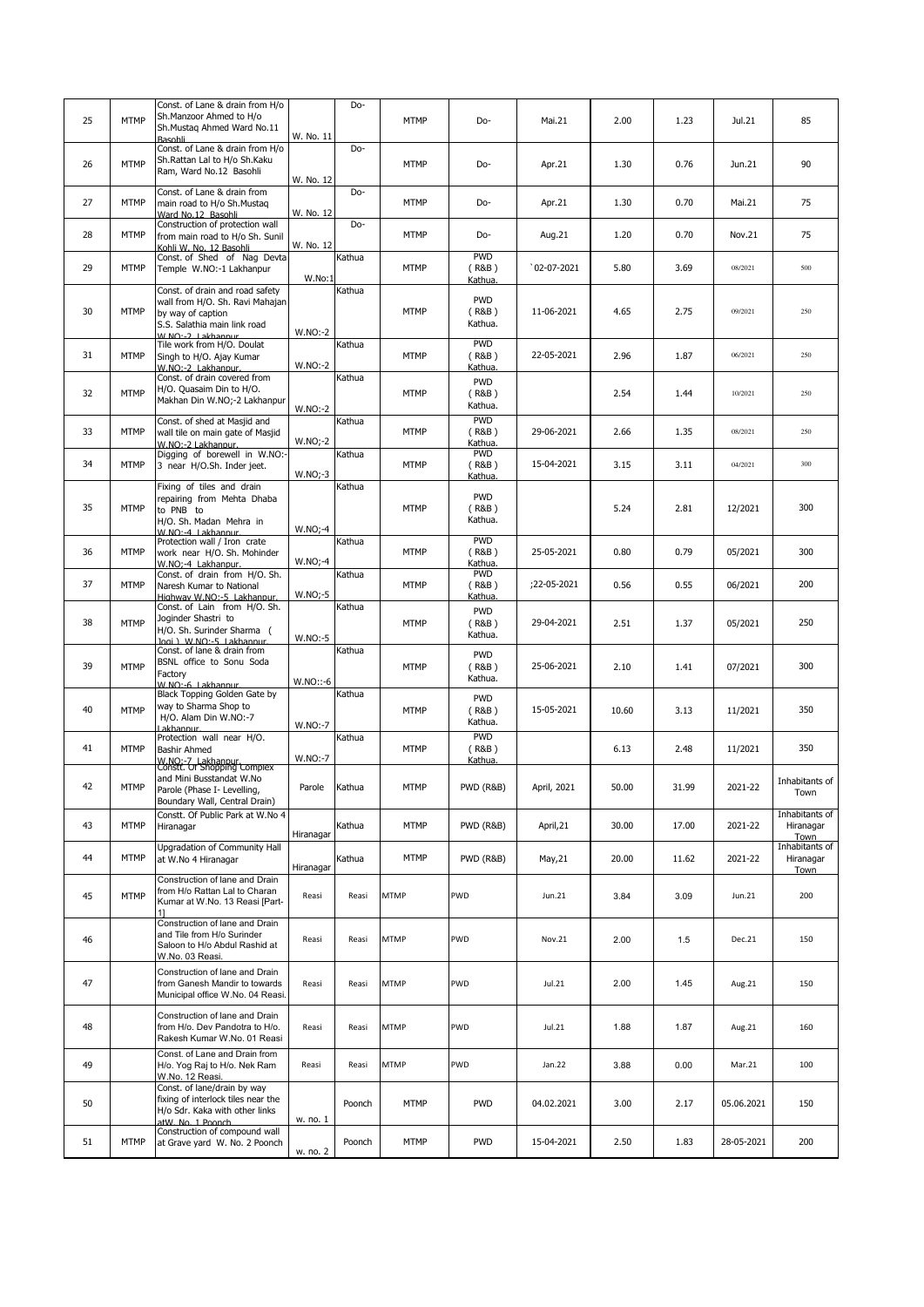| 52 | <b>MTMP</b> | Const. of lane and drain by<br>way of fixing interlock tiles near<br>H/o Ghulam Hayder to H/o<br>Faroog Ahmed at W. No. 2                             | w. no. 2  | Poonch | MTMP        | <b>PWD</b> | 15-04-2021 | 2.50 | 1.20        | 24-05-2021 | 250 |
|----|-------------|-------------------------------------------------------------------------------------------------------------------------------------------------------|-----------|--------|-------------|------------|------------|------|-------------|------------|-----|
| 53 | <b>MTMP</b> | Poonch<br>Const. of lane and drain by<br>way of fixing interlock tiles from<br>main road to H/o Hardev Singh<br>near XEN R&B at W. No. 3<br>Poonch    | w. no. 3  | Poonch | MTMP        | <b>PWD</b> | 19-04-2021 | 1.00 | 1.00        | 13-5-2021  | 300 |
| 54 | <b>MTMP</b> | Const. of lane and drain by<br>way of fixing interlock tiles main<br>road to H/o Mohar Singh Tell<br>at W. No. 3 Poonch                               | w. no. 3  | Poonch | <b>MTMP</b> | <b>PWD</b> | 18-04-2021 | 1.50 | 1.50        | 06.02.2021 | 200 |
| 55 | <b>MTMP</b> | Const. of Protection /Wall and<br>stairs H/o Dalip Kumar<br>Bali Lect. to H/o Lt. Chani Lal at<br>W. No. 3 Poonch                                     | w. no. 3  | Poonch | <b>MTMP</b> | <b>PWD</b> | 05.10.2021 | 1.25 | 1.25        | 06.07.2021 | 150 |
| 56 | <b>MTMP</b> | Const. Protection/Wall H/o<br>Satpal Sharma S/o Prab Dayal at<br>W. No. 3 Poonch                                                                      | w. no. 3  | Poonch | <b>MTMP</b> | <b>PWD</b> | 16-05-2021 | 0.50 | 0.50        | 06.09.2021 | 300 |
| 57 | <b>MTMP</b> | Const. of drain/path H/o Jagat<br>Singh back side at W. No. 3<br>Poonch                                                                               | w. no. 3  | Poonch | MTMP        | <b>PWD</b> | 17-05-2021 | 0.75 | 0.75        | 27-06-2021 | 300 |
| 58 | <b>MTMP</b> | Const. of lane/ drain by way<br>fixing of interlock tiles from H/o<br>Thakur Balwant Singh to H/o<br>Basant Ram and others<br>link in W. NO. 4 Poonch | w. no. 4  | Poonch | <b>MTMP</b> | <b>PWD</b> | 19-05-2021 | 5.00 | 4.94        | 30-6-2021  | 200 |
| 59 | <b>MTMP</b> | Const. of lane from H/o Master<br>Tarlochan Singh to H/o<br>Hanny at W. No. 6 Poonch                                                                  | w. no. 6  | Poonch | <b>MTMP</b> | <b>PWD</b> | 26-05-2021 | 0.50 | 0.50        | 19-6-2021  | 150 |
| 60 | <b>MTMP</b> | Const. of P/W of Grave Yard<br>near H/o Mohd Taj<br>at W. No. 6 Poonch                                                                                | w. no. 6  | Poonch | <b>MTMP</b> | <b>PWD</b> | 29-05-2021 | 1.00 | 0.96        | 07.02.2021 | 160 |
| 61 | <b>MTMP</b> | Const. of lane near H/o T.S.O<br>Bashir at W. No. 6 Poonch                                                                                            | w. no. 6  | Poonch | <b>MTMP</b> | <b>PWD</b> | 06.01.2021 | 0.50 | 0.50        | 30-06-2021 | 180 |
| 62 | <b>MTMP</b> | Const. of lane and fixing of<br>interlock tiles from<br>H/o Billa to main road at W. No.<br>6 Poonch                                                  | w. no. 6  | Poonch | <b>MTMP</b> | <b>PWD</b> | 06.06.2021 | 1.00 | 1.00        | 24-6-2021  | 250 |
| 63 | <b>MTMP</b> | Const. of P/Wall near H/o<br>Ahmed<br>Dar at W. No. 6 Poonch                                                                                          | w. no. 6  | Poonch | MTMP        | <b>PWD</b> | 06.09.2021 | 1.00 | 1.00        | 07.02.2021 | 300 |
| 64 | <b>MTMP</b> | Const. of lane and drain by way<br>of fixing of interlock tiles from<br>H/o Vijay Kumar Chadha to<br>H/o Master Maneer W. No. 7<br>Poonch             | w. no. 7  | Poonch | MTMP        | <b>PWD</b> | 06.12.2021 | 2.00 | 2.00        | 29-6-2021  | 350 |
| 65 | <b>MTMP</b> | Const. of lane and drain by way<br>of fixing of interlock tiles from<br>Ahmedia Masjid to H /o Surjeet<br>Singh at W. No. 7 Poonch                    | w. no. 7  | Poonch | MTMP        | <b>PWD</b> | 18-06-2021 | 2.00 | 1.84        | 27-6-2021  | 300 |
| 66 | <b>MTMP</b> | Leveling of Mini Municipal Park<br>near Sraian at<br>W. No. 7 Poonch                                                                                  | w. no. 7  | Poonch | MTMP        | <b>PWD</b> | 15-06-2021 | 1.00 | 1.00        | 18-7-2021  | 250 |
| 67 | <b>MTMP</b> | Repair of drain by way of<br>putting slab, B/Wall and bedding<br>of<br>Nallah from H/o Yashap Singh to<br>Patta Mandir at W. No. 8 Poonch             | w. no. 8  | Poonch | <b>MTMP</b> | <b>PWD</b> | 13-06-2021 | 4.00 | 4.00        | 22-7-2021  | 150 |
| 68 | <b>MTMP</b> | Repair of stairs from main street<br>to H/o<br>Molvi Jalal Din at W. No. 8<br>Poonch                                                                  | w. no. 8  | Poonch | <b>MTMP</b> | <b>PWD</b> | 18-06-2021 | 0.50 | 0.50        | 17-7-2021  | 160 |
| 69 | <b>MTMP</b> | Repair of street and Iron Jangla<br>near H/o<br>Amardev Singh at W. No. 8<br>Poonch                                                                   | w. no. 8  | Poonch | MTMP        | <b>PWD</b> | 22-06-2021 | 0.50 | $\mathbf 0$ | 07.12.2021 | 180 |
| 70 | <b>MTMP</b> | Const. of lane and drain by way<br>fixing of interlock tiles<br>Shop of Zahir Khan to H/o<br>Abdul Hamid at W. No. 9<br>Poonch                        | w. no. 9  | Poonch | <b>MTMP</b> | <b>PWD</b> | 28-06-2021 | 1.50 | 1.30        | 20-7-2021  | 200 |
| 71 | <b>MTMP</b> | Const. of lane and drain by way<br>fixing of interlock tiles<br>from main road to H/o Mastaq<br>Ahmed Dar at W. No. 9 Poonch                          | w. no. 9  | Poonch | <b>MTMP</b> | <b>PWD</b> | 30-06-2021 | 1.00 | 0.80        | 17-07-2021 | 300 |
| 72 | <b>MTMP</b> | Const. of lane and drain by way<br>fixing of interlock tiles<br>Gurdwara Sahib Ajit Singh to<br>H/o Onkar Singh at<br>W. No. 9 Prade Ground Poonch    | w. no. 9  | Poonch | <b>MTMP</b> | <b>PWD</b> | 07.05.2021 | 2.5  | 2.20        | 16-8-2021  | 350 |
| 73 | <b>MTMP</b> | Fixing of Jangla in W. No.<br>10 Poonch                                                                                                               | w. no. 10 | Poonch | <b>MTMP</b> | <b>PWD</b> | 07.12.2021 | 1.00 | 0.60        | 17-8-2021  | 320 |
| 74 | <b>MTMP</b> | Const. of lane /drain by way<br>fixing of interlock<br>tiles from Peer Baba to Govt.<br>Girls School at W. No. 10<br>Poonch                           | w. no. 10 | Poonch | <b>MTMP</b> | <b>PWD</b> | 15-07-2021 | 3.00 | 1.90        | 22-8-2021  | 150 |
|    |             |                                                                                                                                                       |           |        |             |            |            |      |             |            |     |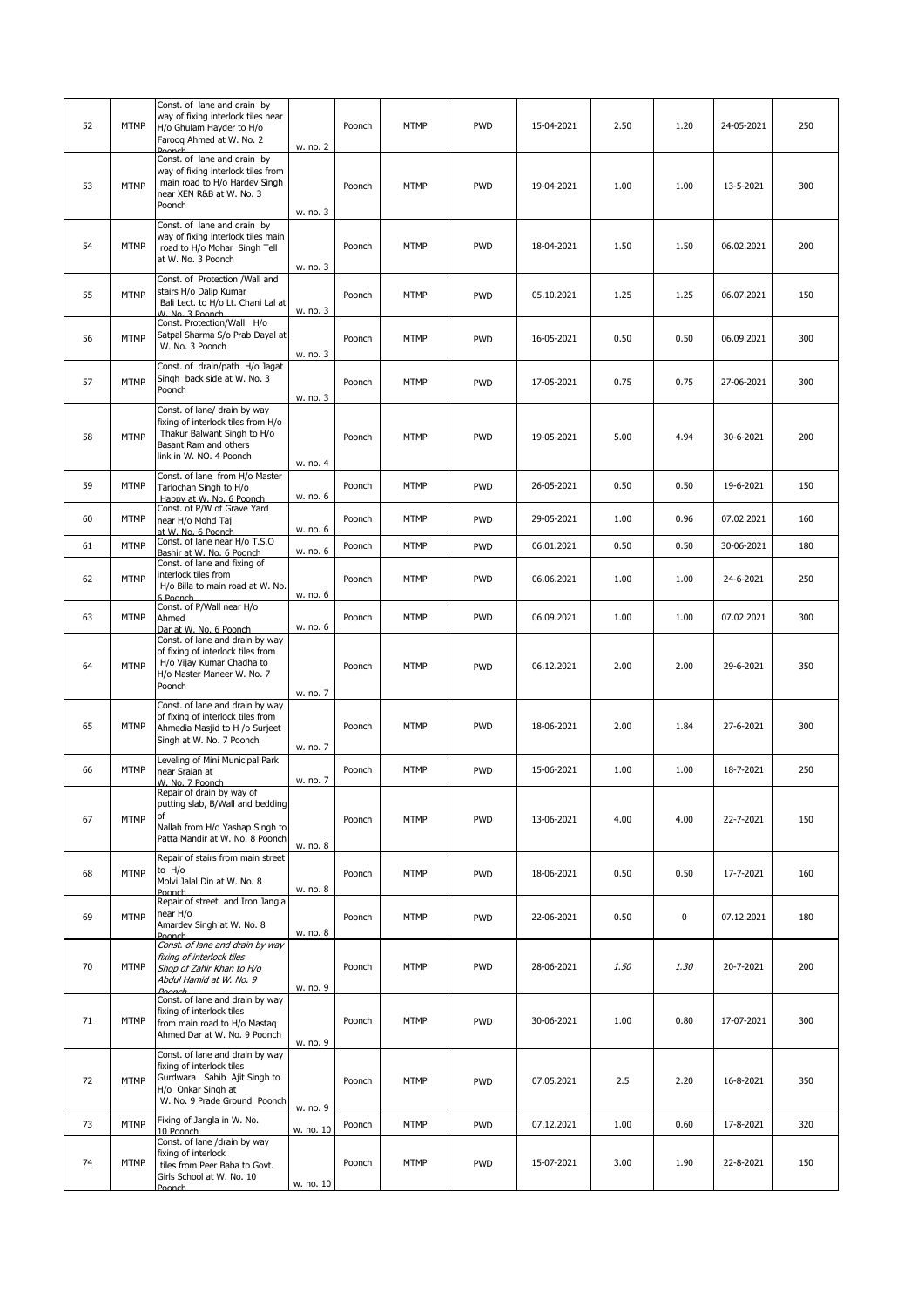| 75 | <b>MTMP</b> | Repairing of tiles at W. No.                                          |           | Poonch | <b>MTMP</b> | <b>PWD</b> | 16-07-2021 | 1.00 | 0.60      | 27-08-2021 | 250 |
|----|-------------|-----------------------------------------------------------------------|-----------|--------|-------------|------------|------------|------|-----------|------------|-----|
|    |             | 10 Poonch<br>Const. of lane /drain by way                             | w. no. 10 |        |             |            |            |      |           |            |     |
|    |             | fixing of interlock tiles from                                        |           |        |             |            |            |      |           |            |     |
| 76 | <b>MTMP</b> | H/o Dr. Mohinder Singh to H/o                                         |           | Poonch | <b>MTMP</b> | <b>PWD</b> | 19-07-2021 | 2.00 | 2.00      | 29-08-2021 | 300 |
|    |             | Pardeep Kumar with grills at W.                                       | w. no. 11 |        |             |            |            |      |           |            |     |
|    |             | No. 11 Poonch<br>Const. of lane /drain by way                         |           |        |             |            |            |      |           |            |     |
|    |             | fixing of interlock tiles from H/o                                    |           |        |             |            |            |      |           |            |     |
| 77 | <b>MTMP</b> | Vikrant to H/o Late. Ashok                                            |           | Poonch | <b>MTMP</b> | <b>PWD</b> | 18-07-2021 | 1.50 | 1.46      | 27-08-2021 | 350 |
|    |             | Kumar with other links at W. No.<br>11 Poonch                         |           |        |             |            |            |      |           |            |     |
|    |             |                                                                       | w. no. 11 |        |             |            |            |      |           |            |     |
|    |             | Const. of lane /drain by way                                          |           |        |             |            |            |      |           |            |     |
| 78 | <b>MTMP</b> | fixing of interlock tiles from H/o<br>K. K. Kapoor to H/o Yougal Kar  |           | Poonch | <b>MTMP</b> | <b>PWD</b> | 22-07-2021 | 1.00 | 1.00      | 26-08-2021 | 350 |
|    |             | at W. No. 11 Poonch                                                   |           |        |             |            |            |      |           |            |     |
|    |             |                                                                       | w. no. 11 |        |             |            |            |      |           |            |     |
|    |             | Repair work lane H/o Sachin Kar<br>to H/o Advocate Sanjay Raina       |           |        |             |            |            |      |           |            |     |
| 79 | <b>MTMP</b> | at W. No. 11 Poonch                                                   |           | Poonch | <b>MTMP</b> | <b>PWD</b> | 24-07-2021 | 0.50 | 0.50      | 26-08-2021 | 250 |
|    |             |                                                                       | w. no. 11 |        |             |            |            |      |           |            |     |
|    |             | Const. of lane /drain CC flooring<br>near H/o Babu Suresh to          |           |        |             |            |            |      |           |            |     |
| 80 | <b>MTMP</b> | Kamal Singh at W. No. 12                                              |           | Poonch | <b>MTMP</b> | <b>PWD</b> | 26-07-2021 | 2.00 | 2.00      | 09.02.2021 | 240 |
|    |             | Poonch                                                                | w. no. 12 |        |             |            |            |      |           |            |     |
|    |             | Const. of lane/drain step near                                        |           |        |             |            |            |      |           |            |     |
| 81 | <b>MTMP</b> | Shee Chunga at W. No. 12                                              |           | Poonch | <b>MTMP</b> | <b>PWD</b> | 23-07-2021 | 1.50 | 1.50      | 09.10.2021 | 125 |
|    |             | Poonch<br>Improvement of lane /drain Iron                             | w. no. 12 |        |             |            |            |      |           |            |     |
|    |             | Janglas allapir at W. No. 12                                          |           |        |             |            |            |      |           |            |     |
| 82 | <b>MTMP</b> | Poonch                                                                |           | Poonch | <b>MTMP</b> | <b>PWD</b> | 28-07-2021 | 1.50 | 1.50      | 14-9-2021  | 250 |
|    |             | Const. of drain from main road                                        | w. no. 12 |        |             |            |            |      |           |            |     |
| 83 | <b>MTMP</b> | to Pushkar Raj at W. No. 13                                           |           | Poonch | <b>MTMP</b> | <b>PWD</b> | 28-07-2021 | 0.50 | 0         | 17-9-2021  | 250 |
|    |             | Poonch                                                                | w. no. 13 |        |             |            |            |      |           |            |     |
|    |             | Const. of lane by way of fixing                                       |           |        |             |            |            |      |           |            |     |
| 84 | <b>MTMP</b> | interlock tiles from main road<br>to H/o Master Ajaz Ahmed at W.      |           | Poonch | <b>MTMP</b> | <b>PWD</b> | 08.01.2021 | 1.00 | 0         | 09.10.2021 | 350 |
|    |             | No. 13 Poonch                                                         | w. no. 13 |        |             |            |            |      |           |            |     |
|    |             | Const. of lane by way of fixing<br>of interlock tiles from near H/o   |           |        |             |            |            |      |           |            |     |
| 85 | <b>MTMP</b> | Devinder Singh at W. No. 13                                           |           | Poonch | <b>MTMP</b> | <b>PWD</b> | 08.05.2021 | 1.00 | $\pmb{0}$ | 15-09-2021 | 350 |
|    |             | Poonch                                                                | w. no. 13 |        |             |            |            |      |           |            |     |
| 86 | <b>MTMP</b> | Const. of P/Wall near H/o<br>Dheeraj                                  |           | Poonch | <b>MTMP</b> | <b>PWD</b> | 08.10.2021 | 0.50 | 0         | 21-9-2021  | 300 |
|    |             | Raina at W. No. 13 Poonch                                             | w. no. 13 |        |             |            |            |      |           |            |     |
|    |             | Laying of Iron Jangla near H/o                                        |           |        |             |            |            |      |           |            |     |
| 87 | <b>MTMP</b> | Sudershan Sharma at W. No. 13<br>Poonch                               |           | Poonch | <b>MTMP</b> | <b>PWD</b> | 15-08-2021 | 0.50 | 0         | 14-9-2021  | 340 |
|    |             |                                                                       | w. no. 13 |        |             |            |            |      |           |            |     |
|    |             | Const. of lane /drain by way                                          |           |        |             |            |            |      |           |            |     |
| 88 | <b>MTMP</b> | fixing of interlock tiles from H/o<br>Ghulam Mohidin to H/o Mohd      |           | Poonch | <b>MTMP</b> | <b>PWD</b> | 19-08-2021 | 4.0  | 4.00      | 15-10-201  | 360 |
|    |             | Ajmal at W. No. 14 Poonch                                             |           |        |             |            |            |      |           |            |     |
|    |             |                                                                       | w. no. 14 |        |             |            |            |      |           |            |     |
| 89 | <b>MTMP</b> | Const. of P/Wall near H/o<br>Ranjeet Singh at                         |           | Poonch | <b>MTMP</b> | <b>PWD</b> | 16-08-2021 | 1.00 | 1.00      | 16-10-2021 | 350 |
|    |             | W. No. 14 poonch                                                      | w. no. 14 |        |             |            |            |      |           |            |     |
|    |             | Const. of lane/drain by way of                                        |           |        |             |            |            |      |           |            |     |
|    |             | fixing of interlock tiles form H/o<br>Harcharan Singh up to Verma     |           |        |             |            |            |      |           |            |     |
| 90 | <b>MTMP</b> | Sweet Shop at W. No. 15                                               |           | Poonch | <b>MTMP</b> | <b>PWD</b> | 19-8-2021  | 2.00 | 2.00      | 17-10-2021 | 300 |
|    |             | Poonch                                                                | w. no. 15 |        |             |            |            |      |           |            |     |
|    |             | Const of lane and drain by way                                        |           |        |             |            |            |      |           |            |     |
| 91 | <b>MTMP</b> | of fixing interlock tiles from                                        |           | Poonch | <b>MTMP</b> | <b>PWD</b> | 20-8-2021  | 3.00 | 3.00      | 10.10.2021 | 250 |
|    |             | shop of DD to suthra bowali at<br>W. No. 15 Poonch                    | w. no. 15 |        |             |            |            |      |           |            |     |
|    |             | Const. of lane /drain by way                                          |           |        |             |            |            |      |           |            |     |
|    |             | fixing of interlock tiles from H/o                                    |           |        |             |            |            |      |           |            |     |
| 92 | <b>MTMP</b> | Guran Ditta Mall to H/o Tola                                          |           | Poonch | <b>MTMP</b> | <b>PWD</b> | 23-08-2021 | 0.30 | 0.30      | 16-11-2021 | 250 |
|    |             | Ram at W. No. 16 Poonch                                               | w. no. 16 |        |             |            |            |      |           |            |     |
|    |             | Const. of lane /drain by way                                          |           |        |             |            |            |      |           |            |     |
| 93 | <b>MTMP</b> | fixing of interlock tiles from H/o                                    |           | Poonch | <b>MTMP</b> | <b>PWD</b> | 25-08-2021 | 0.20 | 0.20      | 11.12.2021 | 320 |
|    |             | Raj Khajuria to H/o Dayushant<br>Kumar at W. No. 16 Poonch            |           |        |             |            |            |      |           |            |     |
|    |             |                                                                       | w. no. 16 |        |             |            |            |      |           |            |     |
|    |             | Const. of lane /drain by way                                          |           |        |             |            |            |      |           |            |     |
| 94 | <b>MTMP</b> | fixing of interlock tiles from H/o<br>Harnam Singh to H/o Manjeet     |           | Poonch | <b>MTMP</b> | <b>PWD</b> | 27-08-2021 | 0.70 | 0.70      | 11.07.2021 | 300 |
|    |             | Singh at W. No. 16 Poonch                                             |           |        |             |            |            |      |           |            |     |
|    |             | Const. of lane /drain by way                                          | w. no. 16 |        |             |            |            |      |           |            |     |
|    |             | fixing of interlock tiles from H/o                                    |           |        |             |            |            |      |           |            |     |
| 95 | <b>MTMP</b> | Amar Singh to H/o Lt. Pt.                                             |           | Poonch | <b>MTMP</b> | <b>PWD</b> | 30-08-2021 | 2.50 | 2.50      | 3-112021   | 300 |
|    |             | Parshotam Lal at W. No. 16                                            |           |        |             |            |            |      |           |            |     |
|    |             | Poonch                                                                | w. no. 16 |        |             |            |            |      |           |            |     |
|    |             | Const. of lane /drain by way                                          |           |        |             |            |            |      |           |            |     |
| 96 | <b>MTMP</b> | fixing of interlock tiles from H/o<br>Anil Sharma to H/o Garish at W. |           | Poonch | <b>MTMP</b> | <b>PWD</b> | 09.01.2021 | 0.50 | 0.50      | 12.01.2021 | 250 |
|    |             | No. 16 Poonch                                                         |           |        |             |            |            |      |           |            |     |
|    |             |                                                                       | w. no. 16 |        |             |            |            |      |           |            |     |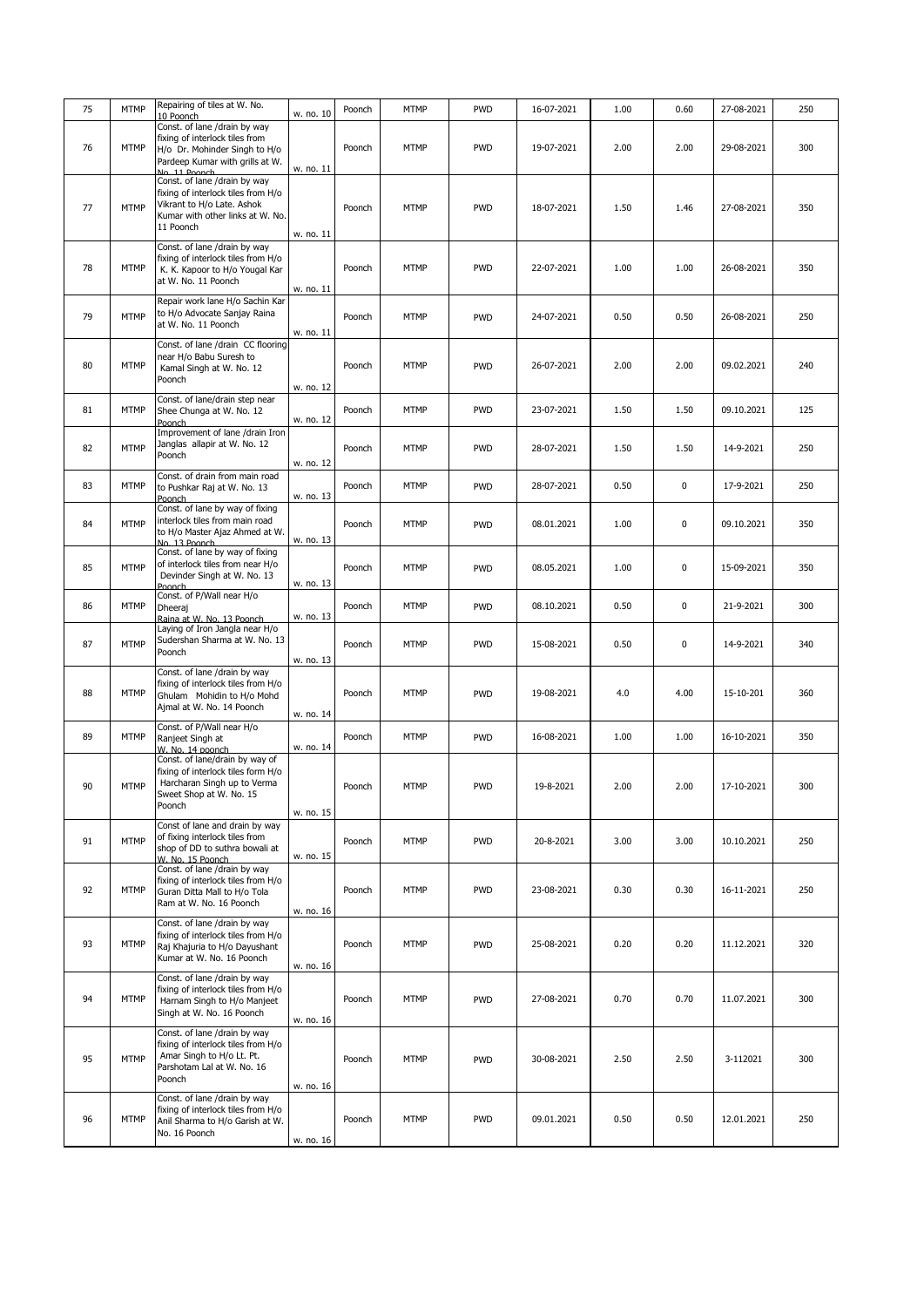| 97  | <b>MTMP</b> | Const. of lane /drain by way<br>fixing of interlock tiles from shop<br>of Bitu to H/o Sunil Kumar at W.<br>No. 16 Poonch                 | w. no. 16        | Poonch   | MTMP                    | <b>PWD</b>                                      | 09.05.2021 | 1.00 | 1.00 | 12.01.2021 | 300 |
|-----|-------------|------------------------------------------------------------------------------------------------------------------------------------------|------------------|----------|-------------------------|-------------------------------------------------|------------|------|------|------------|-----|
| 98  | <b>MTMP</b> | Const. of lane /drain by way<br>fixing of interlock tiles from H/o<br>Vijay Kumar at W. No. 16<br>Poonch                                 | w. no. 16        | Poonch   | <b>MTMP</b>             | <b>PWD</b>                                      | 09.12.2021 | 0.20 | 0.20 | 12.12.2021 | 300 |
| 99  | <b>MTMP</b> | Const. of lane /drain by way<br>fixing of interlock tiles from H/o<br>S. Mohan Singh at W. No. 16<br>Poonch                              | w. no. 16        | Poonch   | <b>MTMP</b>             | <b>PWD</b>                                      | 14-09-2021 | 0.20 | 0.20 | 28-10-2021 | 350 |
| 100 | <b>MTMP</b> | Const. of lane /drain by way<br>fixing of interlock tiles from<br>H/o Kamlesh Kumar at W. No.<br>16 Poonch                               | w. no. 16        | Poonch   | MTMP                    | <b>PWD</b>                                      | 16-09-2021 | 0.10 | 0.10 | 28-10-2021 | 350 |
| 101 | <b>MTMP</b> | Const. of lane /drain by way<br>fixing of interlock tiles from<br>H/o Romesh Kumar (DC) at W.<br>No. 16 Poonch                           | w. no. 16        | Poonch   | <b>MTMP</b>             | <b>PWD</b>                                      | 18-09-2021 | 0.10 | 0.10 | 28-10-2021 | 300 |
| 102 | <b>MTMP</b> | Providing and Installing of Iron<br>Chair in Subash<br>Chander Bose Park at W. No.<br>16 Poonch                                          | w. no. 16        | Poonch   | MTMP                    | <b>PWD</b>                                      | 10.04.2021 | 1.50 | 1.50 | 16-2-2022  | 250 |
| 103 | <b>MTMP</b> | Const. of lane /drain by way<br>fixing of interlock tiles from<br>H/o Vijay Cycle shop to H/o S.<br>Daljeet Singh at W. NO. 17<br>Poonch | w. no. 17        | Poonch   | MTMP                    | <b>PWD</b>                                      | 19-10-2021 | 3.50 | 3.50 | 16-20-2022 | 200 |
| 104 | <b>MTMP</b> | Const. of lane /drain by way<br>fixing of interlock tiles from<br>H/o S. Gurbaksh Singh form H/o<br>Sanjay Kumar at W. No. 17<br>Poonch  | w. no. 17        | Poonch   | MTMP                    | <b>PWD</b>                                      | 11.11.2021 | 1.50 | 1.50 | 25-2-2022  | 150 |
| 105 | <b>MTMP</b> | Construction of P/Wall near H/O                                                                                                          | $\mathbf{1}$     | Surankot | MTMP 2020-21            | PWD (R&B)<br>Division Poonch                    | 01.09.2021 | 3.75 | 3.04 | Okt.21     | 100 |
| 106 | <b>MTMP</b> | Sh. Aftab Ahmed Bandav.<br>Construction of P/Wall near<br>Land of Sh. Fardous Chowhan<br>W. No. 8                                        | 5                | Surankot | MTMP 2020-21            | PWD (R&B)<br>Division Poonch                    | 05.08.2021 | 3.75 | 2.58 | 01.10.2021 | 200 |
| 107 | <b>MTMP</b> | Repairing of Bridal Path from<br>Kutia to H/O Sh. Shabir Shah.                                                                           | $\overline{4}$   | Surankot | MTMP 2020-21            | PWD (R&B)<br>Division Poonch                    | 02.02.2022 | 1.00 | 0.69 | 01.03.2022 | 200 |
| 108 | <b>MTMP</b> | Construction of culvert/Pully<br>near Masjid Sharief W. No. 4<br>surankote.                                                              | $\overline{4}$   | Surankot | MTMP 2020-21            | PWD (R&B)<br>Division Poonch                    | 02.02.2022 | 0.75 | 0.54 | 01.03.2022 | 250 |
| 109 | <b>MTMP</b> | Construction of P/Work near<br>H/O Smt. Sunita & others.                                                                                 | $\overline{4}$   | Surankot | MTMP 2020-21            | <b>PWD (R&amp;B)</b><br>Division Poonch         | 02.02.2022 | 0.50 | 0.36 | 01.03.2022 | 250 |
| 110 | <b>MTMP</b> | Construction of P/Work near Sh.                                                                                                          | $\overline{4}$   | Surankot | MTMP 2020-21            | PWD (R&B)                                       | 02.02.2022 | 0.50 | 0.37 | 01.03.2022 | 200 |
| 111 | <b>MTMP</b> | Vipon Khaiuria & others.<br>Fixing of PCC Tiles from main<br>road near H/O Sh. Abdul Rashid<br>to H/O Mohd Saghir.                       | 6                | Surankot | MTMP 2020-21            | Division Poonch<br>PWD (R&B)<br>Division Poonch | 02.02.2022 | 1.00 | 0.68 | 01.03.2022 | 300 |
| 112 | <b>MTMP</b> | Construction of lane/steps from<br>main road to H/O Sh. Mohd<br>Hamid.                                                                   | 6                | Surankot | MTMP 2020-21            | PWD (R&B)<br>Division Poonch                    | 02.02.2022 | 1.00 | 0.67 | 01.03.2022 | 300 |
| 113 | <b>MTMP</b> | Construction of P/Wall near land<br>of Sh. Mohd Sadig.                                                                                   | 6                | Surankot | MTMP 2020-21            | PWD (R&B)<br>Division Poonch                    | 02.02.2022 | 0.75 | 0.65 | 01.03.2022 | 200 |
| 114 | <b>MTMP</b> | Construction of lane/drain from<br>H/O Sh. Mainer Hussain to H/O<br>Sh. Abdul Hamid.                                                     | 6                | Surankot | MTMP 2020-21            | PWD (R&B)<br>Division Poonch                    | 02.02.2022 | 1.00 | 0.66 | 01.03.2022 | 220 |
| 115 | <b>MTMP</b> | Fixing of barbed wire around<br>graveyard near Old Tehsil<br>Surankote.<br>Construction of P/Wall around                                 | $\overline{7}$   |          | Surankot   MTMP 2020-21 | PWD (R&B)<br>Division Poonch                    | 02.02.2022 | 1.00 | 0.68 | 01.03.2022 | 250 |
| 116 | <b>MTMP</b> | graveyard Mohalla Ghulam Din<br>Surankote.                                                                                               | $\overline{7}$   | Surankot | MTMP 2020-21            | PWD (R&B)<br>Division Poonch                    | 02.02.2022 | 1.00 | 0.65 | 01.03.2022 | 260 |
| 117 | <b>MTMP</b> | Construction of P/Wall near H/O<br>Sh. Mohd Javed Advocate<br>Surankote                                                                  | $\boldsymbol{7}$ | Surankot | MTMP 2020-21            | PWD (R&B)<br>Division Poonch                    | 02.02.2022 | 0.75 | 0.56 | 01.03.2022 | 240 |
| 118 | <b>MTMP</b> | Construction of lane/drain near<br>Shop of Nisar Ahmed Surankote.                                                                        | 10               | Surankot | MTMP 2020-21            | PWD (R&B)<br>Division Poonch                    | 02.02.2022 | 1.00 | 0.70 | 01.03.2022 | 250 |
| 119 | <b>MTMP</b> | Construction of p/wall near H/O<br>Foji Razaq Hussain Surankote.                                                                         | 8                | Surankot | MTMP 2020-21            | PWD (R&B)<br>Division Poonch                    | 15.09.2021 | 0.75 | 0.75 | Okt.21     | 100 |
| 120 | <b>MTMP</b> | Construction of lane with inter<br>lock tiles from Jamia Masjid Gate<br>to H/O Sh. Shadi Khan                                            | 10               | Surankot | MTMP 2020-21            | PWD (R&B)<br>Division Poonch                    | 02.02.2022 | 2.00 | 1.73 | 05.03.2022 | 200 |
| 121 | <b>MTMP</b> | Construction of concrete Bridal<br>Path from main road near H/O<br>Lt. Sh. Ashok Suri towards Rtd.<br>DFO Mohd Hussain & others.         | 11               | Surankot | MTMP 2020-21            | PWD (R&B)<br>Division Poonch                    | 15.09.2021 | 3.00 | 2.83 | Okt.21     | 300 |
| 122 | <b>MTMP</b> | Construction of B/Path from<br>Sarpunch Waheed Hussain Shah<br>towards main Galli.                                                       | 11               | Surankot | MTMP 2020-21            | PWD (R&B)<br>Division Poonch                    | 02.02.2022 | 0.75 | 0.65 | 05.03.2022 | 150 |
| 123 | <b>MTMP</b> | Construction of bridle path/link<br>road towards near the land of<br>Sh. Tarig Manhas towards H/O<br>Imam Akhri Masjid with tiles.       | 12               | Surankot | MTMP 2020-21            | PWD (R&B)<br>Division Poonch                    | 02.02.2022 | 1.25 | 1.10 | 05.03.2022 | 200 |
| 124 | <b>MTMP</b> | Construction of drain near land                                                                                                          | 12               | Surankot | MTMP 2020-21            | PWD (R&B)<br>Division Poonch                    | 02.02.2022 | 0.50 | 0.45 | 05.03.2022 | 150 |
| 125 | <b>MTMP</b> | of Sh. Naseem Manhas.<br>Construction of drain near H/O                                                                                  | 12               | Surankot | MTMP 2020-21            | PWD (R&B)                                       | 02.02.2022 | 0.50 | 0.46 | 05.03.2022 | 100 |
|     |             | Sh. Hani Kapoor<br>Construction of link road from                                                                                        |                  |          |                         | Division Poonch<br>PWD (R&B)                    |            |      |      |            |     |
| 126 | <b>MTMP</b> | main road to H/O Sh. Roshan<br>Din.                                                                                                      | 13               | Surankot | MTMP 2020-21            | Division Poonch                                 | 02.02.2022 | 2.50 | 2.30 | 05.03.2022 | 150 |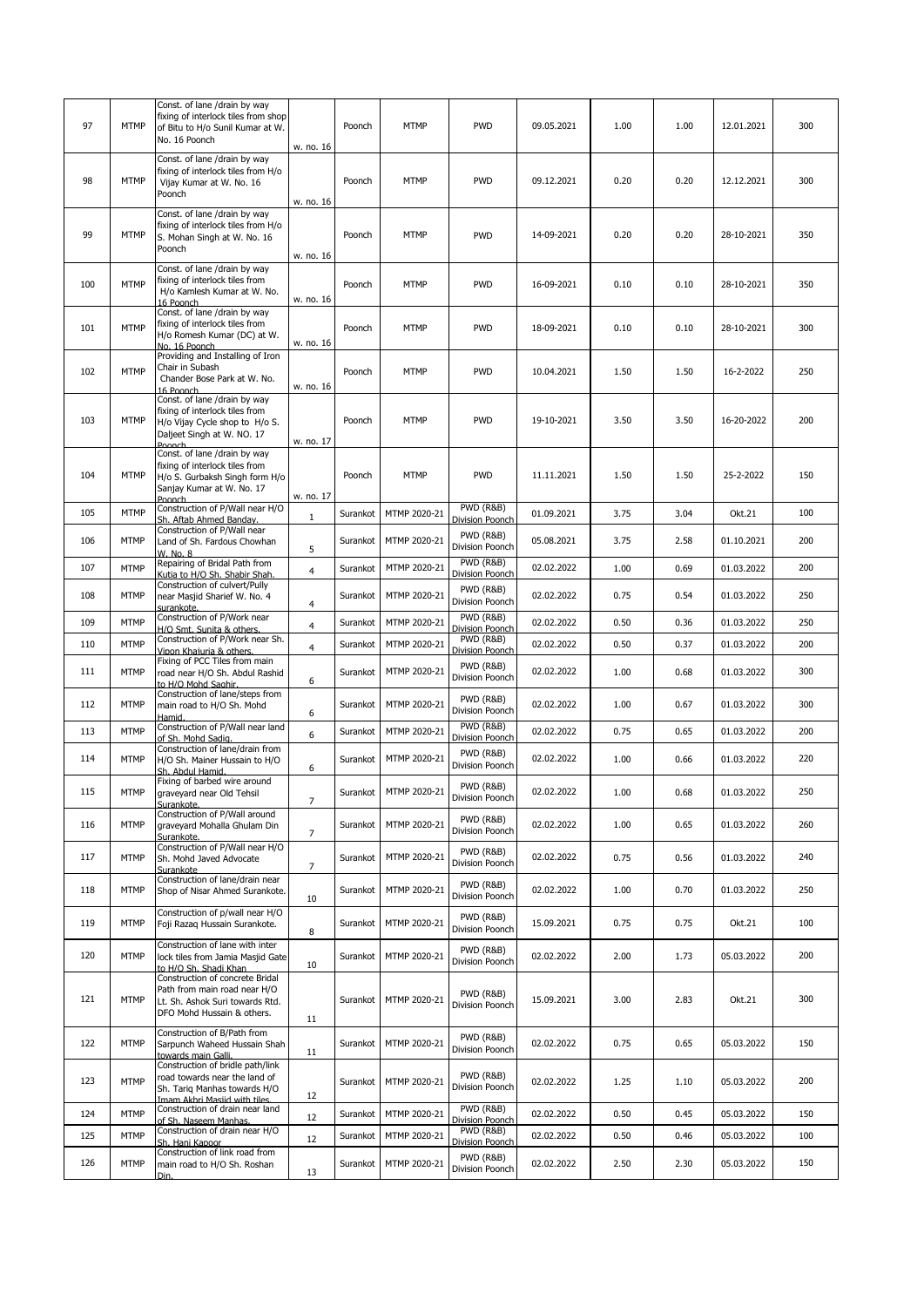| 127 | <b>MTMP</b> | Construction of lane from H/O<br>Sh. Mohd Shafi to H/O Haji<br>Ghulam Oadir.                                                 | 13    | Surankot | MTMP 2020-21 | PWD (R&B)<br>Division Poonch            | 02.02.2022 | 1.25 | 1.15 | 05.03.2022 | 220                |
|-----|-------------|------------------------------------------------------------------------------------------------------------------------------|-------|----------|--------------|-----------------------------------------|------------|------|------|------------|--------------------|
| 128 | <b>MTMP</b> | Provision for purchase of Refuse<br>Collectors for W. No. 1 to 13.                                                           | 13    | Surankot | MTMP 2020-21 | <b>PWD (R&amp;B)</b><br>Division Poonch | 2020-21    | 1.05 | 1.25 | Feb.22     | 15000              |
| 129 | <b>MTMP</b> | Const. of Lane/drain from H/o<br>Sanju Gupta to onwards Pacci<br>Mandi W.No.1 Samba                                          | Samba | Samba    | <b>MTMP</b>  | PWD R&B<br>Samba                        | Okt.21     | 1.00 | 0.79 |            | Okt.21 100 Approx. |
| 130 | <b>ULB</b>  | Const. of Lane/drain from H/o<br>Sanju Gupta to Main bazaar<br>W.No.1 Samba<br>Repair/renovation of Lane &                   | Samba | Samba    | <b>MTMP</b>  | PWD R&B<br>Samba<br>PWD R&B             | Okt.21     | 2.00 | 1.49 |            | Okt.21 200 Approx. |
| 131 | <b>ULB</b>  | drain in ward No.1 Samba                                                                                                     | Samba | Samba    | MTMP         | Samba                                   | Feb.22     | 1.00 | 0.00 |            | Feb.22 200 Approx. |
| 132 | <b>ULB</b>  | Const. of lane & drain from H/o<br>Rakesh Sharma to H/o Anoop<br>Gupta W.No.1 Samba<br>Const. of Lane /drain from H/o        | Samba | Samba    | <b>MTMP</b>  | PWD R&B<br>Samba<br>PWD R&B             | Mär.22     | 1.00 | 0.00 |            | Mär.22 150 Approx. |
| 133 | <b>ULB</b>  | Randhir Singh W.No.02 Samba                                                                                                  | Samba | Samba    | MTMP         | Samba                                   | Feb.22     | 2.00 | 0.00 |            | Feb.22 100 Approx. |
| 134 | <b>ULB</b>  | Const. of Plat form near H/o<br>Vinod Singh (Councilor) ward<br>No.2 Samba                                                   | Samba | Samba    | <b>MTMP</b>  | PWD R&B<br>Samba                        | Nov.21     | 3.00 | 1.64 |            | Nov.21 100 Approx. |
| 135 | <b>ULB</b>  | Const. of Lane/drain from H/o<br>Vimal Gupta to Shiv Mandir<br>Ghass Mandi Ward No.3 Samba<br>Const. of lane/drain from H/o  | Samba | Samba    | <b>MTMP</b>  | PWD R&B<br>Samba                        | Okt.21     | 1.30 | 0.84 |            | Okt.21 100 Approx. |
| 136 | <b>ULB</b>  | Rajinder Singh to Jagroop Singh<br>W.No.3 Samba<br>Const. of lane/drain from H/o                                             | Samba | Samba    | <b>MTMP</b>  | PWD R&B<br>Samba                        | Sep.21     | 0.70 | 0.47 |            | Sep.21 100 Approx. |
| 137 | <b>ULB</b>  | Madhu Sudhan onwards Ward<br>No.3 samba                                                                                      | Samba | Samba    | <b>MTMP</b>  | PWD R&B<br>Samba                        | Dez.21     | 0.60 | 0.00 |            | Dez.21 100 Approx. |
| 138 | <b>ULB</b>  | Const. of drain from Kali Veer j<br>Temple to H/o Nittu Jamwal<br>ward No.4 Samba                                            | Samba | Samba    | <b>MTMP</b>  | PWD R&B<br>Samba                        | Dez.21     | 1.75 | 1.00 |            | Jän.22 200 Approx. |
| 139 | <b>ULB</b>  | Const. of drain from H/o Jyoti<br>Sambyal to H/o Raj Kumar Ward<br>No.4 Samba                                                | Samba | Samba    | <b>MTMP</b>  | PWD R&B<br>Samba                        | Okt.21     | 2.25 | 1.63 |            | Okt.21 100 Approx. |
| 140 | <b>ULB</b>  | Const. of lane by way of tile<br>flooring from H/o Kala Taroriya<br>to onwards W.No.4 samba<br>Const. of Lane from Peer Baba | Samba | Samba    | <b>MTMP</b>  | PWD R&B<br>Samba                        | Okt.21     | 0.50 | 0.24 |            | Okt.21 50 Approx.  |
| 141 | ULB         | to Budhwani Pulli Ward No.5<br>Samba                                                                                         | Samba | Samba    | <b>MTMP</b>  | PWD R&B<br>Samba                        | Jän.22     | 2.00 | 1.29 |            | Jän.22 250 Approx. |
|     |             |                                                                                                                              |       |          |              |                                         |            |      |      |            |                    |
| 142 |             | Const. of Culvert near Budhwani<br>Pulli Samba ( measuring 20'×3')                                                           |       |          |              | PWD R&B                                 |            |      |      |            |                    |
| 143 | <b>ULB</b>  | W.No.5 Samba<br>Repair of Lane & drain at Ghass                                                                              | Samba | Samba    | <b>MTMP</b>  | Samba<br>PWD R&B                        | Jän.22     | 0.50 | 0.26 |            | Jän.22 100 Approx. |
| 144 | <b>ULB</b>  | mandi samba<br>Repair of lanes & drains of                                                                                   | Samba | Samba    | <b>MTMP</b>  | Samba<br>PWD R&B                        | Jän.22     | 1.00 | 0.00 |            | Jän.22 100 Approx. |
|     | <b>ULB</b>  | wards No.5 Samba<br>Const. of lane/drain from H/o                                                                            | Samba | Samba    | <b>MTMP</b>  | Samba                                   | Nov.21     | 0.80 | 0.69 |            | Nov.21 100 Approx. |
| 145 | <b>ULB</b>  | Chaman Lal to H/o Lt. Madan<br>Lal (Mohalla Dum) Ward No.6<br>Gurgalian Samba                                                | Samba | Samba    | <b>MTMP</b>  | PWD R&B<br>Samba                        | Nov.21     | 1.50 | 1.06 |            | Nov.21 200 Approx. |
|     |             | Const. of lane/drain from H/o<br>Vijay Kumar to H/o Lt. Guran                                                                |       |          |              |                                         |            |      |      |            |                    |
| 146 | <b>ULB</b>  | Ditta (Mohalla SC) Ward No.6<br>Gurgalian Samba                                                                              | Samba | Samba    | <b>MTMP</b>  | PWD R&B<br>Samba                        | Nov.21     | 1.00 | 0.71 |            | Nov.21 200 Approx. |
|     |             | Const. of Drain from H/o Bihari                                                                                              |       |          |              | PWD R&B                                 |            |      |      |            |                    |
| 147 | <b>ULB</b>  | Lal to H/o Sat Pal & repair of<br>lane in ward No.8 samba                                                                    | Samba | Samba    | <b>MTMP</b>  | Samba                                   | Okt.21     | 0.70 | 0.66 |            | Okt.21 200 Approx. |
| 148 | <b>ULB</b>  | Const. of drain from H/o<br>Raghubir Singh towards H/o<br>Lucky Kumar ward No.8 (<br>Mohalla Rajput)                         | Samba | Samba    | <b>MTMP</b>  | PWD R&B<br>Samba                        | Dez.21     | 0.50 | 0.00 |            | Dez.21 200 Approx. |
| 149 |             | Const. of lane from H/o Kala to                                                                                              |       |          |              | PWD R&B                                 |            |      |      |            |                    |
| 150 | ULB         | H/o Shiv Ram Ward No.8 samba Samba<br>Const. of drain from Kaliveer 11<br>Temple to H/o Ravi Singh in                        |       | Samba    | <b>MTMP</b>  | Samba<br>PWD R&B                        | Nov.21     | 1.50 | 1.06 |            | Nov.21 200 Approx. |
|     | <b>ULB</b>  | ward No.8 Samba<br>Const. or Lane & drain from                                                                               | Samba | Samba    | <b>MTMP</b>  | Samba                                   | Mär.22     | 4.00 | 0.00 |            | Mär.22 200 Approx. |
| 151 | <b>ULB</b>  | Raja Mandlik Temple to H/o<br>Joginder Banotra ward No.9<br>Samba                                                            | Samba | Samba    | <b>MTMP</b>  | PWD R&B<br>Samba                        | Nov.21     | 5.50 | 2.96 |            | Nov.21 200 Approx. |
| 152 |             | Const. of Lane & drain from H/o<br>Balbir Kumar to H/o Ashok Ward                                                            |       |          |              | PWD R&B                                 |            |      |      |            |                    |
|     | ULB         | No.10 Parel Samba<br>Const. of Lane & drain from H/o                                                                         | Samba | Samba    | <b>MTMP</b>  | Samba                                   | Jän.22     | 3.00 | 0.00 |            | Jän.22 200 Approx. |
| 153 | ULB         | Shiv Ram towards ward No.10<br>Samba                                                                                         | Samba | Samba    | <b>MTMP</b>  | PWD R&B<br>Samba                        | Nov.21     | 2.00 | 1.17 |            | Nov.21 200 Approx. |
| 154 | <b>ULB</b>  | Const. of L/D from H/o Naseeb<br>Chand to H/o Krishan Chand<br>W.No.10 Samba                                                 | Samba | Samba    | <b>MTMP</b>  | PWD R&B<br>Samba                        | Mär.22     | 2.00 | 0.00 |            | Mär.22 200 Approx. |
| 155 |             | Const. of Lane & drain from H/o                                                                                              |       |          |              |                                         |            |      |      |            |                    |
|     | <b>ULB</b>  | Chaman Ram to H/o Pappy<br>Gyogi in ward No.11 Samba                                                                         | Samba | Samba    | <b>MTMP</b>  | PWD R&B<br>Samba                        | Jän.22     | 3.00 | 0.00 |            | Jän.22 200 Approx. |
| 156 |             | Const. of Lane & drain from H/o                                                                                              |       |          |              |                                         |            |      |      |            |                    |
|     | <b>ULB</b>  | Kamher Singh to H/o Krishan<br>Chand ward No.11 samba                                                                        | Samba | Samba    | MTMP         | PWD R&B<br>Samba                        | Nov.21     | 2.00 | 1.47 |            | Nov.21 200 Approx. |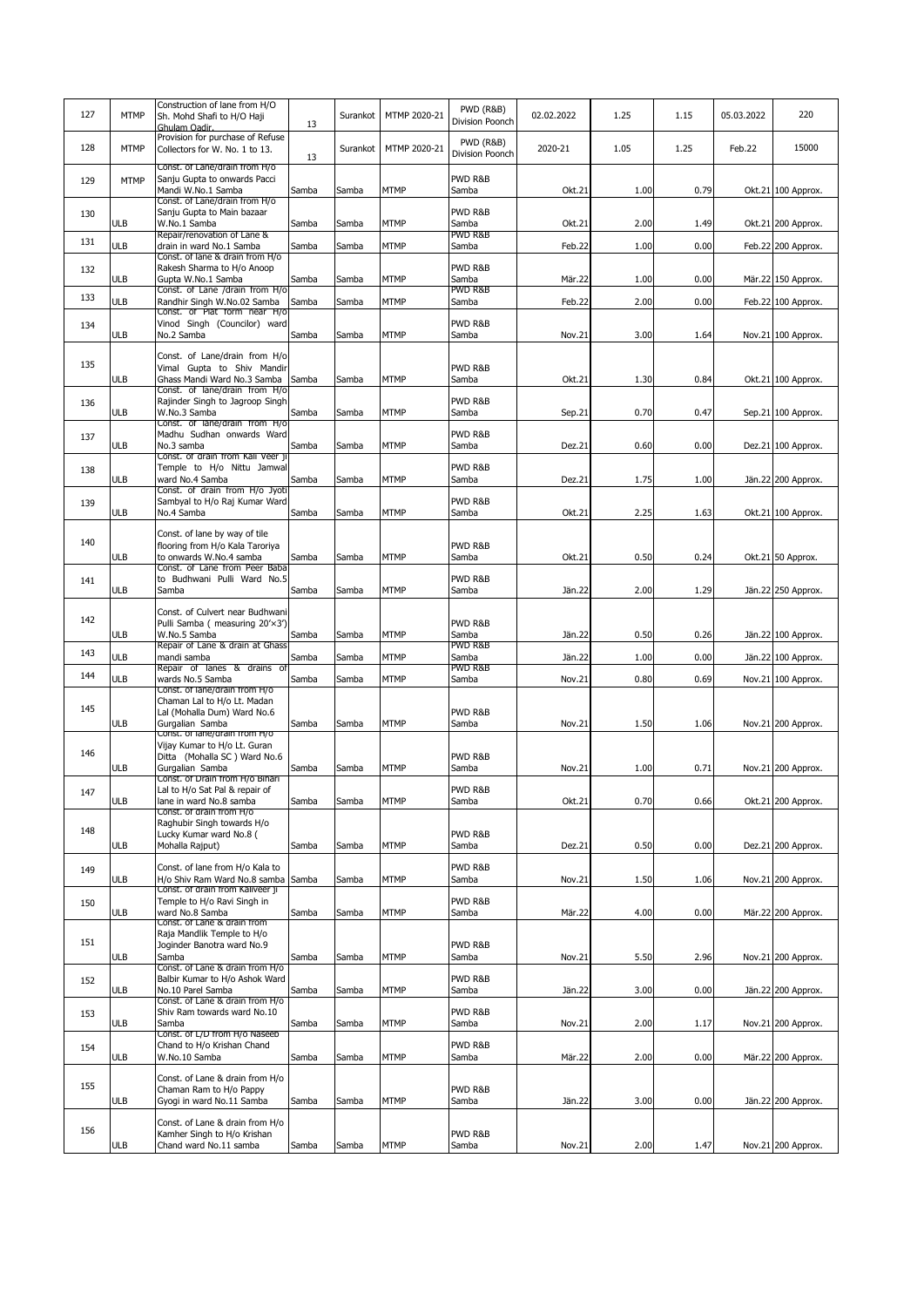| 157 | <b>ULB</b>  | Const. of lane & drain from<br>Primary school to H/o Sub.<br>Romesh on ward No. 11 Samba                                                                    | Samba                      | Samba | <b>MTMP</b> | PWD R&B<br>Samba                       | Nov.21  | 2.00 | 1.22 |         | Nov.21 200 Approx. |
|-----|-------------|-------------------------------------------------------------------------------------------------------------------------------------------------------------|----------------------------|-------|-------------|----------------------------------------|---------|------|------|---------|--------------------|
| 158 | <b>ULB</b>  | Const. of Drain from H/o Rattan<br>Chand Attri to H/o Ashok Kumar<br>Sharma ward No.12 Samba<br>Const. of lane from Border road                             | Samba                      | Samba | <b>MTMP</b> | PWD R&B<br>Samba                       | Jän.22  | 1.00 | 0.84 |         | Jän.22 200 Approx. |
| 159 | ULB         | to H/o Baldev Raj Thappa<br>W.No.12 Samba                                                                                                                   | Samba                      | Samba | MTMP        | PWD R&B<br>Samba                       | Nov.21  | 1.00 | 0.65 |         | Nov.21 200 Approx. |
| 160 | <b>ULB</b>  | Const. of Lane/drain from H/o<br>Karan Kumar to H/o Kali Mistri<br>Ward No.13 Samba<br>const. Or ranc by way or the                                         | Samba                      | Samba | MTMP        | PWD R&B<br>Samba                       | Okt.21  | 2.00 | 1.28 |         | Okt.21 200 Approx. |
| 161 | <b>ULB</b>  | flooring from H/o Mohan Singh<br>to H/o Rippy, from H/o<br>Kulbushan Singh to Romesh<br>Kumar and from H/o Jagdish<br>Singh to Ariun Singh W.No.14<br>Samba | Samba                      | Samba | <b>MTMP</b> | PWD R&B<br>Samba                       | Jän.22  | 2.00 | 1.56 |         | Jän.22 200 Approx. |
| 162 | <b>ULB</b>  | Const. of lane by way of tile<br>flooring from H/o Ajay Singh to<br>Ankush Dalpatiya W.No.14<br>Samba                                                       | Samba                      | Samba | MTMP        | PWD R&B<br>Samba                       | Feb.22  | 1.00 | 0.00 |         | Feb.22 200 Approx. |
| 163 | ULB         | Const. of Platform at main<br>chowk & banches Ward No.14<br>Samba                                                                                           | Samba                      | Samba | MTMP        | PWD R&B<br>Samba                       | Okt.21  | 2.00 | 1.56 |         | Okt.21 200 Approx. |
| 164 |             | Const. of Lane & drain from H/o<br>Lt. Rash pal Singh to Baba<br>Kaliveer Mandi Garh Ward No.15                                                             |                            |       |             | PWD R&B                                |         |      |      |         |                    |
| 165 | <b>ULB</b>  | Samba<br>Const. or lane & grain from H/o<br>Capt. Puran Singht o H/o<br>Shishupal Singh Incl. Toe wall at<br>Moh. Pangwal Mandi Thalora                     | Samba                      | Samba | MTMP        | Samba<br>PWD R&B                       | Jän.22  | 3.00 | 1.65 |         | Jän.22 200 Approx. |
|     | <b>ULB</b>  | W.No.15 Samba<br>Const. of Lane & drain from H/o<br>Manmohan Singh to H/o Kulbir                                                                            | Samba                      | Samba | MTMP        | Samba                                  | Dez.21  | 2.00 | 1.56 |         | Dez.21 200 Approx. |
| 166 | <b>ULB</b>  | Singh Mohalla Siraj wala<br>W.No.16 samba<br>Const. of Lane & drain from H/o                                                                                | Samba                      | Samba | <b>MTMP</b> | PWD R&B<br>Samba                       | Okt.21  | 1.00 | 0.69 |         | Okt.21 200 Approx. |
| 167 | <b>ULB</b>  | Sewa Ram to H/o Deep Kumar<br>in ward No.16 Mohalla Rolki<br>Samba                                                                                          | Samba                      | Samba | <b>MTMP</b> | PWD R&B<br>Samba                       | Okt.21  | 1.50 | 0.78 |         | Okt.21 200 Approx. |
| 168 | ULB         | Const. of Lane & drain from<br>Primary School to Chowk<br>Nanater Singh Mohala<br>Roulywala Ward No.16 Samba<br>Const. of Lane & drain from                 | Samba                      | Samba | MTMP        | PWD R&B<br>Samba                       | Feb.22  | 2.00 | 1.32 |         | Feb.22 200 Approx. |
| 169 | ULB         | Jagpal Singh to H/o Ram Singh<br>Mohall Vaid W.No.16 samba<br>Const. or lane & grain near H/o                                                               | Samba                      | Samba | MTMP        | PWD R&B<br>Samba                       | Okt.21  | 2.00 | 1.59 |         | Okt.21 200 Approx. |
| 170 | ULB         | Ikwal Singh (Nr. Chowk) to<br>Chowk Chappar Mohalla & P.D.<br>Singh Chowk Sangwali Ward<br>No.17 Samba                                                      | Samba                      | Samba | MTMP        | PWD R&B<br>Samba                       | Jän.22  | 1.00 | 0.79 |         | Jän.22 200 Approx. |
| 171 | <b>ULB</b>  | Construction of Lane from H/o<br>Maheshwar Raj to Govt. Middle<br>School Girls ward No.17 samba                                                             | Samba                      | Samba | MTMP        | PWD R&B<br>Samba                       | Okt.21  | 1.50 | 0.80 |         | Okt.21 200 Approx. |
| 172 | <b>ULB</b>  | Const. of Protection wall along<br>community Hall surrounding side<br>of Pond Filky Chappar Mandi<br>Garh Ward No.17 Samba                                  | Samba                      | Samba | <b>MTMP</b> | PWD R&B<br>Samba                       | Nov.21  | 3.00 | 2.16 |         | Nov.21 200 Approx. |
| 173 | <b>ULB</b>  | Const. of Lane & drain from link<br>road to H/o Puran Singh Mohalla<br>Haje ward No.17                                                                      | Samba                      | Samba | <b>MTMP</b> | PWD R&B<br>Samba                       | Okt.21  | 1.00 | 0.74 |         | Okt.21 200 Approx. |
| 174 | <b>ULB</b>  | Const. of Lane & Drain from<br>Sujapati Mata Temple to shop of<br>Sh. Romesh Chander via H/o Sh.<br>Young Bahadur Sharma in Ward<br>No. 01 Vijaypur         | Ward No.<br>01<br>Vijaypur | Samba | <b>MTMP</b> | PWD (R&B)<br>Division Samba            | 2021-22 | 3.50 | 2.33 | 2021-22 | 350                |
| 175 | <b>ULB</b>  | Const. of Deep Drain & Lane<br>from H/o Sh. Sunny Choudhary<br>to H/o Sh. Roshan Choudhary in<br>Ward No. 02 Vijaypur                                       | Ward No.<br>02<br>Vijaypur | Samba | MTMP        | <b>PWD (R&amp;B)</b><br>Division Samba | 2021-22 | 4.50 | 3.08 | 2021-22 | 450                |
| 176 | <b>MTMP</b> | Const. of Centre Deep Drain<br>from H/o Sh. Jagdish Singh to<br>H/o Sh. Anu Sharma in Ward<br>No. 03 Viiavpur                                               | Ward No.<br>03<br>Vijaypur | Samba | <b>MTMP</b> | <b>PWD (R&amp;B)</b><br>Division Samba | 2021-22 | 5.50 | 3.65 | 2021-22 | 500                |
| 177 | <b>MTMP</b> | Const. of Road by way of 25mm<br>thick premix bitumen from H/o<br>Sh. Suresh Kohli to H/o Sh.<br>Natha Ram in Ward No. 05<br>Vijavpur                       | Ward No.<br>05<br>Vijaypur | Samba | <b>MTMP</b> | <b>PWD (R&amp;B)</b><br>Division Samba | 2021-22 | 5.00 | 3.37 | 2021-22 | 450                |
| 178 | <b>MTMP</b> | Partition of Hall Building for<br>office use purpose of Municipal<br>Committee Vijaypur                                                                     | Ward No.<br>05<br>Vijaypur | Samba | <b>MTMP</b> | <b>PWD (R&amp;B)</b><br>Division Samba | 2021-22 | 5.00 | 3.97 | 2021-22 | 100                |
| 179 | <b>MTMP</b> | Const. of Lane & Drain from H/o<br>Sh. Angad Singh leading to<br>backside Lane of B.B.N. School<br>in Ward No. 07 Vijaypur                                  | Ward No.<br>07<br>Vijaypur | Samba | <b>MTMP</b> | <b>PWD (R&amp;B)</b><br>Division Samba | 2021-22 | 5.50 | 3.68 | 2021-22 | 500                |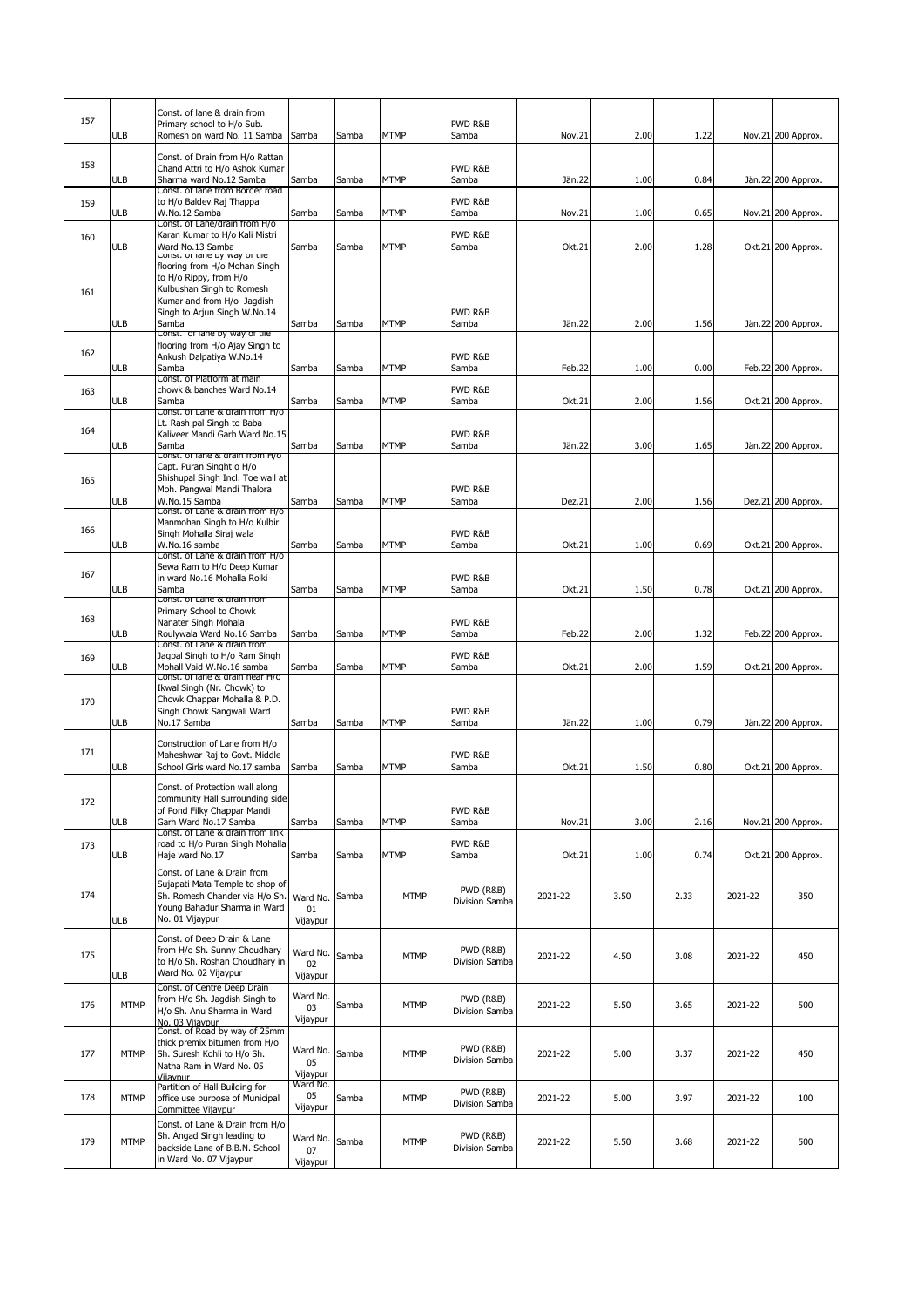| 180 | <b>MTMP</b> | Const. of Lane & Centre Drain<br>from H/o Sh. Vinod Kumar<br>Sharma to H/o Sh. Uttam Raj<br>Sharma in Ward No. 08 Vijaypur                                                                                                                                                                                                                                                                                                                                                   | Ward No.<br>08<br>Vijaypur | Samba                          | MTMP        | PWD (R&B)<br>Division Samba            | 27.08.2021 | 2.50  | 1.37  | 31.08.2021 | 300 |
|-----|-------------|------------------------------------------------------------------------------------------------------------------------------------------------------------------------------------------------------------------------------------------------------------------------------------------------------------------------------------------------------------------------------------------------------------------------------------------------------------------------------|----------------------------|--------------------------------|-------------|----------------------------------------|------------|-------|-------|------------|-----|
| 181 | <b>MTMP</b> | Const. of Lane by way of<br>Interlock Tile from H/o Sh.<br>Shashi Paul to H/o Sh. Som Dutt<br>in Ward No. 09 Vijavpur                                                                                                                                                                                                                                                                                                                                                        | Ward No.<br>09<br>Vijaypur | Samba                          | <b>MTMP</b> | <b>PWD (R&amp;B)</b><br>Division Samba | 2021-22    | 4.00  | 1.94  | 2021-22    | 350 |
| 182 | <b>MTMP</b> | Const. of Road by way of 25mm<br>thick premix bitumen from H/o<br>Sh. Rinku Choudhary to H/o<br>Prof. Ashok Kumar Bhagat in<br>Ward No. 12 Vijaypur                                                                                                                                                                                                                                                                                                                          | Ward No.<br>12<br>Vijaypur | Samba                          | <b>MTMP</b> | PWD (R&B)<br>Division Samba            | 2021-22    | 2.50  | 1.56  | 2021-22    | 250 |
| 183 | <b>MTMP</b> | Development of<br>Green Strip<br>Anand<br>Viharleading<br>from<br>towards<br>new<br>Fruit<br>and<br>Vegetable Mandi W.No 11 Bari<br><b>Rrahmana</b>                                                                                                                                                                                                                                                                                                                          | Bari<br><b>Brahmana</b>    | Samba                          | <b>MTMP</b> | PWD (R&B) Div<br>Samba                 | 07.03.2021 | 31.93 | 18.91 | 10.08.2021 | 465 |
| 184 | <b>MTMP</b> | Face lifting / renovation of<br>Municipal Committee office<br>Building at W.No 2 Bari<br><b>Brahmana</b>                                                                                                                                                                                                                                                                                                                                                                     | Bari<br>Brahmana           | Samba                          | <b>MTMP</b> | PWD (R&B) Div<br>Samba                 | 05.03.2021 | 8.59  | 4.90  | 30.03.2021 | 75  |
| 185 | <b>MTMP</b> | Face lifting / up-gradation of<br>existing Municipal Shopping<br>Complex in Ward No 03 Bari<br><b>Brahmana</b>                                                                                                                                                                                                                                                                                                                                                               | Bari<br>Brahmana           | Samba                          | <b>MTMP</b> | PWD (R&B) Div<br>Samba                 | 04.10.2021 | 12.65 | 6.47  | 10.11.2021 | 377 |
| 186 | <b>MTMP</b> | Development of Existing Park at<br>Ward No 1 Shamshan Ghat                                                                                                                                                                                                                                                                                                                                                                                                                   | мс<br>Ramgarh              | Samba                          | <b>MTMP</b> | <b>PWD (R&amp;B)</b>                   | 2021-22    | 10    | 9.21  | 2021-22    | 500 |
| 187 | <b>MTMP</b> | Design<br>fabrication<br>installation of outdoor sheds<br>structure at various locations of<br>W.N o.1, Udhampur.<br>1) Entrance gate at Dharamveer<br>lane<br>2) Entrance gate at Gurdwara<br>Gali Dhar road.<br>3) Entrance gate at Subash<br>Staduim lane.<br>4) Entrance gate at Peer Baba<br>Chowk Jakhani.<br>5) Entrance gate at Dr. Mohan<br>Lal lane.<br>6) Entrance gate opposite peer<br>baba Chowk land mark lane of<br>Hazi Mohd.<br>7) Entrance gate at Ration |                            | and Udhampur Udhampur MTMP     |             | XEN PWD R&B                            | 26.05.2021 | 4.00  | 3.999 | 26.06.2021 |     |
|     |             | Improvement of lane from H / O Udhampur Udhampur MTMP                                                                                                                                                                                                                                                                                                                                                                                                                        |                            |                                |             | XEN PWD R&B                            | 16.08.2021 | 4.00  | 3.156 | 16.09.2021 |     |
| 188 | <b>MTMP</b> | sh. Bir singh to the plot of Sh.<br>Baldev singh Slathia W. No. 2<br><b>Udhamnur</b>                                                                                                                                                                                                                                                                                                                                                                                         |                            |                                |             |                                        |            |       |       |            |     |
| 189 | M.C Udh     | Tile flooring from H/o Sh. Gian Udhampur Udhampur MTMP<br>to Main Gali W. No. 3 Udhampur                                                                                                                                                                                                                                                                                                                                                                                     |                            |                                |             | XEN PWD R&B                            | 27.03.2021 | 0.34  | 0.249 | 27.04.2021 |     |
| 190 | M.C Udh     | Tile flooring to the lane from Udhampur Udhampur MTMP<br>H/O Sh. Narser Hussain to Main<br>Gali Wno 3 Udhampur                                                                                                                                                                                                                                                                                                                                                               |                            |                                |             | XEN PWD R&B                            | 23.05.2021 | 1.37  | 1.157 | 23.06.2021 |     |
| 191 | M.C Udh     | Tile work to lane from Shop of Udhampur Udhampur MTMP<br>Prithvi to the H/o Balraj Bakshi<br>and link via Sh. Arun Gupta to<br>the shop of Kasturi Lal W. No. 3                                                                                                                                                                                                                                                                                                              |                            |                                |             | <b>XEN PWD R&amp;B</b>                 | 26.05.2021 | 1.83  | 1.546 | 26.06.2021 |     |
| 192 | M.C Udh     | Tile flooring to the lane from Udhampur Udhampur MTMP<br>H/o Sh. Shiv Kumar to H/o<br>Rattan Lal W. No. 3 Udhampur                                                                                                                                                                                                                                                                                                                                                           |                            |                                |             | XEN PWD R&B                            | 25.05.2021 | 0.46  | 0.459 | 26.06.2021 |     |
| 193 | M.C Udh     | Const. of lane with interlocking Udhampur Udhampur MTMP<br>tiles from Shop of Raja News<br>Agency to Prof. Prem Chand and<br>link to onwards back side of Dr.<br>Surinder and link near Uphar<br>Ghar Ward No. 4 Udhampur.                                                                                                                                                                                                                                                   |                            |                                |             | XEN PWD R&B                            | 25.05.2021 | 3.00  | 2.490 | 26.06.2021 |     |
| 194 | M.C Udh     | Const of Drain from the H/O Udhampur Udhampur MTMP<br>Karamveer to H/o Chaman Lal<br>via Ramleela Ground to Gupta<br>Stationery, W.No. 4 Udhampur                                                                                                                                                                                                                                                                                                                            |                            |                                |             | <b>XEN PWD R&amp;B</b>                 | 10.04.2021 | 1.00  | 0.829 | 26.06.2021 |     |
| 195 | M.C Udh     | Construction of Lane / Drain Udhampur Udhampur MTMP<br>with Interlocking tile from shop<br>at Vaidhu Sharma to the H/O<br>Sanjeev Magotra WNO 5<br><b>I</b> ldhamnur                                                                                                                                                                                                                                                                                                         |                            |                                |             | XEN PWD R&B                            | 20.02.2021 | 4.00  | 3.046 | 18.03.2021 |     |
| 196 | M.C Udh     | Const. of Lane and side drain Udhampur Udhampur MTMP<br>from H/O Shiv Ram via Hari<br>Bhagat Gudda's house and Ravi<br>Mangotra house to Gol Pulli W<br>NO 6 Lidhamnur                                                                                                                                                                                                                                                                                                       |                            |                                |             | XEN PWD R&B                            | 04.05.2021 | 4.00  | 3.737 | 04.06.2021 |     |
| 197 | M.C Udh     | Beautification of Bari Bowli Area Udhampur Udhampur MTMP<br>and Const. of Lane from Old Age<br>Ashram to Bari Bowli, W.no 7<br><b>Udhamnur</b>                                                                                                                                                                                                                                                                                                                               |                            |                                |             | XEN PWD R&B                            | 04.05.2021 | 2.56  | 1.974 | 02.06.2021 |     |
| 198 | M.C Udh     | Beautification of<br>BOWLI area and<br>Repair<br>Renovation of Damaged Path,<br>W.no. 7 Udhampur                                                                                                                                                                                                                                                                                                                                                                             |                            | HARTARI Udhampur Udhampur MTMP |             | XEN PWD R&B                            | 30.07.2021 | 1.44  | 1.213 | 29.06.2021 |     |
| 199 | M.C Udh     | Construction of Lane Dhar Road Udhampur Udhampur MTMP<br>Gole Pulli to H/O Girdhari Lal<br>Tharmatt in W.NO: 8 Udhampur                                                                                                                                                                                                                                                                                                                                                      |                            |                                |             | XEN PWD R&B                            | 20.06.2021 | 0.89  | 0.814 | 20.07.2021 |     |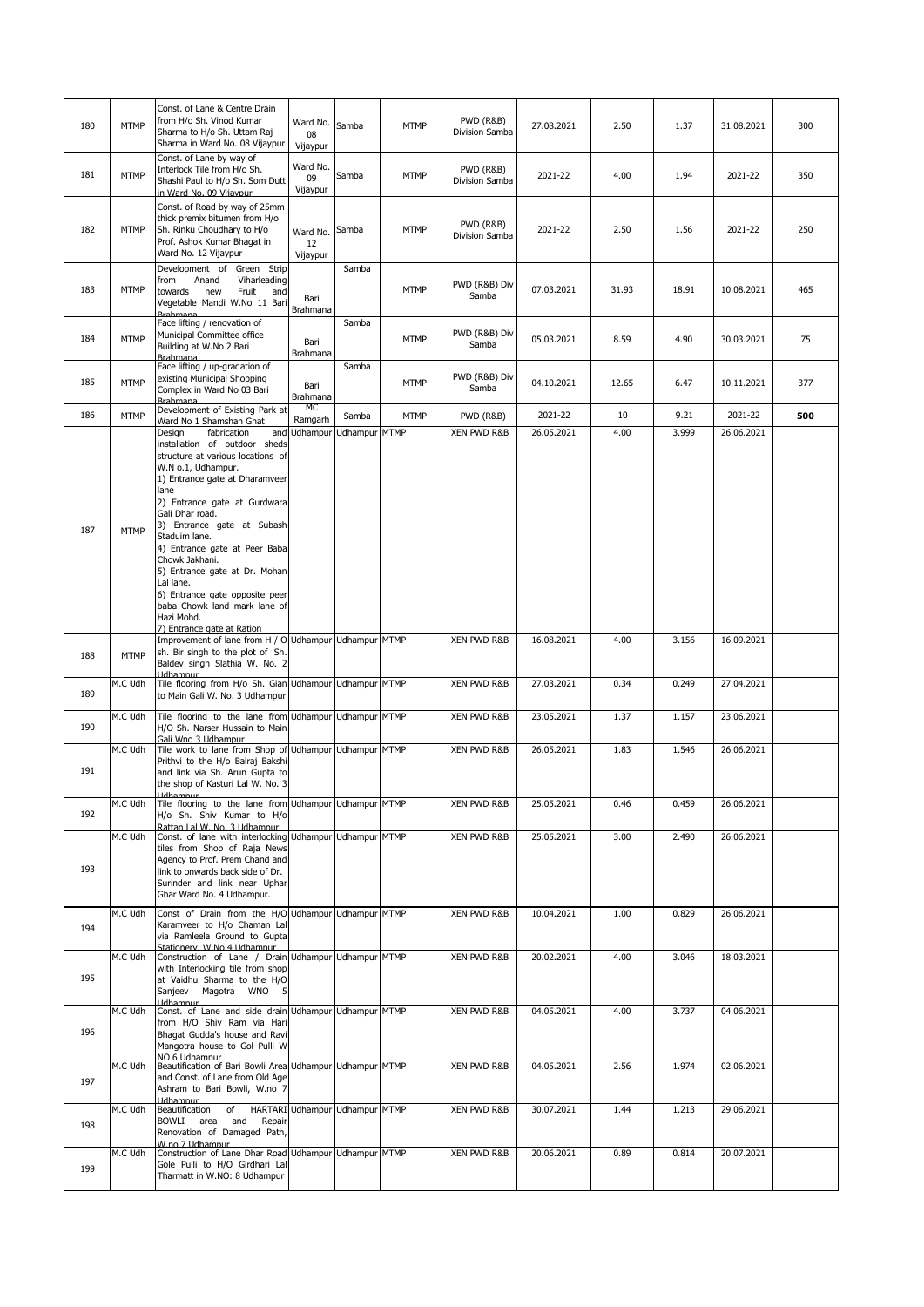| 200 | M.C Udh     | Construction of Lane of shop of Udhampur Udhampur MTMP<br>Yashpal Baria to Pandu Mandir<br>W.NO 8 Udhampur                                                                                     |          |                               |             | XEN PWD R&B                                  | 02.06.2021 | 3.11  | 2.902 | 20.07.2021 |                          |
|-----|-------------|------------------------------------------------------------------------------------------------------------------------------------------------------------------------------------------------|----------|-------------------------------|-------------|----------------------------------------------|------------|-------|-------|------------|--------------------------|
| 201 | M.C Udh     | Construction<br>of<br>Concrete Lane from H/O Sh.<br>Ashok Kumar to shop of Vasandi<br>Radio in W.No. 9 Udhampur                                                                                |          | Cement Udhampur Udhampur MTMP |             | XEN PWD R&B                                  | 09.05.2021 | 4.00  | 3.771 | 10.05.2021 |                          |
| 202 | M.C Udh     | Contruction of Drain in W.No10 Udhampur Udhampur MTMP<br>near H/O Sohan Lal to Late Sh.<br>Suraj Parkash Arora Udhampur                                                                        |          |                               |             | XEN PWD R&B                                  | 10.04.2021 | 4.00  | 2.840 | 09.05.2021 |                          |
| 203 | M.C Udh     | Construction Of C. Concrete of Udhampur Udhampur MTMP<br>lane adjoining Haldi Ram<br>showroom to H/O Rahil Gupta<br>Vinauak Enclave W.No. 11<br><b>I</b> Idhamnur                              |          |                               |             | XEN PWD R&B                                  | 20.06.2021 | 4.00  | 2.763 | 18.06.2021 |                          |
| 204 | M.C Udh     | Construction of lane covered Udhampur Udhampur MTMP<br>from the shop of Girdhari Lal<br>Pachiala to Mother Care<br>Maternity House<br>Chabutra<br>Bazar, Lidhamnur, W.No. 12                   |          |                               |             | XEN PWD R&B                                  | 01.06.2021 | 4.00  | 3.950 | 01.07.2021 |                          |
| 205 | M.C Udh     | Const of Tile flooring from Shop Udhampur Udhampur MTMP<br>of Gautam Dry Cleaner to H/O<br>Somesh Balwal J.E. W.NO 13<br><b>Udhamnur</b>                                                       |          |                               |             | <b>XEN PWD R&amp;B</b>                       | 30.06.2021 | 4.00  | 3.818 | 30.07.2021 |                          |
| 206 | M.C Udh     | Construction of Drain in W.NO: Udhampur Udhampur MTMP<br>14 from H/O Darshan Paba to<br>Anand Puri Ashram Udhampur                                                                             |          |                               |             | XEN PWD R&B                                  | 30.03.2021 | 4.00  | 2.959 | 30.04.2021 |                          |
| 207 | M.C Udh     | Construction of C.C. Flooring Udhampur Udhampur MTMP<br>from H/O Parkash Actt. To H/O<br>Uttam Chand Lehran to back<br>side of residence of Bajan Dass<br>in W NO: 15 Udhampur                 |          |                               |             | XEN PWD R&B                                  | 11.03.2021 | 4.00  | 2.849 | 11.03.2021 |                          |
| 208 | M.C Udh     | Repair and Renovation and Udhampur Udhampur MTMP<br>Covering of Drain Nallah from<br>Lt. Dr. Kashmir Singh house to<br>the H/O Sh. Santosh Malgurai's<br>House W NO 16 Udhampur                |          |                               |             | <b>XEN PWD R&amp;B</b>                       | 10.03.2021 | 4.00  | 3.389 | 10.04.2021 |                          |
| 209 | M.C Udh     | Repair and Tile flooring of lane Udhampur Udhampur MTMP<br>from H/O Virinder Verma to the<br>H/O Nitya Nand W.NO 17<br><b>Udhamnur</b>                                                         |          |                               |             | XEN PWD R&B                                  | 20.06.2021 | 4.00  | 3.211 | 21.06.2021 |                          |
| 210 | M.C Udh     | Const. of Lane from Masjid Udhampur Udhampur MTMP<br>Gangera to Primary School<br>Gangera W.NO 18 Udhampur                                                                                     |          |                               |             | XEN PWD R&B                                  | 10.09.2021 | 4.00  | 2.830 | 10.10.2021 |                          |
| 211 | M.C Udh     | Construction of Lane and Side Udhampur Udhampur MTMP<br>Drain from H/O Shashi Kumar to<br>H/O Ghulam Mohd Mistri Kuker<br>Colony W.NO: 19 Udhampur                                             |          |                               |             | XEN PWD R&B                                  | 30.06.2021 | 4.00  | 2.851 | 29.07.2021 |                          |
| 212 | M.C Udh     | Const. of view pint opposite the Udhampur Udhampur MTMP<br>H/o Pawan Kumar Near<br>Filtrations Point Sangoor W. No.<br>20 Udhamnur                                                             |          |                               |             | XEN PWD R&B                                  | 13.04.2021 | 4.00  | 2.752 | 14.05.2021 |                          |
| 213 | M.C Udh     | Construction of Lane starting at Udhampur Udhampur MTMP<br>Battan Ballian road near Neelam<br>Palace to the H/O Preetam Singh<br>Dandyal road W.NO: 21                                         |          |                               |             | <b>XEN PWD R&amp;B</b>                       | 15.04.2021 | 4.00  | 2.953 | 05.05.2021 |                          |
| 214 | M.C Udh     | Hdhampur<br>construction of lane drain from<br>H/o Riyaz Saroori to H/o Ghulam<br>Jilkar and widening of drain and<br>lane from H/O G.N Rathore to<br>Shop of A.K Mintoo Ward No.6<br>Kishtwar | Kishtwar | Kishtwar                      | MTMP        | <b>PWD (R&amp;B)</b><br>Division<br>Kishtwar | 2021-22    | 1.50  | 1.426 | Mär.22     | 50                       |
| 215 | M.C Udh     | Constt of drain/pacca path and<br>tile work from shop of romesh<br>Singh to Osha Mohallla ward No.<br>01 Ramhan                                                                                | Ramban   | Ramban                        | Capex       | PWD (R&B)<br>Ramban                          | 25-07-2021 | 8.45  | 8.45  | 31-03-2022 | 195                      |
| 216 | Kishtwar    | Constt of tile work Sanasar bar<br>to fouji house and Durga Dass<br>to upper Bhatyari Jaqdish<br>House, Ward No- 02 Ramban                                                                     | Ramban   | Ramban                        | Capex       | pWD (R&B)<br>Ramban                          | 25-06-2021 | 8.48  | 8.40  | 31-03-2022 | 190                      |
| 217 | <b>MTPT</b> | Construction of lane and drain<br>near H/o Soni shah to H/o<br>Mushtag Butt Ward no.01                                                                                                         | Batote   | Ramban                        | <b>MTMP</b> | <b>PWD (R&amp;B)</b>                         | 25/06/2021 | 4.88  | 2.75  | 25/07/2021 | Inhabitants of<br>W.No 1 |
| 218 | <b>MTPT</b> | Slab on Drain near H/o Mohd<br>Amin ward no.02                                                                                                                                                 | Batote   | Ramban                        | <b>MTMP</b> | <b>PWD (R&amp;B)</b>                         | 15/06/2021 | 2.59  | 1.35  | 15/07/2021 | Inhabitants of<br>W.No 2 |
| 219 | <b>MTMP</b> | Slab on near H/o Sardar Tara<br>Singh to H/o Late. Shadi Lal<br>ward no. 02                                                                                                                    | Batote   | Ramban                        | <b>MTMP</b> | <b>PWD (R&amp;B)</b>                         | 25/06/2021 | 2.47  | 1.37  | 25/07/2021 | Inhabitants of<br>W.No 2 |
| 220 | <b>MTMP</b> | Construction of lane near h/o<br>karnail singh to back side of MC<br>office Ward no. 05                                                                                                        | Batote   | Ramban                        | <b>MTMP</b> | <b>PWD (R&amp;B)</b>                         | 23/07/2021 | 1.80  | 1.19  | 23/08/2021 | Inhabitants of<br>W.No 5 |
| 221 | <b>MTMP</b> | Construction of lane and drain<br>NH1B. to Assraria FaridiaMiddle<br>School Ward no.07.                                                                                                        | Batote   | Ramban                        | <b>MTMP</b> | <b>PWD (R&amp;B)</b>                         | 25/06/2021 | 12.23 | 6.55  | 25/07/2021 | Inhabitants of<br>W.No 7 |
| 222 | <b>MTMP</b> | Construction of Chowk Dak<br>Bunglow bye pass and Bagu<br>Nallah.                                                                                                                              | Batote   | Ramban                        | MTMP        | PWD (R&B)                                    | 06.10.2021 | 8.51  | 4.52  | 07.10.2021 | Inhabitants of<br>Town   |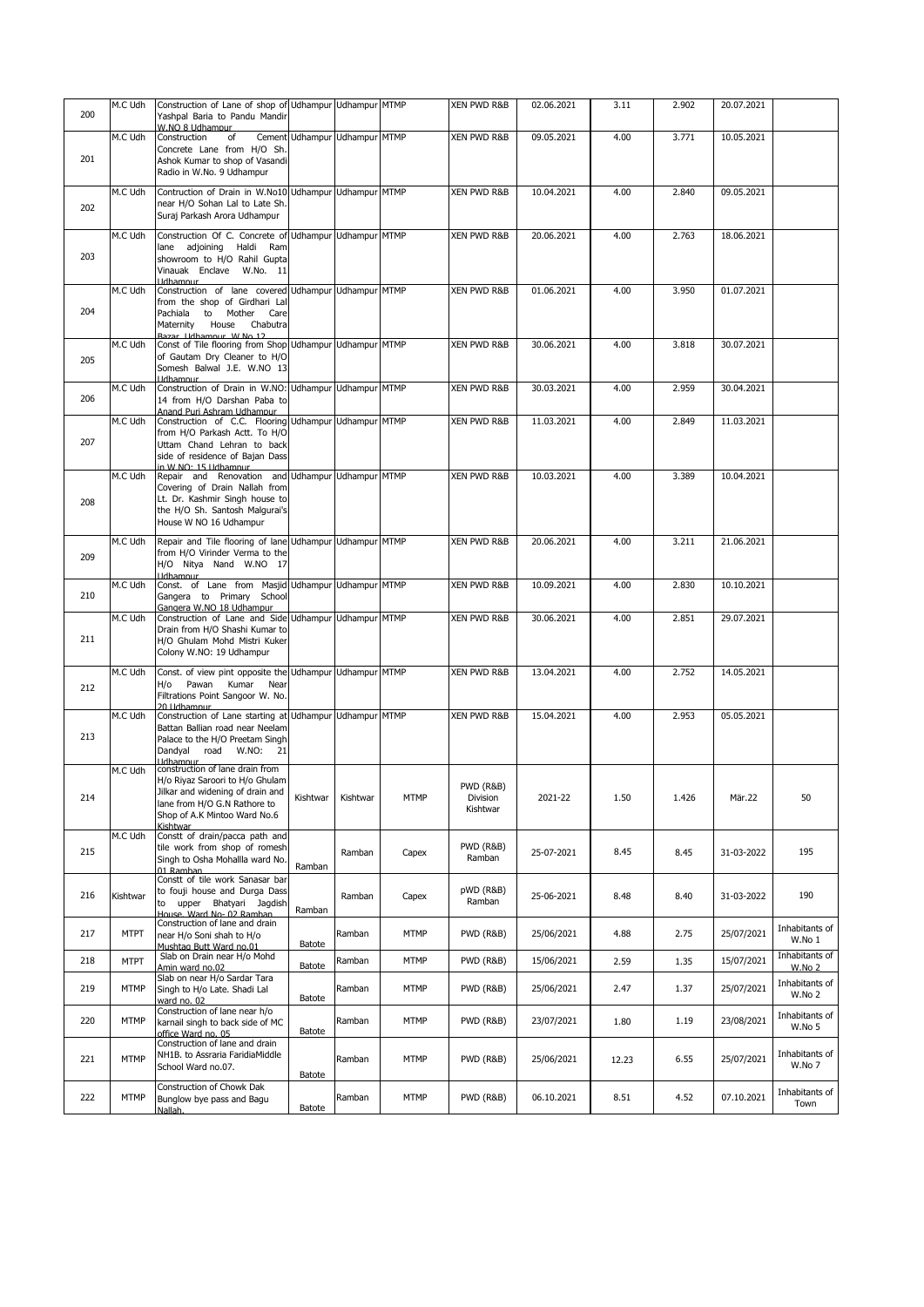| 223 | <b>MTMP</b>          | Constt of lane/drain & footsteps<br>from h/o Nissar Ahmed Kichloo<br>to Ghulam Hassan and its link<br>upto h/o Rakesh Singh from h/o<br>Dr. rehmatullah Khora to h/o<br>Mohd. Rafi Butt and from h/o<br>Farooq Ahmed Balwan to h/o<br>Khursheed Ahmed Balwan. | Doda          | Doda   | <b>MTMP</b> | <b>PWD (R&amp;B)</b> | 2021-22    | 23.47  | 0.00   | 2021-22   | 1700 |
|-----|----------------------|---------------------------------------------------------------------------------------------------------------------------------------------------------------------------------------------------------------------------------------------------------------|---------------|--------|-------------|----------------------|------------|--------|--------|-----------|------|
| 224 | <b>MTMP</b>          | Up-gradation of Nallah by way of<br>providing and laying of RCC<br>Slab and repair to drains<br>Clearance of Nallah from ACD<br>Office to District court complex<br>Doda                                                                                      | Doda          | Doda   | <b>MTMP</b> | <b>PWD (R&amp;B)</b> | 2021-22    | 21.91  | 21.91  | 2021-22   | 1400 |
| 225 | <b>DULB</b><br>Jammu | Construction/Improvement and<br>removal of slush back side of<br>Jamia Masjid to ACD Office<br>Doda                                                                                                                                                           | Doda          | Doda   | <b>MTMP</b> | <b>PWD (R&amp;B)</b> | 2021-22    | 5.11   | 0.00   | 2021-22   | 2500 |
| 226 | <b>DULB</b><br>Jammu | Construction of passenger shed<br>at pull doda by way of providing<br>and fixing of angle iron and<br>other allied works.                                                                                                                                     | Doda          | Doda   | <b>MTMP</b> | PWD (R&B)            | 2021-22    | 4.83   | 4.83   | 2021-22   | 850  |
| 227 | <b>DULB</b><br>Jammu | Construction of passenger shed<br>at Sah doda by way of providing<br>and fixing of angle iron and<br>other allied works.                                                                                                                                      | Doda          | Doda   | <b>MTMP</b> | <b>PWD (R&amp;B)</b> | 2021-22    | 4.50   | 4.50   | 2021-22   | 700  |
| 228 | <b>DULB</b><br>Jammu | Construction of passenger shed<br>at Dessa Chowk doda by way of<br>providing and fixing of angle<br>iron and other allied works.                                                                                                                              | Doda          | Doda   | <b>MTMP</b> | <b>PWD (R&amp;B)</b> | 2021-22    | 4.50   | 4.49   | 2021-22   | 650  |
| 229 | <b>DULB</b><br>Jammu | Removal / Clearance of slush<br>near Nehru Chowk ward No 09<br>MC Doda.                                                                                                                                                                                       | Doda          | Doda   | <b>MTMP</b> | PWD (R&B)            | 2021-22    | 3.55   | 2.43   | 2021-22   | 3500 |
| 230 | <b>DULB</b><br>Jammu | Removal/Clearance of slush of<br>Nallah at Tondwah Doda.                                                                                                                                                                                                      | Doda          | Doda   | <b>MTMP</b> | <b>PWD (R&amp;B)</b> | 2021-22    | 3.55   | 2.43   | 2021-22   | 3000 |
| 231 | <b>DULB</b><br>Jammu | Construction /Improvement of<br>Nallah and its Clearance from<br>H/O Ghulam Hussain Rishi to<br>H/O Irfan Ahmed near Dessa<br>road Akramabad Ward No (7/8).                                                                                                   | Doda          | Doda   | <b>MTMP</b> | <b>PWD (R&amp;B)</b> | 2021-22    | 3.53   | 2.27   | 2021-22   | 1300 |
| 232 | <b>DULB</b><br>Jammu | Construction/Improvement of<br>Nallah and its Clearance by way<br>of removal of slush from H/O<br>Hafizullah Shah to Old Id-Gah<br>Doda.                                                                                                                      | Doda          | Doda   | <b>MTMP</b> | <b>PWD (R&amp;B)</b> | 2021-22    | 7.92   | 0      | 2021-22   | 1250 |
| 233 | <b>DULB</b><br>Jammu | Construction/Improvement of<br>Nallah and its Clearance from<br>H/O Nisar Ahmed Indrabi upto<br>H/O Liyaqat Ali Ward No 09 MC<br>Doda.                                                                                                                        | Doda          | Doda   | <b>MTMP</b> | <b>PWD (R&amp;B)</b> | 2021-22    | 6.78   | 0      | 2021-22   | 1300 |
| 234 | <b>DULB</b><br>Jammu | Construction/Improvement of<br>Lane & Drain from House of<br>Mohd Iqbal Mughal to H/O<br>Mnazoor Ahmed butt by way of<br>providing and laying Interlock<br>Tiles.                                                                                             | Doda          | Doda   | <b>MTMP</b> | <b>PWD (R&amp;B)</b> | 2021-22    | 8.45   | 0      | 2021-22   | 1600 |
| 235 | <b>DULB</b><br>Jammu | Construction/Improvement<br>of<br>Nallah and removal of Slush<br>Govt. Medical College Boundary<br>upto Parmaz Road.                                                                                                                                          | Doda          | Doda   | <b>MTMP</b> | <b>PWD (R&amp;B)</b> | 2021-22    | 3.5    | 0      | 2021-22   | 950  |
| 236 | <b>DULB</b><br>Jammu | Constt. Of Path in tile work<br>/Repair of drain from NH44 to<br>Chiner Gali Whole ward No. 02<br>MC Banihal                                                                                                                                                  | Ward No<br>02 | Ramban | UT Capex    | PWD R&B<br>Ramban    | 04.10.2021 | 7.00   | 2.426  | Completed | 400  |
| 237 | <b>DULB</b><br>Jammu | Constt. Of Steps/Path in tile<br>work from NH44 to H/O Ab<br>Jabbar Wani and Others Ward<br>No. 06 MC Banihal                                                                                                                                                 | Ward No<br>06 | Ramban | UT Capex    | PWD R&B<br>Ramban    | 15/03/2021 | 6      | 4.187  | Completed | 300  |
|     |                      |                                                                                                                                                                                                                                                               |               |        |             |                      |            | 785.12 | 504.25 |           |      |